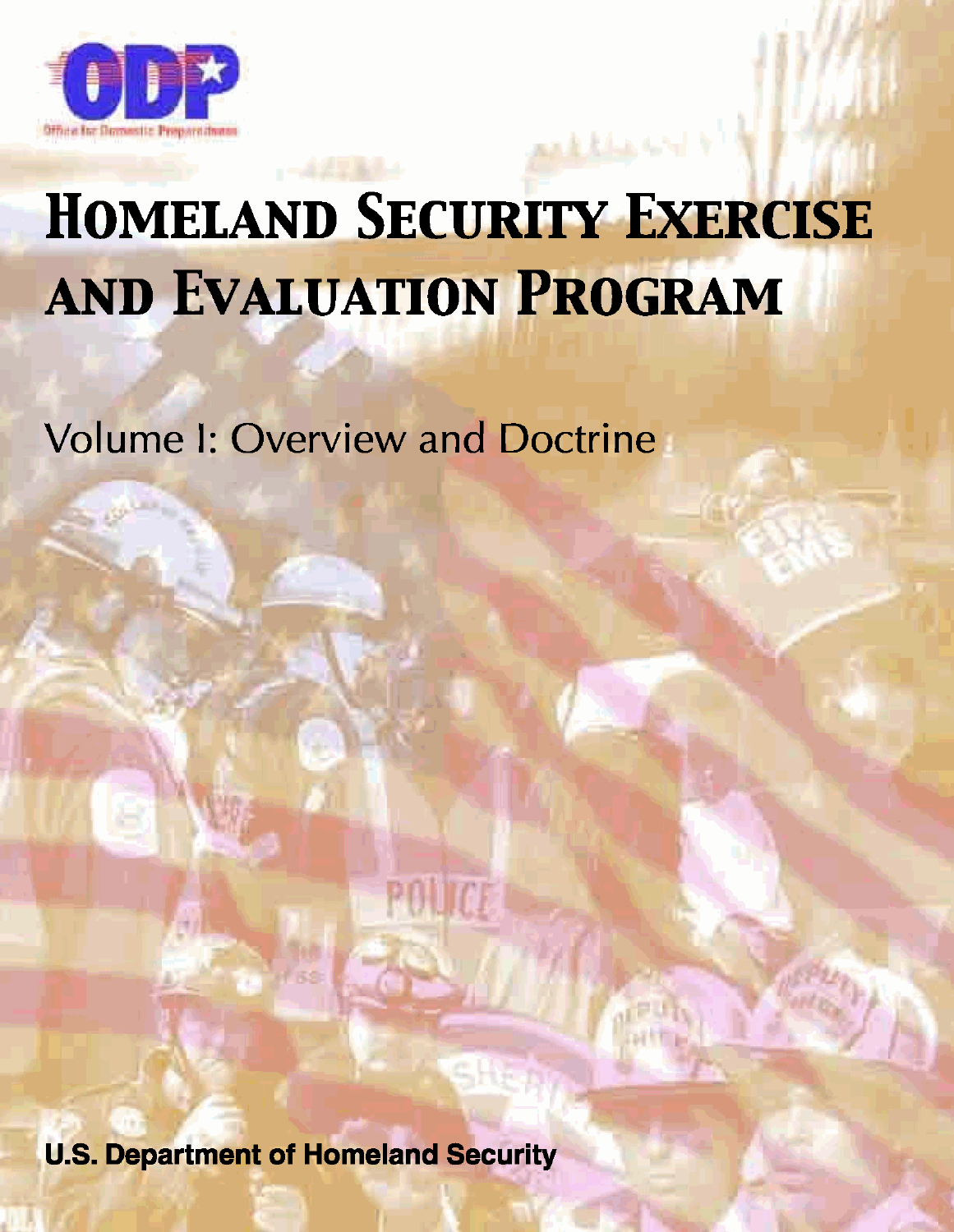# **U.S. Department of Homeland Security Office for Domestic Preparedness**

810 Seventh Street, NW. Washington, DC 20531

> **Tom Ridge**  *Secretary*

**Office for Domestic Preparedness World Wide Web Homepage:**  www.ojp.usdoj.gov/odp

\_\_\_\_\_\_\_\_\_\_\_\_\_\_\_\_\_\_\_\_\_\_\_\_\_\_\_\_\_\_\_\_\_\_\_\_\_\_\_\_\_\_\_\_\_\_

\_\_\_\_\_\_\_\_\_\_\_\_\_\_\_\_\_\_\_\_\_\_\_\_\_\_\_\_\_\_\_\_\_\_\_\_\_\_\_\_\_\_\_\_\_\_

#### **ODP HelpLine**

\_\_\_\_\_\_\_\_\_\_\_\_\_\_\_\_\_\_\_\_\_\_\_\_\_\_\_\_\_\_\_\_\_\_\_\_\_\_\_\_\_\_\_\_\_\_ 1–800–368–6498

NCJ 205244

Cover photographs include images from the Federal Emergency Management Agency Photo Library (www.fema.gov) and the National Sheriffs' Association.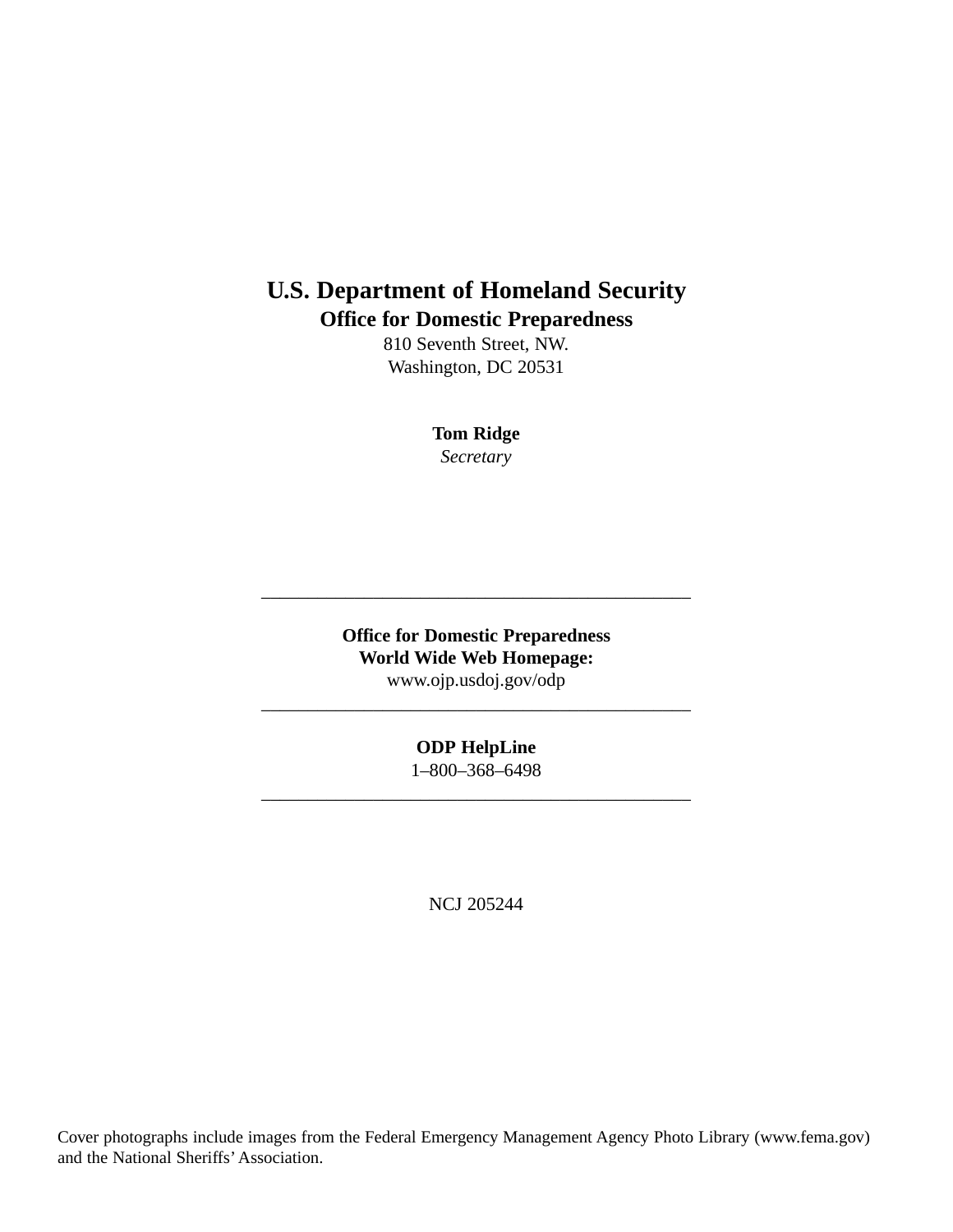# *Homeland Security Exercise and Evaluation Program*

POLICE

Volume I: Overview and Doctrine

**REVISED MAY 2004** 

 $a<sub>A</sub>$ 

**U.S. Department of Homeland Security**  *Office for Domestic Preparedness*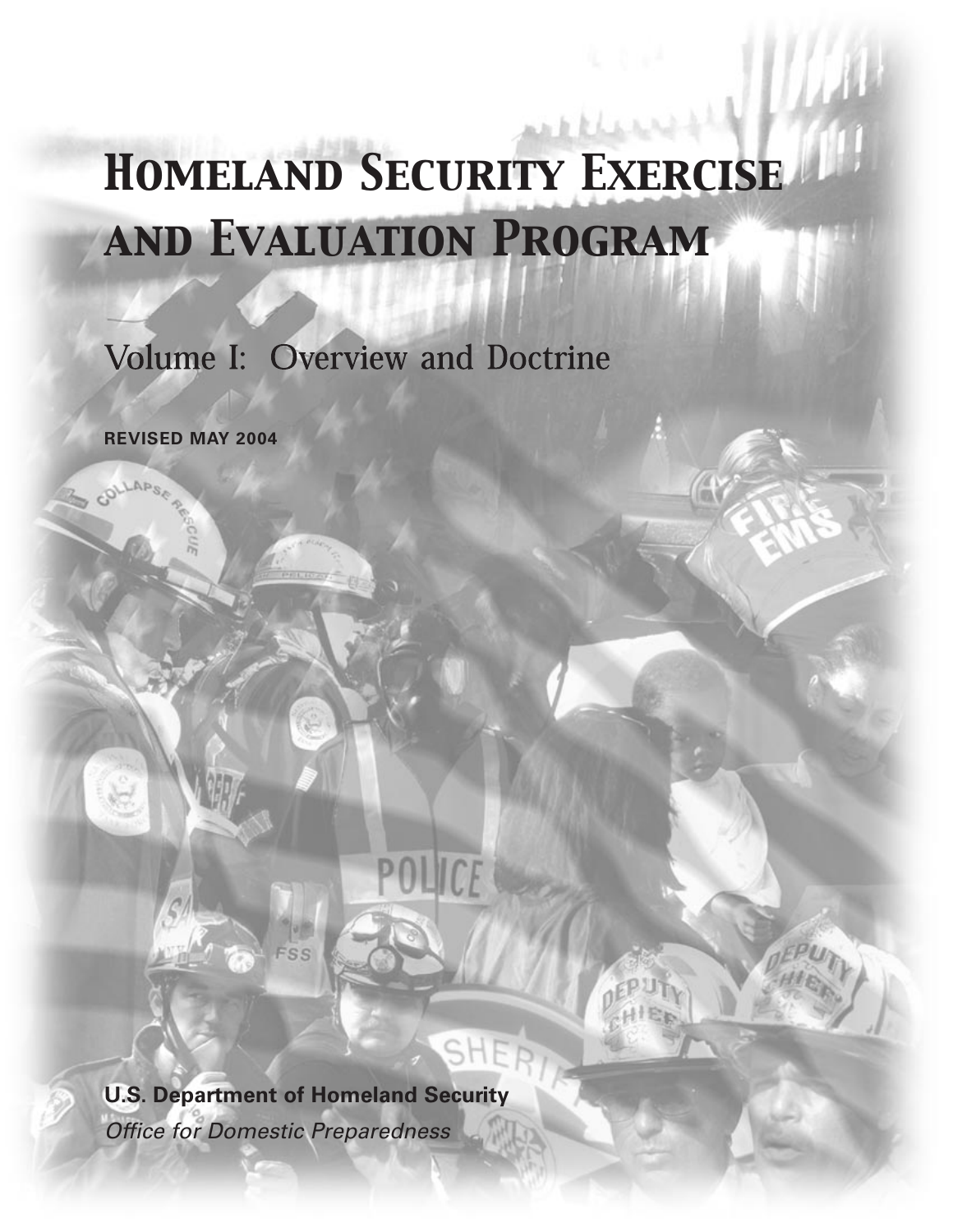# PREFACE

The National Strategy for Homeland Security and the Homeland Security Act of 2002 identify the "prevention of terrorist attacks within the United States" and "the reduction of vulnerability of the United States to terrorism" as national priorities, and call on first responders to "minimize the damage and assist in the recovery from terrorist attacks that do occur within the United States." The Homeland Security Act also transferred the Office for Domestic Preparedness (ODP) from the U.S. Department of Justice (DOJ) to the U.S. Department of Homeland Security (DHS), and assigned ODP "the primary responsibility within the executive branch of government to build and sustain the preparedness of the United States to reduce vulnerabilities, prevent, respond to, and recover from acts of terrorism."

Although effective approaches to planning, training, and exercises have been developed to mitigate the effects of natural and manmade disasters, homeland security professionals at all levels of government and in all types of communities must prepare to prevent and respond to new threats to public safety from terrorism involving the use of chemical, biological, radiological, nuclear, or explosive (CBRNE) weapons or cyber or agricultural hostility.

DHS/ODP has designed its programs to address the delta between the "all hazards" emergency response requirements needed for natural disasters and the specialized requirements related to terrorism. Under the Homeland Security Grant Program (HSGP), U.S. States and territories and the District of Columbia have conducted risk and needs assessments and developed homeland security strategies. DHS/ODP provides grant funds and direct support to help address the equipment, training, and exercise needs identified in these strategies.

The Homeland Security Exercise and Evaluation Program (HSEEP) reference manuals deliver an exercise program that helps address identified planning, training, and equipment needs and provides homeland security professionals with the tools to plan, conduct, and evaluate exercises to improve overall preparedness.

This manual, *HSEEP Volume I: Overview and Doctrine,* provides a synopsis of DHS/ODP's overall preparedness activities as well as its exercise program and the planning and evaluation process. This document is the first in a series of HSEEP resources that includes three additional volumes to help State and local jurisdictions establish exercise programs and design, develop, conduct, and evaluate exercises. The HSEEP resource documents include the following manuals, available at the DHS/ODP Web site (http://www.ojp.usdoj.gov/odp/docs/hseep.htm):

*HSEEP Volume I: Overview and Doctrine* provides requirements and guidance for the establishment and maintenance of a homeland security exercise program.

*HSEEP Volume II: Exercise Evaluation and Improvement* offers proven methodology for evaluating homeland security exercises and implementing an improvement program.

*HSEEP Volume III: Exercise Program Management and Exercise Planning Process helps* planners establish an exercise program and outlines a standardized design, development, conduct, and evaluation process adaptable to any type of exercise.

*HSEEP Volume IV: Sample Exercise Documents and Formats* provides sample exercise materials referenced in HSEEP Volumes I–III. These materials are available on a secure Web-based portal discussed in further detail in chapter 2 under "Resources to Implement HSEEP."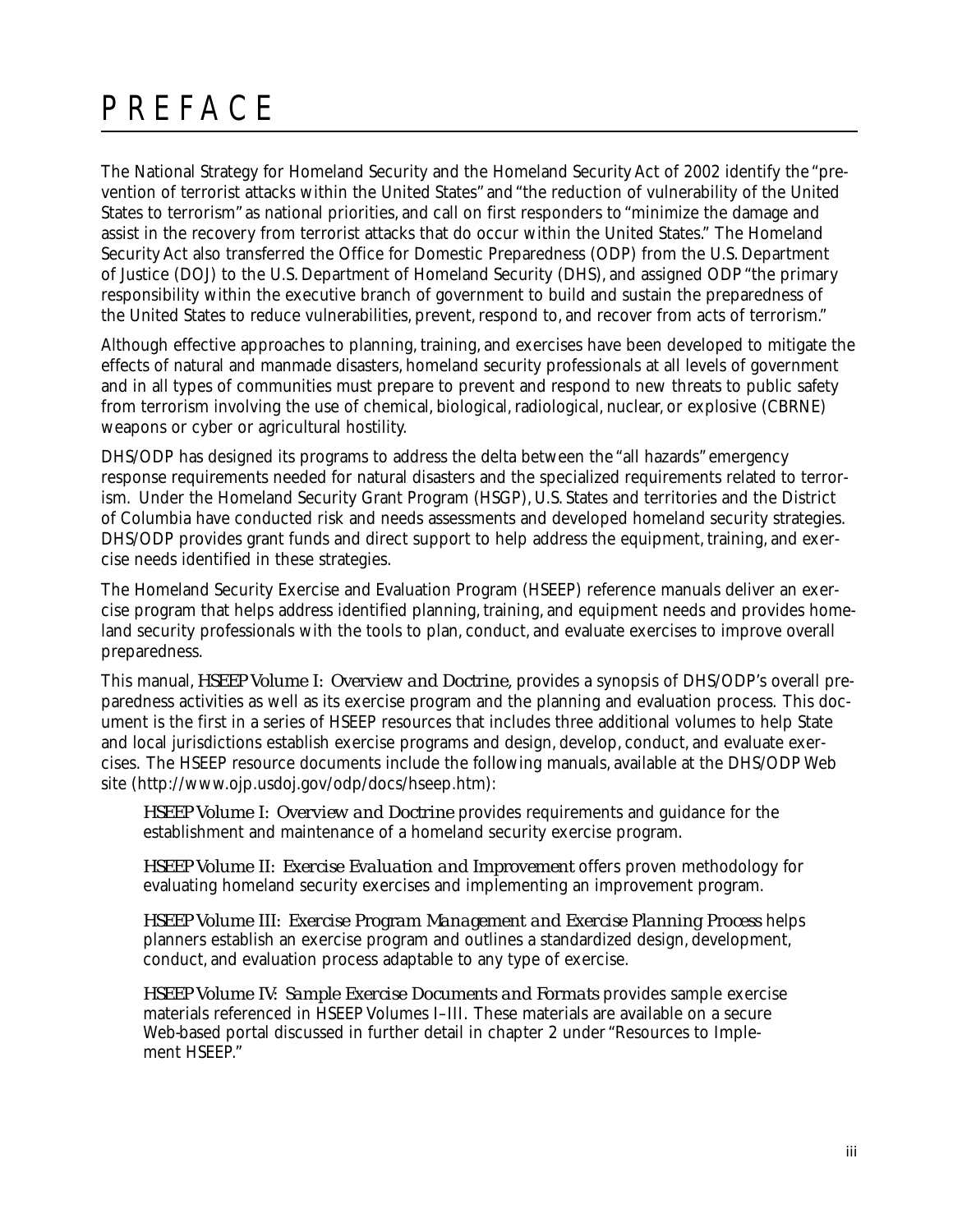Developing and implementing a comprehensive exercise program is a continually evolving process. This manual describes current requirements and assistance available from DHS/ODP. As homeland security strategies, policies, and plans change, future revisions will be issued to incorporate necessary updates.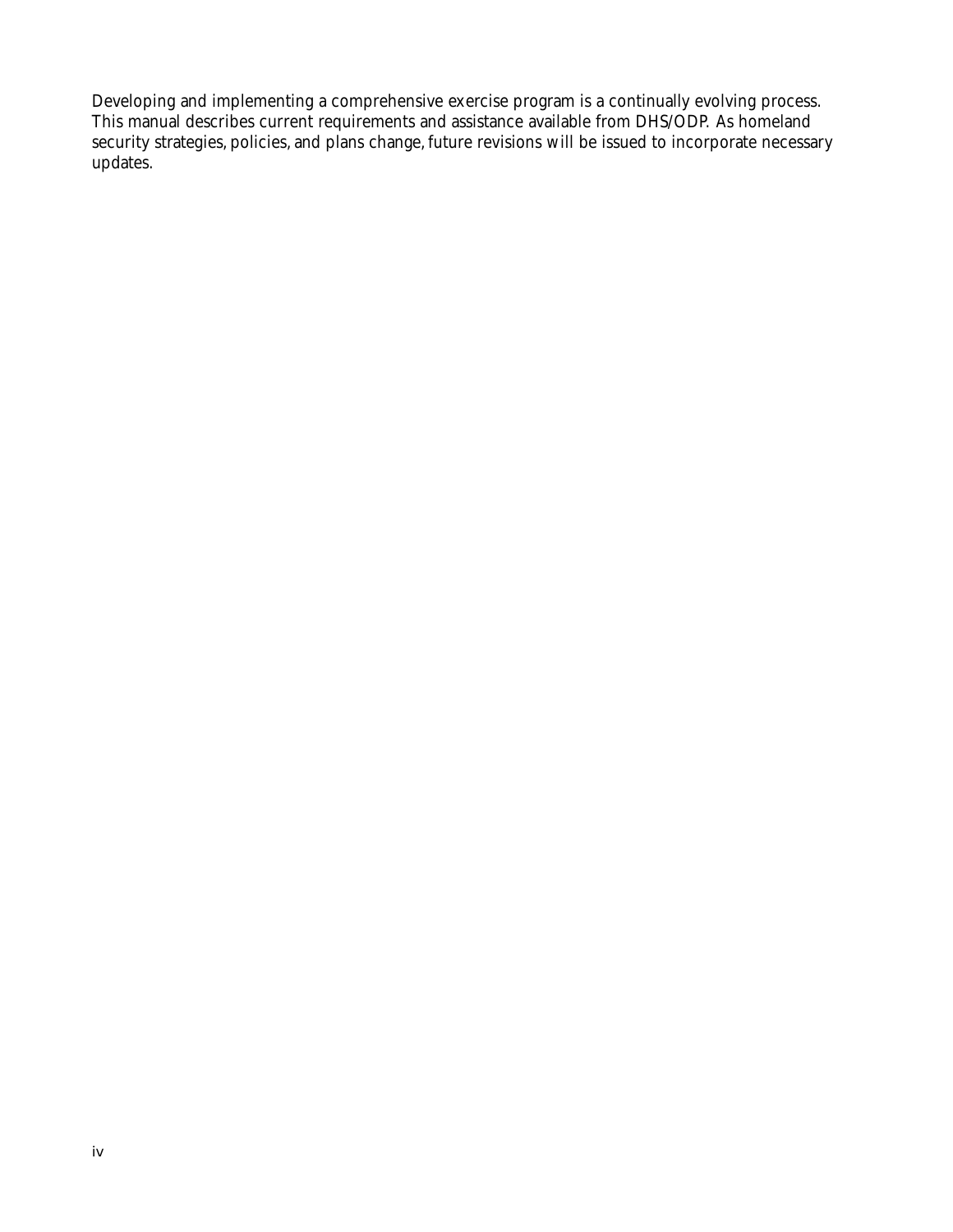# <span id="page-5-0"></span>TABLE OF CONTENTS

| Chapter 2: Homeland Security Exercise and Evaluation Program  11 |
|------------------------------------------------------------------|
|                                                                  |
|                                                                  |
| State Homeland Security Exercise and Evaluation Program  12      |
|                                                                  |
|                                                                  |
|                                                                  |
|                                                                  |
|                                                                  |
|                                                                  |
|                                                                  |
|                                                                  |
|                                                                  |
|                                                                  |
|                                                                  |
|                                                                  |
|                                                                  |
|                                                                  |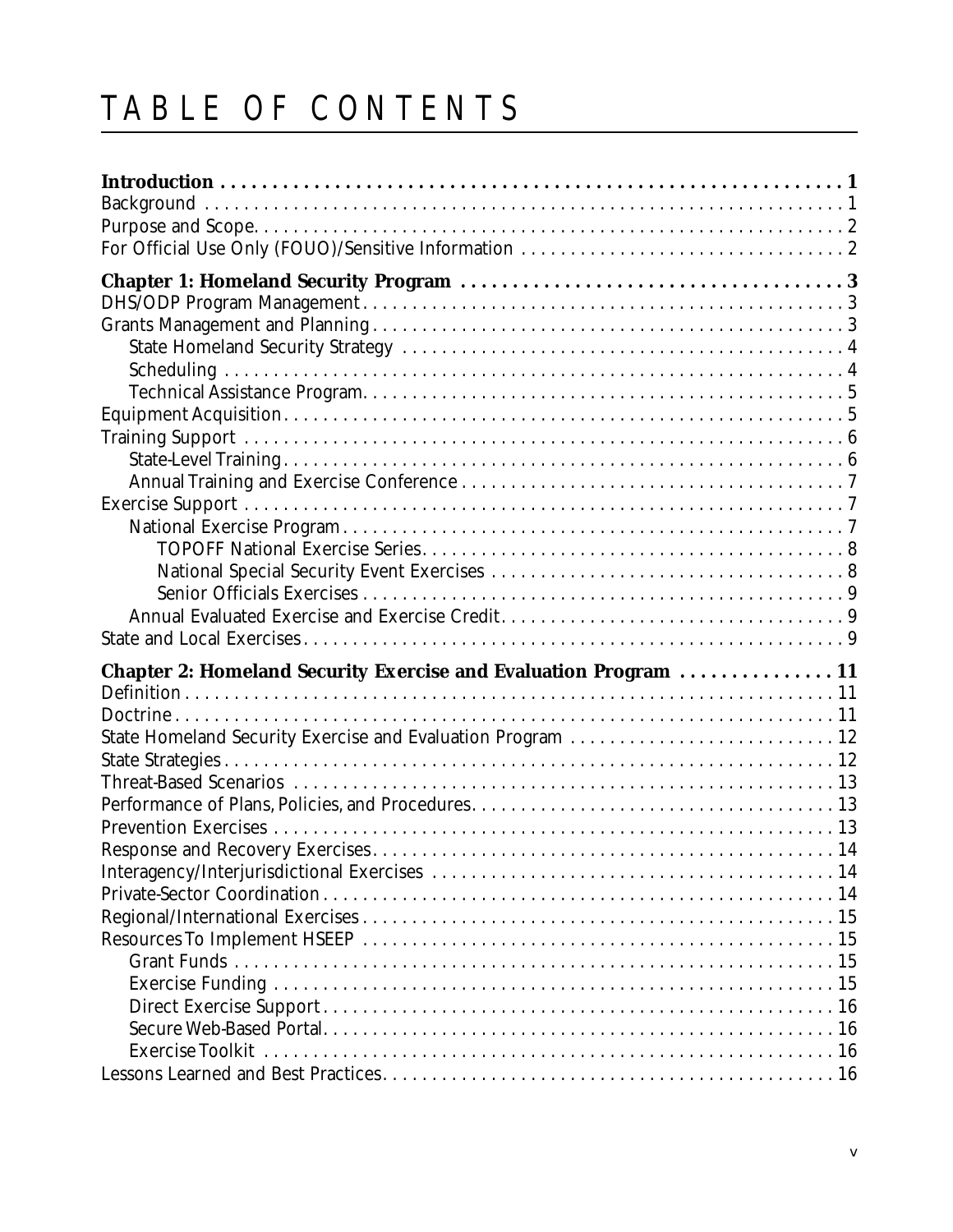| Chapter 4: Exercise Program Management and Planning Process  23            |  |
|----------------------------------------------------------------------------|--|
|                                                                            |  |
|                                                                            |  |
| U.S. Department of Homeland Security, Office for Domestic Preparedness  23 |  |
|                                                                            |  |
|                                                                            |  |
|                                                                            |  |
|                                                                            |  |
|                                                                            |  |
|                                                                            |  |
|                                                                            |  |
|                                                                            |  |
|                                                                            |  |
|                                                                            |  |
|                                                                            |  |
|                                                                            |  |
|                                                                            |  |
|                                                                            |  |
|                                                                            |  |
|                                                                            |  |
|                                                                            |  |
|                                                                            |  |
|                                                                            |  |
|                                                                            |  |
|                                                                            |  |
|                                                                            |  |
|                                                                            |  |
|                                                                            |  |
|                                                                            |  |
|                                                                            |  |
|                                                                            |  |
|                                                                            |  |
|                                                                            |  |
|                                                                            |  |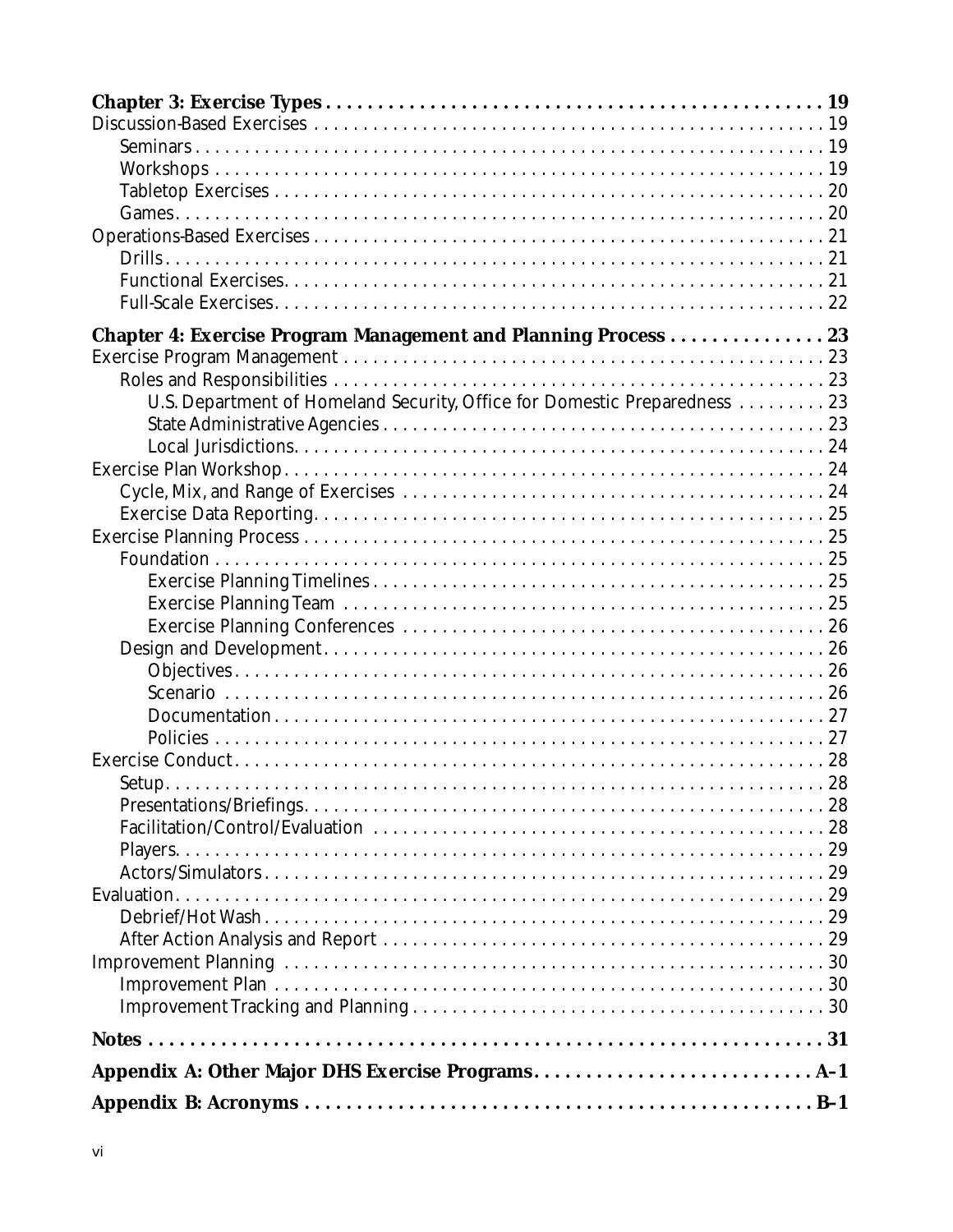# <span id="page-7-0"></span>INTRODUCTION

*We will strive to create a fully integrated national emergency response system that is adaptable enough to deal with any terrorist attack, no matter how unlikely or catastrophic .... Our Federal, State, and local governments would ensure that all response personnel and organizations—including the law enforcement, military, emergency response, healthcare, public works, and environmental communities—are properly equipped, trained, and exercised to respond to all terrorist threats and attacks in the United States.* 

> —National Strategy for Homeland Security, July 2002

The U.S. Department of Homeland Security (DHS), Office for Domestic Preparedness (ODP), is implementing the Homeland Security Exercise and Evaluation Program (HSEEP) to enhance and assess terrorism prevention, response, and recovery capabilities at the Federal, State, and local levels. HSEEP is a threat- and performance-based exercise program that provides doctrine and policy for planning, conducting, and evaluating exercises.

The above reference reflects current direction related to exercise programs and requirements derived from the National Strategy for Homeland Security, the Homeland Security Act of 2002, Homeland Security Presidential Directives, and other related documents. The National Strategy directs DHS to develop a National Training and Evaluation System and establish a National Exercise Program (NEP). HSEEP, as defined by the supporting doctrine in this document, is an essential element of this national program. Because HSEEP is a part of a larger program to enhance the capacity of State and local governments to prevent and respond to terrorist attacks, it is important to understand both the scope of the entire program and HSEEP's role.

DHS/ODP achieves its mission to develop and implement a national program to enhance the capacity of State and local governments to

prevent and respond to terrorism through a fully integrated program of assistance to State and local homeland security professionals. This program includes funds to purchase specialized equipment, develop robust training programs, obtain technical assistance, and plan and conduct exercises. In addition, DHS/ODP designs and implements national-level programs that support State and local preparedness efforts and facilitate coordination and cooperation among Federal, State, and local response agencies. DHS/ODP has established NEP, which includes the Top Officials (TOPOFF) National Exercise Series, Senior Officials Exercises (SOEs), and exercise support to National Special Security Events (NSSEs). Additional programs will be designed to implement DHS/ODP's broader mission and address the needs of DHS's expanded constituency groups.

# Background

There have been several exercises of national and international prominence that demonstrate DHS/ODP's commitment to enhance local, State, and national preparedness. In addition to several State and regional efforts, those efforts include exercises to prepare for NSSEs such as the Winter Olympic Games (Salt Lake City, Utah, 2002) and Super Bowl XXXVII (San Diego, California, 2003). DHS/ODP is also responsible for the TOPOFF series of exercises, including TOPOFF 2000 with epicenters in Denver, Colorado, and Portsmouth, New Hampshire, and TOPOFF 2 with epicenters in Vancouver, British Columbia, Canada; Seattle,Washington; and Chicago, Illinois.

At the local level, DHS/ODP sponsored the Nunn-Lugar-Domenici Domestic Preparedness Program (NLD–DPP), which provided training, exercises, and equipment support to enhance the capacity of local homeland security professionals and agencies to respond to terrorist incidents involving weapons of mass destruction (WMD) from 1997 until its completion in 2003.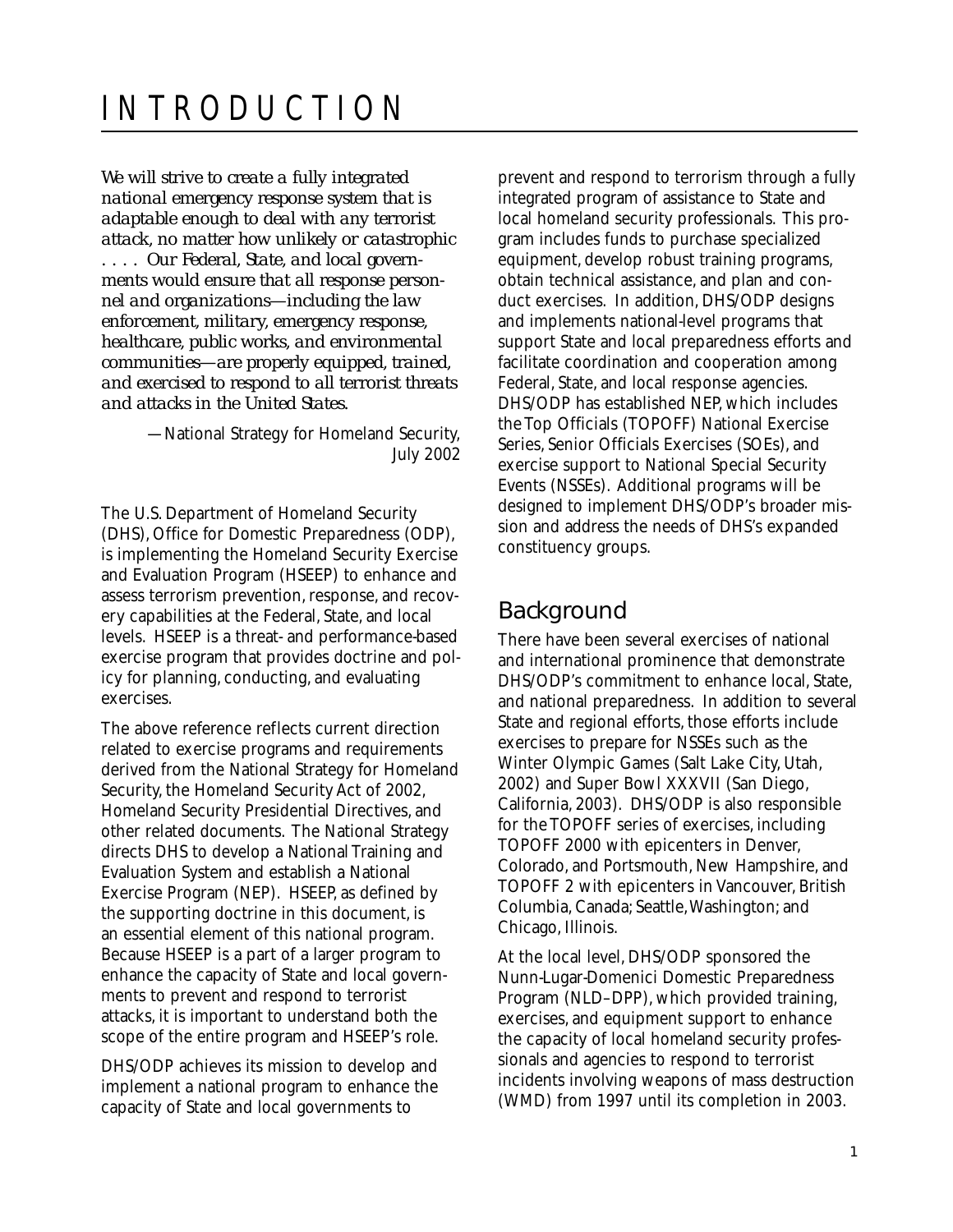<span id="page-8-1"></span><span id="page-8-0"></span>The U.S. Department of Defense (DoD) initiated NLD–DPP by identifying 120 of the Nation's most populous cities for participation in the program, and in 2000, the President transferred program responsibility to DHS/ODP. Prior to the program's transfer, DoD completed delivery of all program elements to 68 of the 120 cities and initiated activities in another 37 cities.

Under NLD–DPP, DHS/ODP supported the planning and conduct of three exercises for each of the 52 participating communities that had not received all program elements: a chemical weapons tabletop exercise (TTX), a biological weapons TTX, and a chemical weapons full-scale exercise (FSE). These exercises allowed participants to test their knowledge and training and increased the overall preparedness of homeland security professionals across local jurisdictions. All NLD–DPP exercise activities were completed by December 2003.

### Purpose and Scope

HSEEP is being disseminated on behalf of DHS. In an attempt to standardize the language and concepts that have been adopted and used by various agencies and organizations in the exercise planning process, all efforts should be made to ensure consistent use of the terminology and processes described in HSEEP. HSEEP, however, does not take the place of existing exercise programs, particularly those that are regulated (e.g., Chemical Stockpile Emergency Preparedness Program [CSEPP], Radiological Emergency Preparedness [REP] Program, and U.S. Coast Guard National Preparedness for Response Exercise Program [PREP]).

Exercises that are supported by DHS/ODP grant funding<sup>1</sup> must be threat based and scenarios must be based on terrorism-related events.<sup>2</sup> Whereas the focus of DHS/ODP-sponsored exercises is on terrorism/WMD, the HSEEP series of reference volumes also can be adapted to a variety of scenarios and events (e.g., natural disasters, terrorism, technological calamities). The intent of HSEEP is to provide a common process, consistent terminology, and a program that is practical and flexible enough for all

exercise planners, whatever their sponsoring agency or organization may be.

Recognizing that HSEEP users' range of experience with exercise design and development may vary widely, *Volume I: Overview and Doctrine*  presents a standardized and straightforward process, adaptable to a wide range of exercise types, scenarios, and resources.

This document provides:

- ♦ An overview of DHS/ODP programs
- ♦ DHS/ODP exercise and evaluation doctrine
- ♦ A uniform approach to exercise design, development, conduct, and evaluation

It is organized as follows:

| <b>Chapter 1:</b>           | <b>Homeland Security Program</b>                               |
|-----------------------------|----------------------------------------------------------------|
| <b>Chapter 2:</b>           | <b>Homeland Security Exercise</b><br>and Evaluation Program    |
| <b>Chapter 3:</b>           | <b>Exercise Types</b>                                          |
| <b>Chapter 4:</b>           | <b>Exercise Program Management</b><br>and Planning Process     |
|                             | <b>Appendix A: Other Major DHS Exercise</b><br><b>Programs</b> |
| <b>Appendix B:</b> Acronyms |                                                                |

# For Official Use Only (FOUO)/Sensitive Information

The information contained in this HSEEP series of documents is not considered sensitive in nature. However, some materials (e.g., scenario examples), particularly those in Volume IV, may necessitate confidential restrictions. Exercise materials that are produced in accordance with HSEEP guidance and are deemed sensitive should be designated as "For Official Use Only" (FOUO). FOUO is not a classification but it does make clear to participants that the material is sensitive and should be handled with care. Examples of materials that may require FOUO designation include the After Action Report (AAR), Improvement Plan (IP), Master Scenario Event List (MSEL), and scenario information.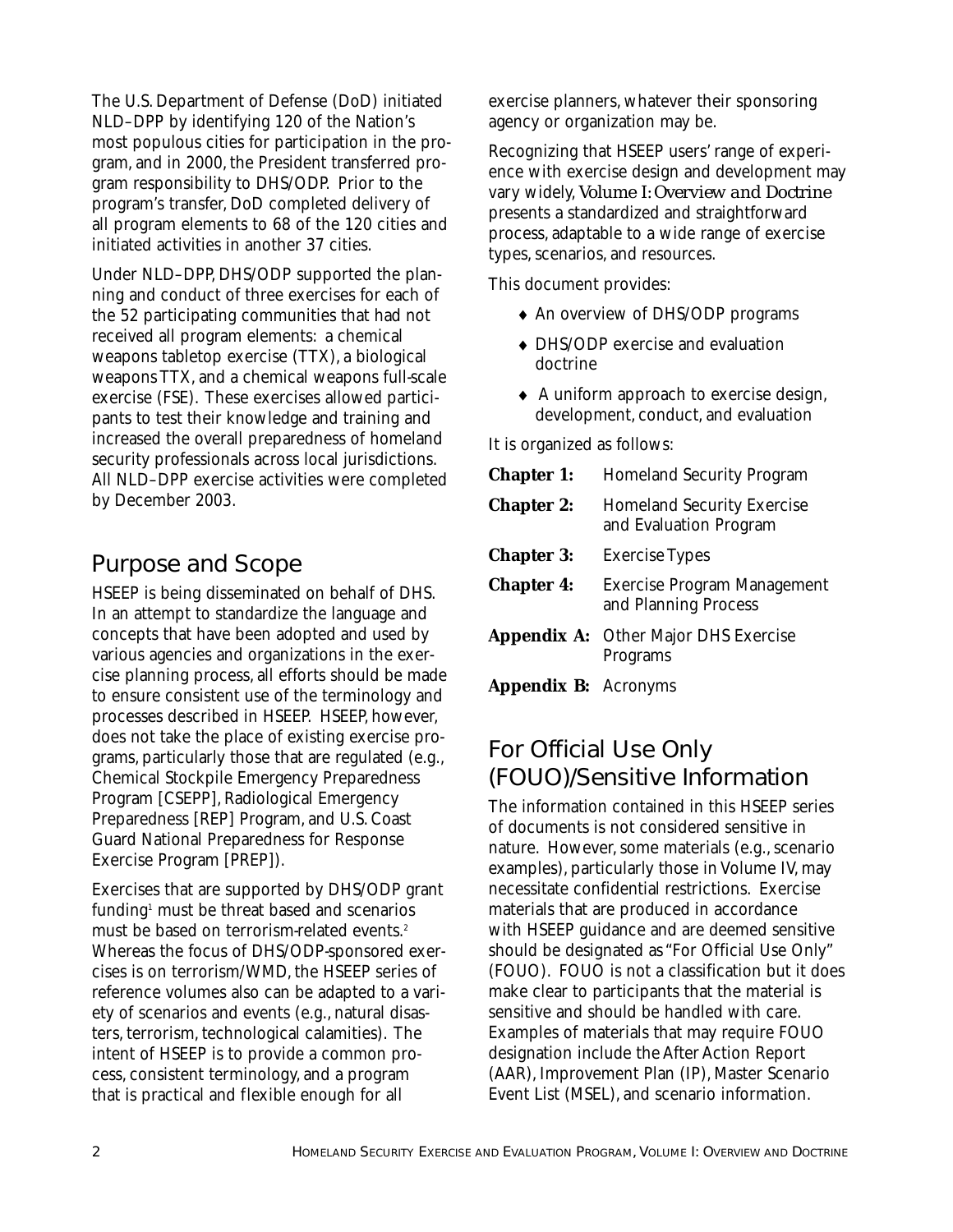# <span id="page-9-0"></span>CHAPTER 1

# Homeland Security Program

*Past experience has shown that preparedness efforts are key to providing an effective response to major terrorist incidents and natural disasters. Therefore, we need a comprehensive national system to bring together and command all necessary response assets quickly and effectively. We must equip, train, and exercise many different response units to mobilize for any emergency without warning.* 

> —National Strategy for Homeland Security, July 2002

The Office for Domestic Preparedness (ODP) is the principal component of the U.S. Department of Homeland Security (DHS) responsible for preparing the United States for acts of terrorism. In carrying out its mission, DHS/ODP is the primary office that provides training, funds for the purchase of equipment, support for the planning and execution of exercises, technical assistance, and other support to all U.S. States and territories and the District of Columbia (hereafter referred to as "the States"3 ), tribal governments, and local jurisdictions to prevent, plan for, and respond to acts of terrorism.

# DHS/ODP Program Management

DHS/ODP programs are designed to equip, train, and exercise homeland security professionals who may be called on to prevent or respond to disaster situations. These programs, which are described in this chapter, consist of a State formula grant program, direct assistance to local jurisdictions, and activities of regional and national scope. DHS/ODP staff members are dedicated to the development and delivery of the four main components of assistance available to State and local governments: 1) grants management and planning, 2) equipment acquisition, 3) training support, and 4) exercise support.

The DHS/ODP program management function encompasses monetary assistance as well as support of statewide risk and needs assessments; strategy development; management of DHS/ODP resources in planning, equipment, training, and exercises; and Federal agency coordination. Each State's preparedness program management is the responsibility of a State Administrative Agency (SAA) designated by the Governor.

A DHS/ODP Preparedness Officer has been assigned to each State to serve as the primary contact for ODP assistance. The Preparedness Officer's role is to:

- ♦ Conduct a formal strategy review and assist each State in preparing and identifying the resources to implement a State Homeland Security Strategy
- ♦ Review grant applications, prepare award documents, and administer grant programs
- ♦ Assist States and designated urban areas with strategy implementation, including working with other Federal agencies to coordinate assistance (e.g., Homeland Defense Equipment Reuse [HDER] Program, which provides surplus U.S. Department of Energy (DOE) radiological detection equipment and support to State and local homeland security agencies)
- ♦ Coordinate DHS/ODP resources for equipment funding, training courses, and exercise programs

# Grants Management and Planning

DHS/ODP provides State formula grant funds to assist with implementation of State Homeland Security Strategies. Eighty percent of funds must be obligated to local units of government, and all funds must be allocated in support of State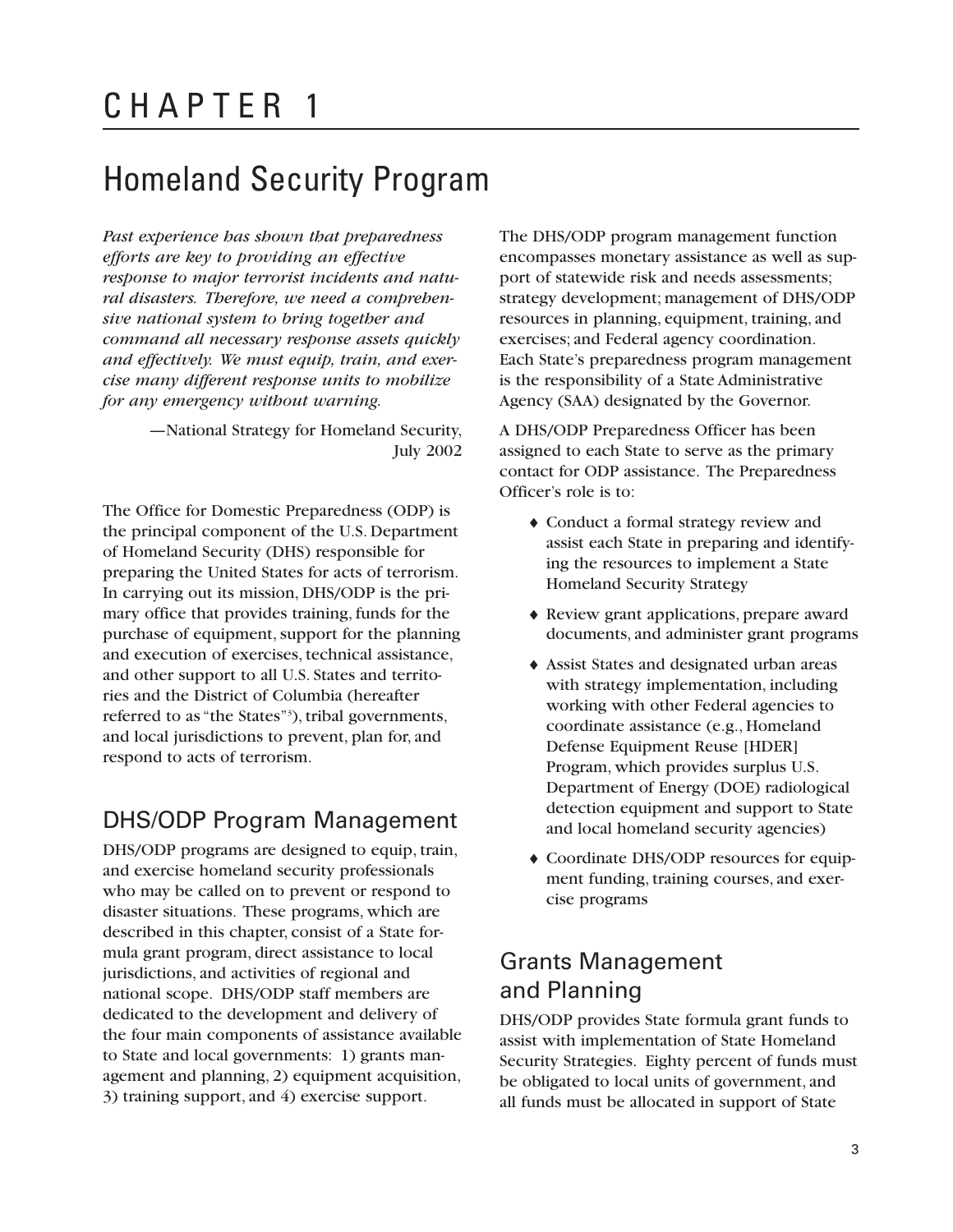<span id="page-10-0"></span>and/or Urban Areas Security Initiative (UASI) homeland strategic goals and objectives. Additionally, funds for specific urban areas provided through the UASI are coordinated by the SAA.

All funds provided to the State are awarded to an SAA. The SAA is appointed by the Governor to apply and administer the various DHS/ODP grant funds. The SAA in turn subawards to State agencies and local governments for implementation. States use State Homeland Security Strategies to more effectively fill the gaps between needs and existing capabilities, and to determine how they will allocate their funding. The funds may be used for planning, purchasing equipment, supporting terrorism exercises, training, and/or management and administration.

Specific funding has been allocated for use in high-threat, high-density urban areas. The UASI program was developed to address the unique needs of urban areas; it will significantly enhance the ability of urban areas to prevent, deter, respond to, and recover from threats and incidents of terrorism. These cities were determined by a formula using a combination of current threat estimates, critical assets within an urban area, and population density. Urban areas selected for funding must approach the development and implementation of the UASI program regionally by involving core cities, core counties, contiguous jurisdictions, mutual aid partners, and State agencies in an Urban Area Working Group (UAWG). Funding is guided by UASI homeland security strategies drafted by the UAWGs.

DHS/ODP provides funding to a variety of grant programs, some of which are tailored to specific initiatives as indicated above. For more information on grant programs administered by DHS/ODP, go to http://www.ojp.usdoj.gov/ fundopps.htm.

#### **State Homeland Security Strategy**

To implement a program that addresses State and local needs, States are required to conduct vulnerability, risk, and needs assessments and to develop a State Homeland Security Strategy. The assessments are conducted at the State and local levels using an Assessment and Strategy Development Toolkit developed by DHS/ODP in cooperation with the Federal Bureau of Investigation (FBI) and the Centers for Disease Control and Prevention (CDC), and are used to guide the development of State Homeland Security Strategies by the State and local agencies responsible for responding to a terrorism incident. The assessment is prepared by the State's planning team; it outlines the State's goals for enhancing prevention, response, and recovery capabilities, and lists specific objectives and implementation steps for the use of planning, training, equipment, and exercise resources in attaining these objectives. The enhanced assessment tool includes an agricultural vulnerability assessment process developed in conjunction with the U.S. Department of Agriculture (USDA).

Many States have adopted a regional approach to the distribution and sharing of resources. Numerous mutual aid agreements and emergency management assistance compacts have been executed, and coordination and cooperation have been enhanced among homeland security professionals at different levels of government and across disciplines. Strategy analysis has also provided DHS/ODP with a comprehensive picture of planning, equipment, training, exercise, and technical assistance needs across the Nation.

#### **Scheduling**

The DHS/ODP Centralized Scheduling and Information Desk (CSID) is a comprehensive coordination, management, information, and scheduling tool developed by DHS/ODP for homeland security preparedness activities. CSID is a "one-stop shop" for information on homeland security preparedness events for the Federal, State, and local communities. In addition, CSID schedules DHS/ODP training for the emergency responder community and maintains interagency exercise schedules. CSID helps Federal agencies coordinate, consolidate, and monitor Federal homeland security terrorism preparedness events in the United States.

CSID provides custom reports on a multitude of homeland security events to identified Federal,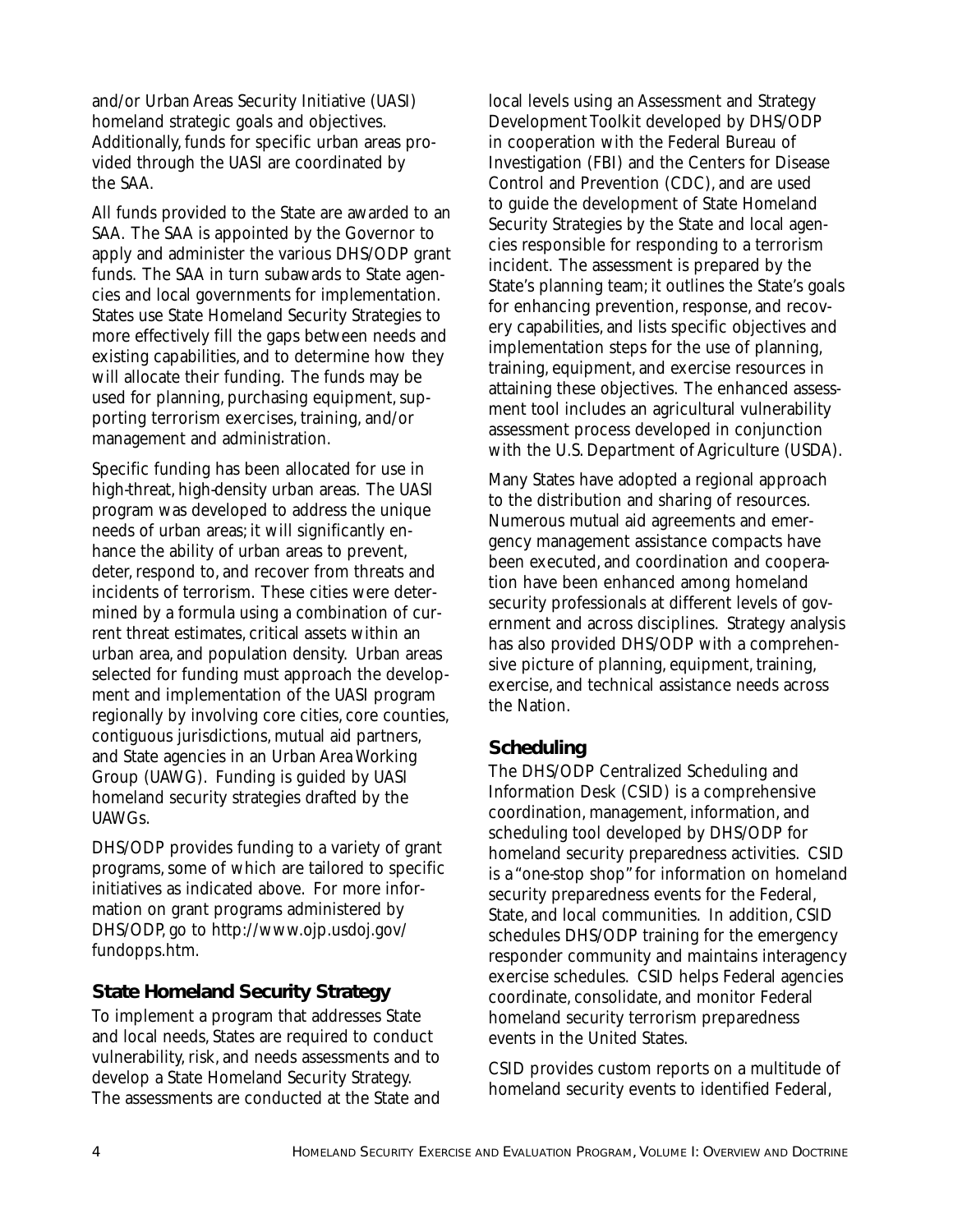<span id="page-11-0"></span>State, local, and private partners. CSID also creates informational reports (including comprehensive city and State reports) on the status of homeland security terrorism preparedness training, exercises, and grants. These reports are used for auditing and archiving purposes as well as for congressional hearings.

CSID comprises three components: a master calendar, a database, and an onsite call desk/help line. These components facilitate information sharing and allow CSID to respond to inquiries in a timely manner. The CSID toll-free number is (800) 368–6498. The onsite call desk is staffed weekdays from 8 a.m. to 7 p.m., eastern time. On weekends, holidays, and after business hours, callers can leave a voice mail message. CSID support is also accessible via e-mail to askcsd@ ojp.usdoj.gov.

#### **Technical Assistance Program**

The DHS/ODP Homeland Security Preparedness Technical Assistance (TA) Program provides direct assistance to State and local jurisdictions to improve their ability to prevent, respond to, and recover from threats or acts of weapons of mass destruction (WMD) terrorism. Specifically, TA provides a process to help resolve a problem and/or create innovative approaches. All TA services are available to eligible recipients at no charge.

TA programs in place or currently under development within DHS/ODP include:

- ♦ **Homeland Security Assessment and Strategy Technical Assistance:** This program helps States and local jurisdictions with the assessment process, the ability to conduct assessments, and the development of a comprehensive homeland security strategy.
- ♦ **Domestic Preparedness Equipment Technical Assistance Program (DPETAP):** DPETAP provides equipmentspecific training on WMD detection, decontamination, and personal protective equipment (PPE).
- ♦ **Terrorism Early Warning Group Replication:** This project replicates

programs that enhance capabilities for analyzing the strategic and operational information needed to respond to terrorism and protect critical infrastructure.

- ♦ **Interoperable Communication Technical Assistance Program (ICTAP):** ICTAP enhances the interoperability of public safety communications with regard to WMD terrorism threats.
- ♦ **Port and Mass Transit Planning Technical Assistance:** This program assesses the needs of port/mass transit agencies in preparing for and countering post-9/11 terrorist threats.
- ♦ **Rapid Assistance Team (RAT) Technical Assistance:** This project deploys teams on short notice to support targeted projects such as identifying equipment needs or equipment procurement plans.
- ♦ **General Technical Assistance:** This program provides specialized assistance to enhance State and local strategies to prevent, respond to, and recover from WMD terrorism.
- ♦ **Prevention Technical Assistance:** This new initiative facilitates terrorism prevention efforts such as collaboration, information sharing, risk management, threat recognition, and intervention.
- ♦ **Plans and Planning Synchronization Technical Assistance:** This program offers planning support for multijurisdictional terrorism response using innovative software tools.

### Equipment Acquisition

DHS/ODP provides assistance to State and local agencies with specialized response equipment programs. Applicant assistance services include the following:

♦ **DPETAP:** DPETAP is a comprehensive national technical assistance program operated in partnership with the U.S. Army's Pine Bluff Arsenal. DPETAP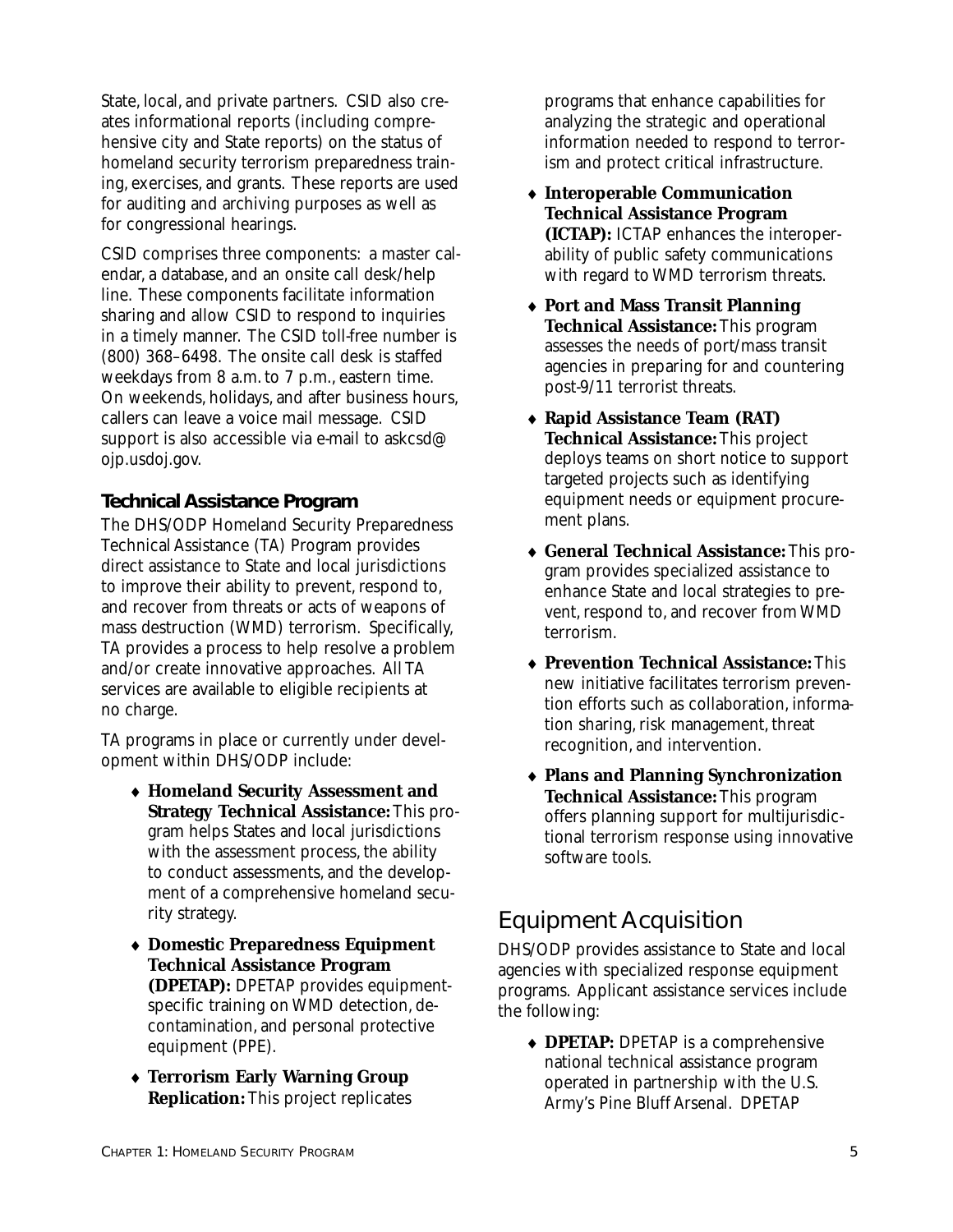<span id="page-12-0"></span>personnel provide training on the use and maintenance of specialized equipment that can be procured through the Homeland Security Grant Program (HSGP). This training is provided onsite at no cost through the use of mobile training teams.

- ♦ **Prepositioned Equipment Program (PEP):** PEP consists of standardized equipment pods that are prepositioned in selected geographic areas to allow rapid deployment to States and localities that are coping with a major chemical, biological, radiological, nuclear, or explosive (CBRNE) event. Eleven operational PEP sites will be phased in by the end of fiscal year (FY) 2004.
- ♦ **HDER:** HDER gives responder agencies across the Nation access to a substantial inventory of radiological detection instrumentation and other equipment that is no longer needed by the Federal Government. This equipment is rehabilitated and provided at no cost to the recipient.
- ♦ **RAT:** RAT provides telephone and onsite assistance to SAAs to identify statewide and/or local equipment needs, develop State and/or local equipment procurement plans, prepare grant application documents (e.g., program narratives, budgets), and offer other related support.
- ♦ **Equipment Purchase Assistance Program:** This program provides HSGP recipients with access to Federal purchasing programs through agreements with the Defense Logistics Agency and the Marine Corps Systems Command. Advantages include streamlined procurement as well as guaranteed product warranties and delivery timelines.
- ♦ **Grant Assistance Program (GAP):** GAP provides jurisdictions with training and technical assistance to expedite grant expenditures and ensure compliance with DHS/ODP grant programs.
- ♦ **ICTAP:** ICTAP brings Space and Naval Warfare Systems Center–San Diego (SSC

San Diego) expertise and experience to State and local jurisdictions throughout the country to address interoperable communications needs regarding terrorism prevention, response, and recovery by helping State and local agencies develop engineering solutions to achieve communications interoperability.

For the most current information on equipment authorized to be purchased with DHS/ODP grant funds, please consult the HSGP application available at http://www.ojp.usdoj.gov/ fundopps.htm.

# Training Support

#### **State-Level Training**

DHS/ODP offers more than 40 specialized courses ranging from basic awareness-level and operations training to advanced, hands-on technical and command courses. Courses are delivered to first responders nationwide, both onsite via mobile training teams and at state-of-the-art training facilities. All DHS/ODP-sponsored training delivered under the State Homeland Security Strategy is scheduled through the SAA's training point of contact (POC).

In addition to accessing specialized and advanced training from DHS/ODP-sponsored training centers and providers, States may use grant funds to support CBRNE training activities within existing training academies, universities, or junior colleges, or attendance at approved CBRNE classes. The goal of affording States the opportunity to deliver training locally is to enhance the capabilities of State and local homeland security professionals through the development of State homeland security training programs that institutionalize awareness-level training within the State.

Training Preparedness Officers are available to assist States in understanding and prioritizing their training resources. The role of a Training Preparedness Officer is to:

♦ Develop new training courses and conduct periodic reviews and enhancement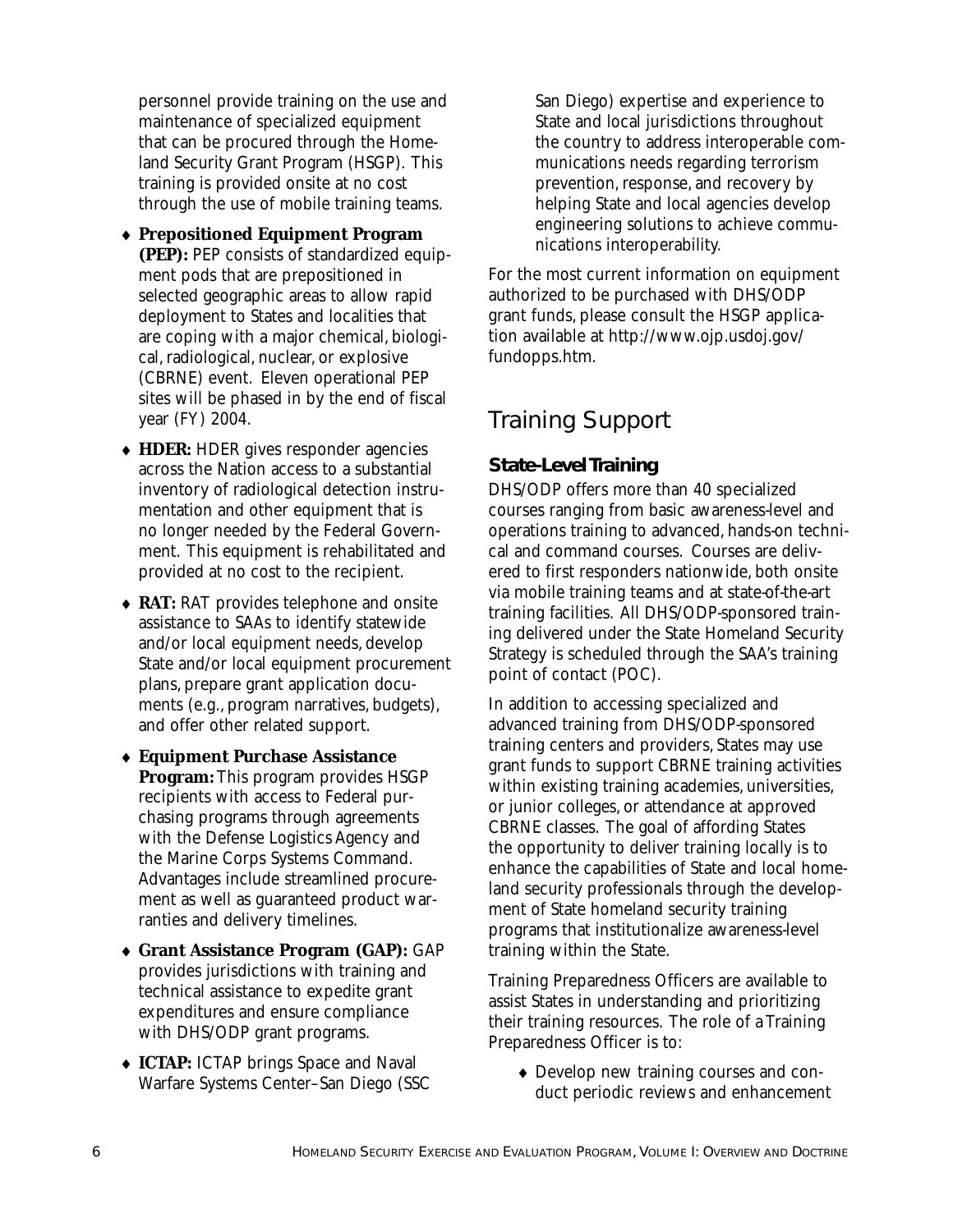<span id="page-13-0"></span>of existing courses, with input by subject matter experts and practitioners

- ♦ Incorporate lessons learned and best practices from analysis of exercise findings into existing training and/or develop new courses to address gaps in training, and develop and maintain a compendium of homeland security lessons learned
- ♦ Review State Homeland Security Strategies and, based on identified needs, allocate training resources to the States through the SAAs
- ♦ Respond to requests for technical assistance from State and local agencies for help with conducting assessments and developing strategies, using and maintaining equipment, and other site-specific needs.

For information on the full range of DHS/ODPsponsored training or to obtain a copy of the *ODP Weapons of Mass Destruction Training Programs* course catalog, contact CSID at (800) 368–6498 or visit the DHS/ODP Web site at http://www.ojp.usdoj.gov/odp.

#### **Annual Training and Exercise Conference**

DHS/ODP will host an annual conference for State training and exercise POCs, DHS/ODP regional training and exercise staff, and DHS/ ODP national training and exercise staff. Conferences will include Federal partner agencies that either have direct or indirect involvement in DHS/ODP training or exercises, or that maintain training or exercise programs of their own.

The typical agenda for the multiday event will address State and local concerns, issues, and accomplishments, and provide overviews and updates of DHS/ODP programs. The environment will foster the sharing and showcasing of best practices in training, exercises, evaluations, and Improvement Plans (IPs). Special events, regional and breakout sessions, and guest speakers will round out the conference agenda.

Costs associated with conference attendance are allowable expenses under HSGP.

### Exercise Support

DHS/ODP-funded exercises are supported by two programs, the National Exercise Program (NEP) and the Homeland Security Exercise and Evaluation Program (HSEEP). NEP trains national leaders and departmental and agency staff, and facilitates collaboration among partners at all levels of government for assigned homeland security missions. HSEEP provides the overall doctrine and policy according to which all DHS/ ODP-funded exercises will be designed, developed, conducted, and evaluated.

#### **National Exercise Program**

The National Strategy for Homeland Security directed DHS to establish NEP. The Secretary of Homeland Security tasked DHS/ODP with developing this program and ensuring that it serves the broadest community of learning. NEP is complementary to HSEEP and all NEP exercises will be conducted in accordance with HSEEP doctrine. NEP will serve as the Department's primary vehicle for training national leaders and Department and agency staff members, and for promoting collaboration among partners at all levels of government for assigned homeland security missions. National-level exercises provide the means to conduct full-scale, full-system tests of collective preparedness, improve interoperability, build strong teams across all levels of government and the private sector, and develop and strengthen international partnerships. The program also incorporates experiments, test beds, and concept development initiatives to identify the implications of changes to homeland security strategies, plans, technologies, policies, and procedures.

Exercises designated as national will be managed at the national level to effectively and efficiently use the limited resources and funding available for such efforts. These exercises generally involve national leaders and staffs, entities of two or more Federal agencies, and interaction with multiple regions and States. Such exercises may be congressionally mandated and may have particular political significance, or may be likely to receive national media attention. Efforts are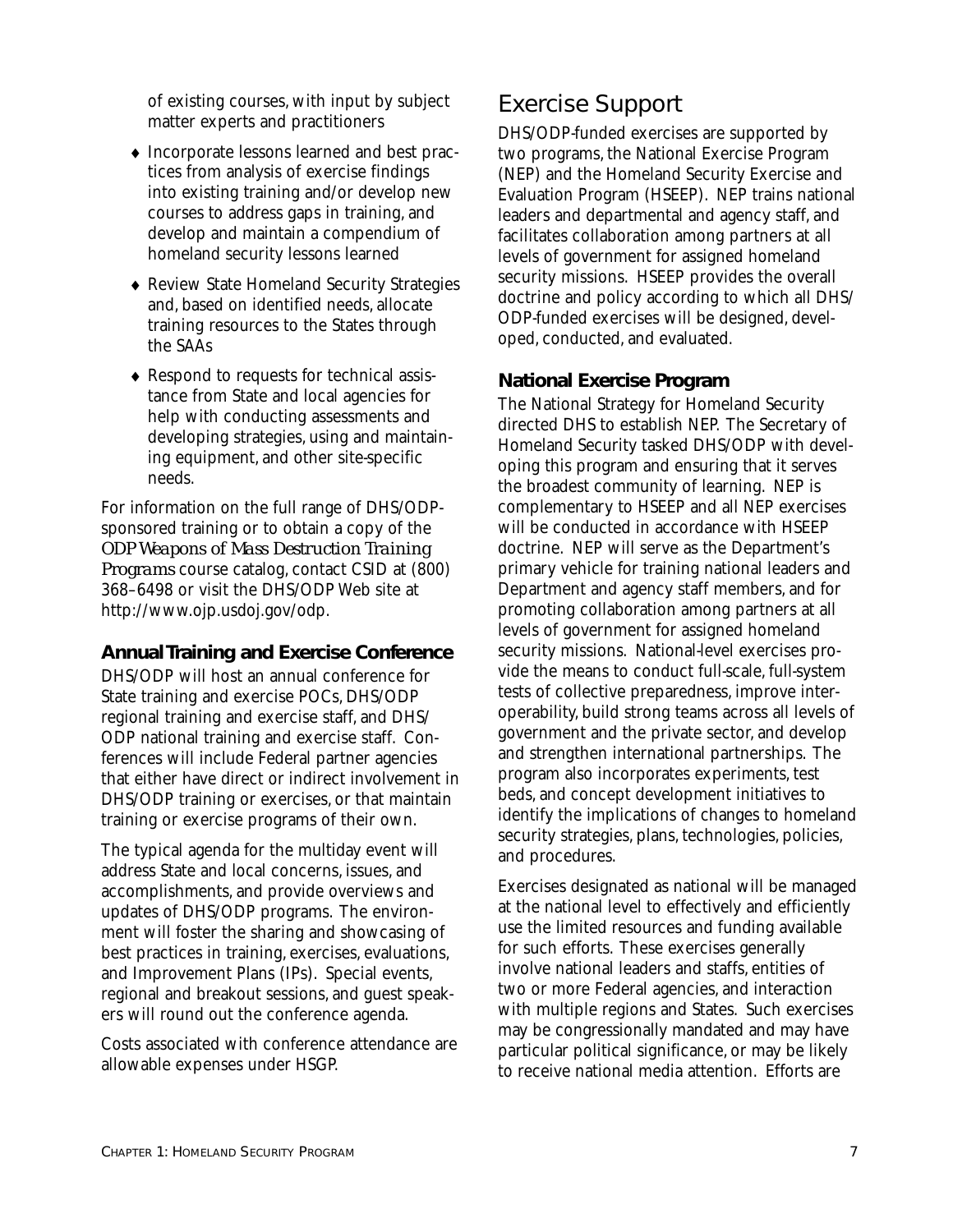<span id="page-14-0"></span>made to include international and/or privatesector participation. The cornerstone of national performance-based exercises will be the Top Officials (TOPOFF) National Exercise Series, a biennial program that includes a functional exercise (FE) in year one and a full-scale exercise (FSE) in year two, with continuity provided by a series of seminars.

The strategic goals of NEP are:

- ♦ To meet the requirements of the National Strategy for Homeland Security, applicable Presidential Directives, the Homeland Security Act of 2002, and various legislative requirements
- ♦ To provide periodic training and exercises for national leaders and their staffs, and the organizations and systems they lead
- ♦ To provide the processes and systems for collaboration among homeland security partners at all levels of government by training and exercising their leaders and department and agency components and staffs with assigned homeland security missions
- ♦ To achieve and sustain national preparedness by ensuring that proficiency can be measured against consensus performance standards, and performance-based assessments can be made across all levels of government, against a range of hazards and threats that pose the greatest risk to homeland security
- ♦ To ensure that programs at all levels of government are synchronized and to administer the programs within the established framework of the National Incident Management System (NIMS) when finalized

The establishment of NEP will include development of tools that will be useful to exercise planners at all levels of government. A Webbased system comprising a suite of applications and a centralized database will be developed to provide automated support for homeland security training and exercise programs. The system will provide the means to conduct collaborative management and scheduling and will support reuse of exercise scenarios, documentation, tools, and other exercise investments; it will support activities throughout the cycle of design, planning, preparation, execution, evaluation, reporting, and improvement actions. DHS/ODP's goal is to have this system available for use during FY 2005.

DHS/ODP also develops and manages several national-level programs that focus on the Federal Government's coordination of Federal, State, and local resources to prevent and respond to terrorist attacks. Most of these programs involve designing and conducting exercises that are broad in scope and simulate a coordinated response by participants from a range of disciplines and multiple levels of government, including international participants.

#### **TOPOFF National Exercise Series**

TOPOFF is a congressionally mandated, national, biennial exercise series designed to assess the Nation's capability to prevent, respond to, and recover from acts of terrorism. It examines relationships among Federal, State, and local jurisdictions in response to a challenging series of integrated, geographically dispersed terrorist threats and acts. Participation in TOPOFF is by application and subsequent invitation. DHS/ ODP manages the design, planning, conduct, and evaluation of the exercises. This exercise series is typically codirected by DHS/ODP and other Federal agencies or departments. TOPOFF 2000 was codirected by DHS/ODP and the Federal Emergency Management Agency (FEMA). TOPOFF 2, completed in May 2003, was codirected by DHS/ODP and the U.S. Department of State.

#### **National Special Security Event Exercises**

The Federal Government designates certain events as requiring special security because of their high visibility and potential attractiveness to threat elements. DHS/ODP provides support for designing, planning, conducting, and evaluating exercises in preparation for designated National Special Security Events (NSSEs) such as the 2002 Winter Olympic Games in Salt Lake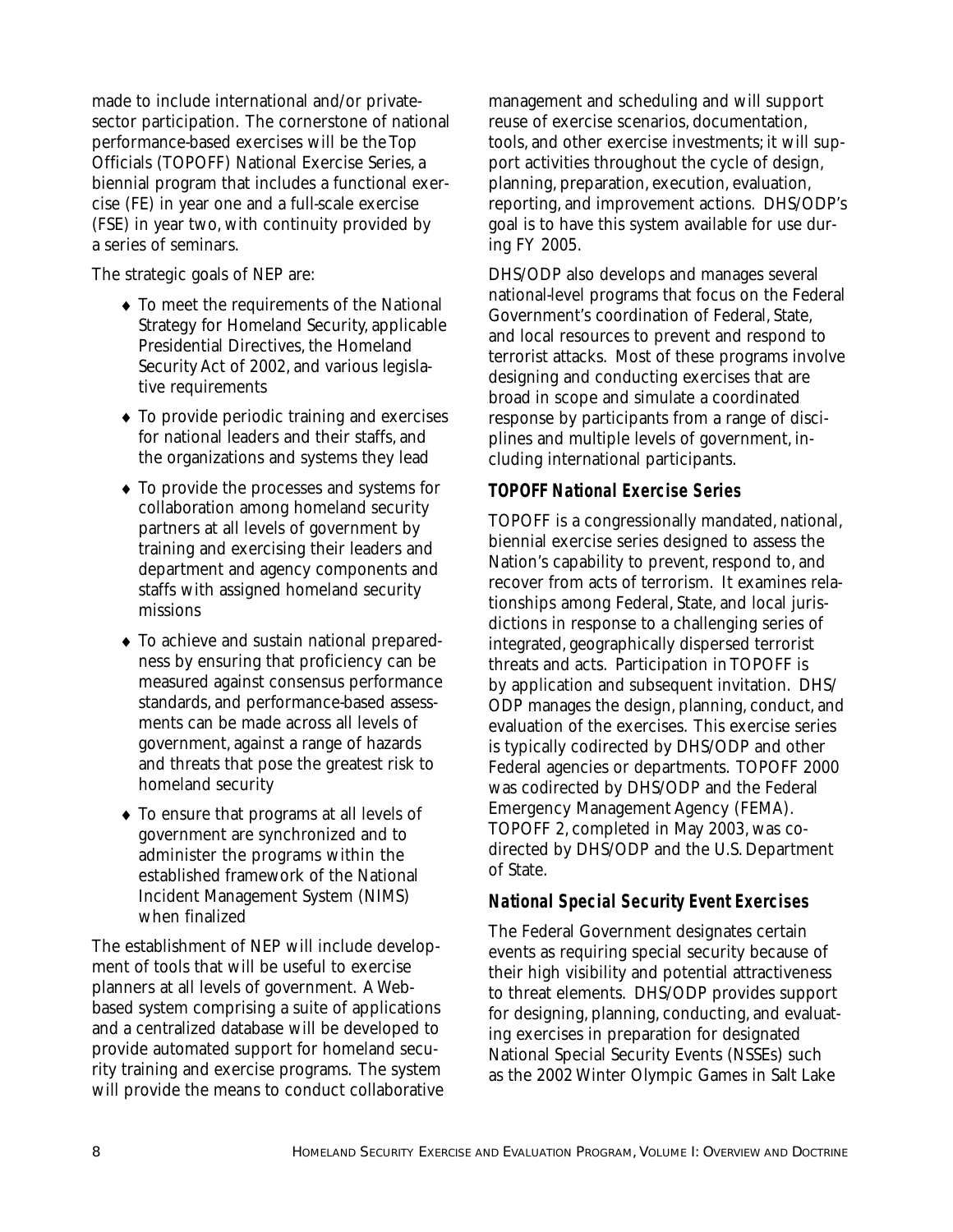<span id="page-15-0"></span>City. These exercises provide a forum to practice the coordination and response to specific challenges that could arise if a terrorist incident occurred during the event.

#### **Senior Officials Exercises**

A Senior Officials Exercise (SOE) is designed to validate policies or procedures, develop concepts or focus issues, or rehearse for specific events, at the policy level. (The policy level may include principals, deputies, senior department/ agency management, or combinations thereof.) DHS/ODP will design and logically execute SOEs as deemed necessary by senior leaders at DHS, the Homeland Security Council (HSC), or other agencies.

The focus for content development of an SOE will be the agency whose mission is primarily affected by the events to be exercised. The exercise scenario will be synchronized with ongoing events and preparedness activities and will include sufficient, appropriate preparatory events to align staff efforts. The SOE evaluation process will be structured around input from external subject matter experts. The resultant After Action Reports(AARs)/IPs will outline issues discovered during the exercise and recommendations for resolution. The agency responsible for each recommendation will provide periodic status updates on issue progress to HSC, the Homeland Security Deputies Committee, and the DHS Secretary's Office for input and approval.

#### **Annual Evaluated Exercise and Exercise Credit**

The National Strategy for Homeland Security delineates a requirement for conducting annual exercises: "The Department [of Homeland Security] would [will] establish a national exercise program designed to educate and evaluate civilian response personnel at all levels of government. It would require individuals and government bodies to complete successfully at least one exercise every year. The Department would [will] use these exercises to measure performance and allocate future resources."

In accordance with this national strategy, NEP will require each State to perform an annual evaluated terrorism exercise, which may be conducted as either a local, regional, State, or multijurisdictional exercise. In the future, the program will identify the performance measures to be evaluated.

Once operational, NEP will provide stipulations for exercise credit for certain prevention, response, and recovery actions during real-world incidents that fulfill the criteria of the appropriate performance measures. This will also include results from non-terrorism exercises.

This requirement will be effective beginning in FY 2006 and further guidelines will be provided at that time. Until the requirement takes effect, it is recommended that States conduct at least one annual full-scale evaluated terrorism exercise.

# State and Local Exercises

State and local agencies and responders are at the core of preparedness efforts. DHS/ODP is one of several Federal agencies that make preparedness resources available to States and local jurisdictions. These resources include assistance with conducting counterterrorism exercises, which may range in scope from single-agency efforts to multijurisdictional conglomerations to the inclusion of Federal partners.

Exercises funded by DHS/ODP (possibly through HSGP or UASI) must be conducted in accordance with the HSEEP doctrine described in chapter 2 of this manual. To ensure accordance with HSEEP, a DHS/ODP Exercise Manager is assigned to work with each State and its jurisdictions. As the HSGP grant application states, "State and local units of government should consider their DHS/ODP Exercise Manager as their point of contact for questions and concerns regarding implementation of HSEEP."

The role of the DHS/ODP Exercise Manager is to:

♦ Coordinate exercise activities for States and jurisdictions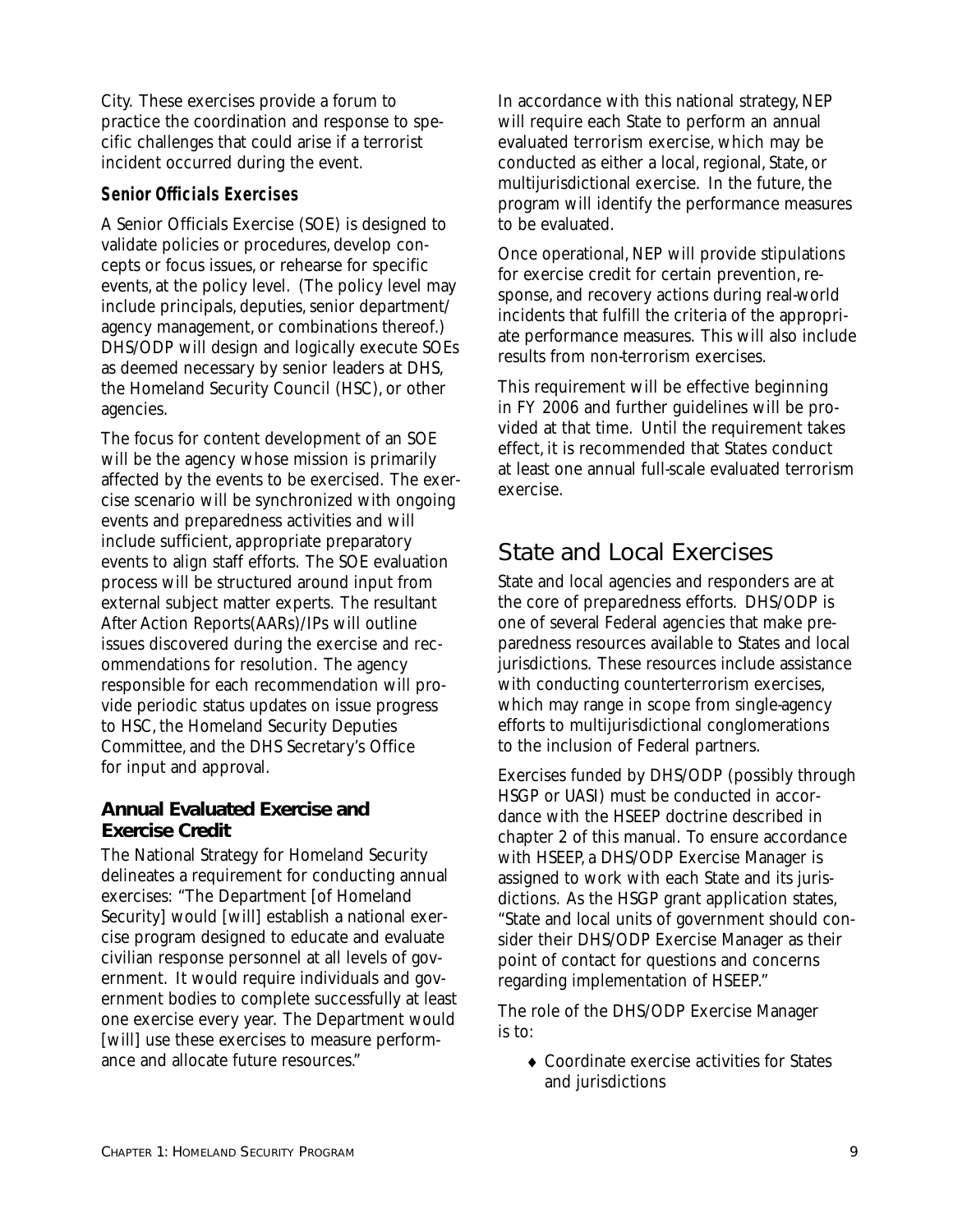- ♦ Review State Homeland Security Strategies and coordinate with DHS/ODP Preparedness Officers to allocate resources and identify needs based on each strategy
- ♦ Work in partnership with the State to conduct an Exercise Plan Workshop (EPW) designed to review and update the current Exercise Plan and schedule
- ♦ Assist each State with the development of a Multiyear Exercise Plan<sup>4</sup> that defines exercise goals, establishes a cycle of exercises, and sets priorities for conducting exercises within the State
- ♦ Help each State implement a State Homeland Security Exercise and Evaluation Program (SHSEEP)
- ♦ Assist States and local jurisdictions with designing, developing, conducting, and evaluating exercises
- ♦ Aid States and local jurisdictions in obtaining exercise participation from Federal departments and agencies
- ♦ Coordinate and direct the delivery of direct exercise contractor support when requested and approved. Under the direction of DHS/ODP's Exercise Manager,

contractor teams will assist States and jurisdictions with the following tasks:

- Develop homeland security exercise programs
- • Develop specific exercise objectives
- • Prepare detailed exercise planning and execution timelines
- • Coordinate and conduct exercise planning conferences
- Develop a full range of exercise documentation for each type of exercise
- Prepare an exercise control and evaluation methodology and assist in actual exercise control and evaluation
- • Prepare postexercise reports and conduct critiques
- ♦ Design and conduct national, special event, and regional exercises and share lessons learned and best practices with Federal, State, and local agencies
- ♦ Ensure accordance with HSEEP doctrine and policy by attending planning conferences, reviewing exercise documentation, and observing exercises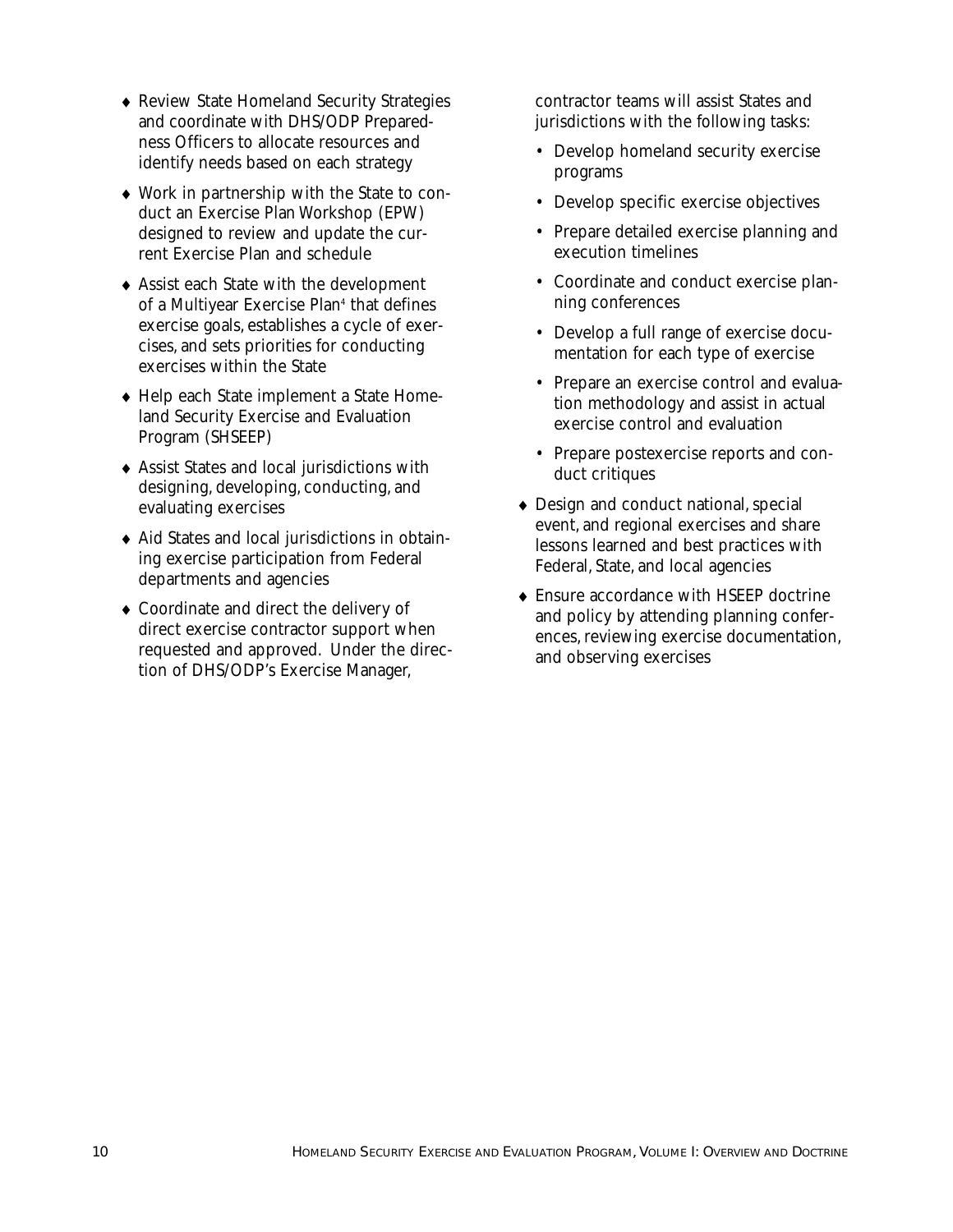# <span id="page-17-0"></span>CHAPTER 2

# Homeland Security Exercise and Evaluation Program

*The growing threat of terrorist attacks on American soil, including the potential use of weapons of mass destruction [WMD], is placing great strains on our Nation's system for training its emergency response personnel. The U.S. Department of Homeland Security will . . . launch a consolidated and expanded training and evaluation system to meet the increasing demand. This system would be predicated on a four-phased approach: requirements, plans, training (and exercises), and assessments (comprising evaluations and Improvement Plans [IPs]).* 

> —National Strategy for Homeland Security, July 2002

### Definition

The Homeland Security Exercise and Evaluation Program (HSEEP) consists of both doctrine and policy for designing, developing, conducting, and evaluating exercises. HSEEP is a threatand performance-based exercise program that includes a cycle, mix, and range of exercise activities of varying degrees of complexity and interaction. HSEEP is also a program of financial and direct support designed to assist State and local governments with the development and implementation of a State exercise and evaluation program to assess and enhance domestic preparedness.

Exercises are an instrument to train for and practice prevention, vulnerability reduction, response, and recovery capabilities in a risk-free environment. They also can be used to assess and improve performance. Exercises are also an excellent way to demonstrate community resolve to prepare for disastrous events. The U.S. Department of Homeland Security, Office for Domestic Preparedness (DHS/ODP), has a goal of helping jurisdictions gain an objective assessment of their capacity to prevent or respond to,

and recover from, a disaster so that jurisdictions can make modifications or improvements prior to the occurrence of a real incident. Welldesigned and executed exercises are the most effective means of:

- ♦ Testing and validating policies, plans, procedures, training, equipment, and interagency agreements
- ♦ Clarifying and training personnel in roles and responsibilities
- ♦ Improving interagency coordination and communications
- ♦ Identifying gaps in resources
- ♦ Improving individual performance
- ♦ Identifying opportunities for improvement

### Doctrine

All entities conducting exercises using DHS/ODP funds are subject to the following HSEEP requirements:

- ♦ States will conduct an annual Exercise Plan Workshop (EPW) to examine the progress and effectiveness of the current exercise strategy and program.
- ♦ A Multiyear Exercise Plan will be produced from the EPW and submitted to DHS/ODP. This Exercise Plan will include guidelines for the establishment of a State Homeland Security Exercise and Evaluation Program (SHSEEP) and a multiyear exercise schedule (to be updated annually).
- ♦ The Exercise Plan will employ a cycle of activity that includes exercises of increasing levels of complexity.
- The scenarios used in exercises will be terrorism related $5$  and threat based.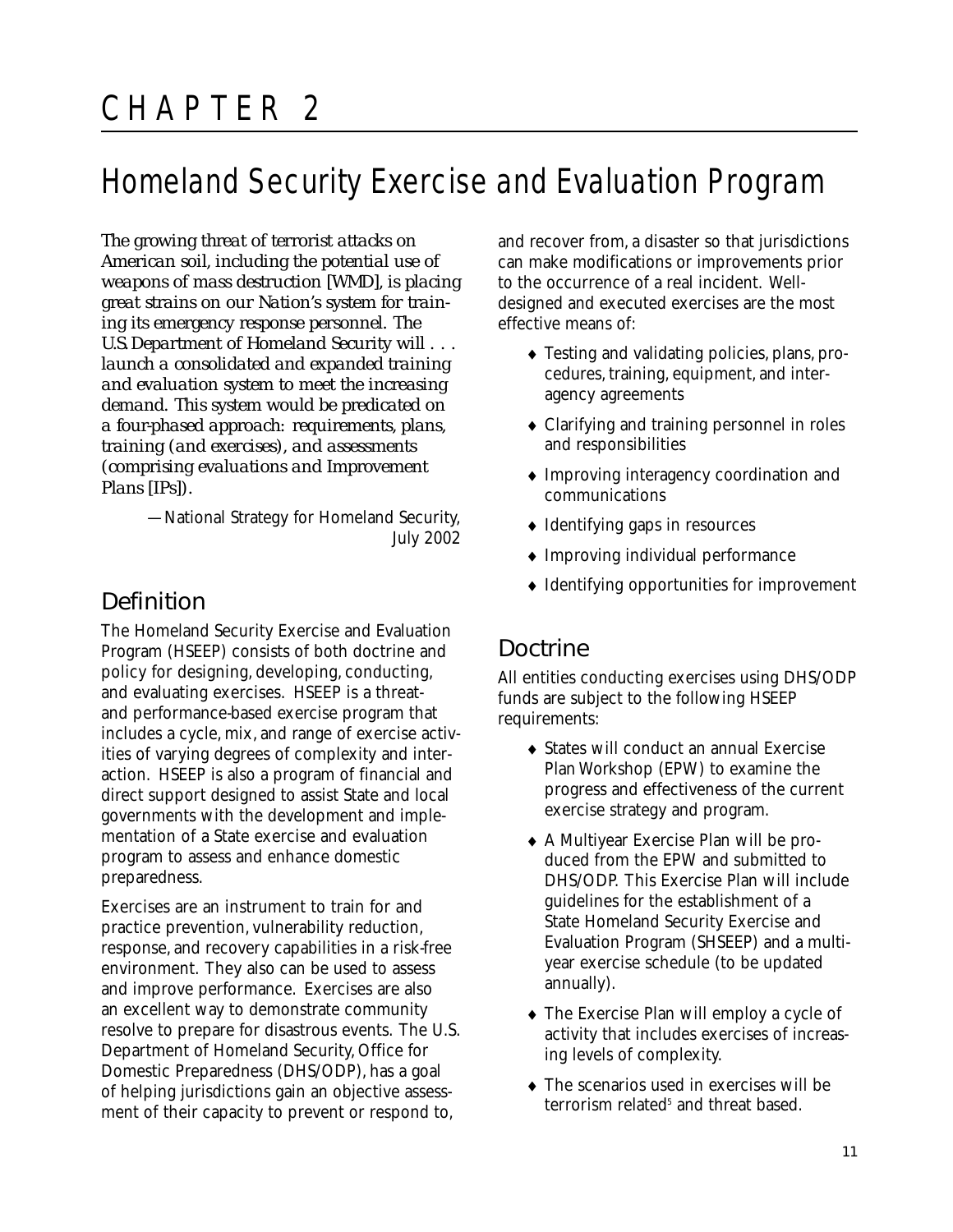- <span id="page-18-0"></span> $\triangleleft$  All tabletop exercises (TTXs), drills, functional exercises (FEs), and full-scale exercises (FSEs) will be evaluated and performance based.
- ♦ An After Action Report (AAR) will be prepared and submitted to DHS/ODP following every TTX, drill, FE, and FSE.
- ♦ An IP will be developed, submitted to DHS/ODP, and implemented to address findings and recommendations identified in the AAR.
- ♦ Periodic exercise scheduling and improvement implementation data will be reported to DHS/ODP.

The remainder of this volume, as well as HSEEP Volumes II and III, contains further explanation of these requirements and also guidance and recommendations for designing, developing, conducting, and evaluating exercises. All jurisdictions that implement an exercise with grant funds and/or direct support from DHS/ODP should use the processes outlined in HSEEP to enhance and standardize their existing exercise programs.

# State Homeland Security Exercise and Evaluation Program

The Multiyear Exercise Plan submitted to DHS/ODP includes guidelines for establishing a SHSEEP. The plan will address the State and local exercise requirements (consistent with the State Homeland Security Strategy) and should define exercise goals, establish a cycle of exercises, and set priorities for conducting exercises within the State.

Using this plan as a foundation, the State should build its own exercise and evaluation program by incorporating requirements and guidance consistent with the national HSEEP model. For a State program to be consistent with HSEEP, each State should ensure that the exercise program addresses the following elements:

- ♦ Obtains grants and funding (annually)
- $\triangleleft$  Identifies roles and responsibilities (e.g., hire full- or part-time staff or consultants for exercise program development and management)
- ♦ Develops and maintains the State's Multiyear Exercise Plan and its schedule and timeline
- ♦ Develops the State's own means of monitoring exercises conducted throughout the State's jurisdictions and ensures compliance with HSEEP requirements
- ♦ Designates an agency or organization that will serve as a clearinghouse for all exercises occurring throughout the State
- ♦ Establishes a means of monitoring and compliance to ensure exercise program requirements are being met (e.g., submitting receipts, applying for grants, submitting documentation, scheduling planning conferences and exercise conduct)
- ♦ Conducts annual activities to review the program, ensures that the State's objectives are being met, revises or updates existing Multiyear Exercise Plans, and conducts EPWs
- ♦ Meets Federal reporting requirements
- ♦ Meets internal State reporting and briefing requirements

# State Strategies

The State Homeland Security Strategy development process begins in the assessment phase when States and jurisdictions conduct vulnerability, risk, and needs assessments. Using the knowledge gained in this phase, the State proceeds to develop plans and procedures and analyze planning, equipment, training, and exercise requirements. The results of this analysis are used to form the State Homeland Security Strategy.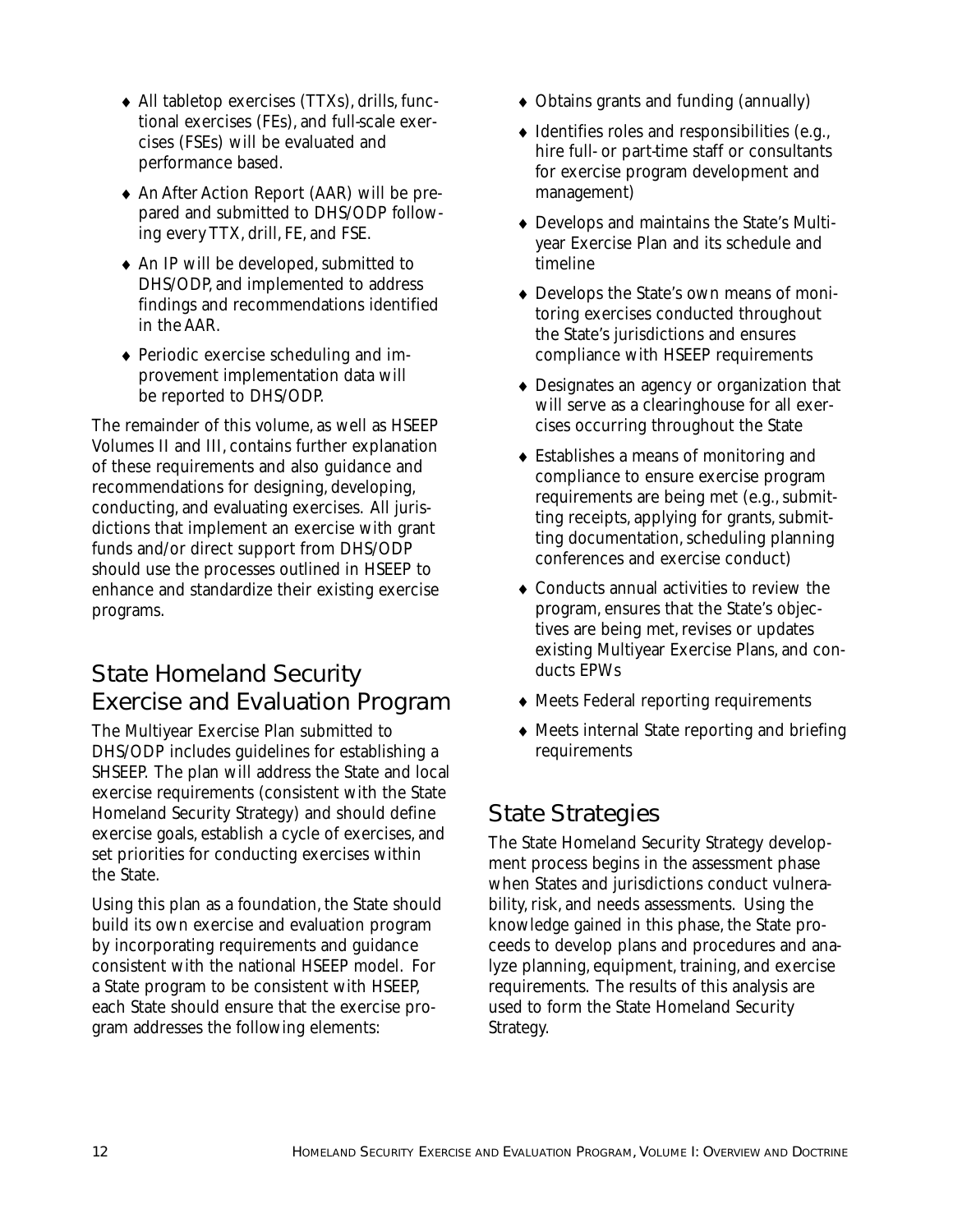<span id="page-19-0"></span>After the strategy is distributed and all agencies have familiarized themselves with it, local communities work with the State to conduct EPWs. An EPW translates strategic goals and priorities into specific objectives and exercise activities and develops a multiyear timeline for conducting realistic and threat-based scenario exercises. These exercises are evaluated to identify and validate State and community preparedness. AARs are written after each exercise to document results and are then used to develop a jurisdiction's IP, which uses lessons learned and best practices to revise and update the State Homeland Security Strategy. Lessons learned also may dictate immediate special attention to areas with deficiencies.

# Threat-Based Scenarios

Attacks by international and domestic terrorists have demonstrated that no location is immune to attack. All exercises conducted with Homeland Security Grant Program (HSGP) or Urban Areas Security Initiative (UASI) grant funds must focus on terrorism threats. The exercise scenario should be appropriate to national threat conditions and the assessed threat for the jurisdictions involved in the exercise. This will enhance the exercise's training value and provide an opportunity to assess the jurisdiction's vulnerability in light of likely prevention or response actions. Exercise planners should review the jurisdiction's threat assessment (conducted as part of the State strategy development process) and develop an exercise scenario that is credible in terms of the means of attack, the target, and the likely opposing force. To assist State and local agencies, an interagency team of subject matter experts has developed a suite of common scenarios that provide the necessary conditions and stimuli to perform essential tasks and cover a range of threat probabilities. These scenarios will be validated by intelligence and law enforcement and will be periodically reviewed and updated. Once finalized, these scenarios will be provided to State and local agencies as a component of strategic planning

guidance that will help with operational planning, training, exercises, evaluations, and assessments.

# Performance of Plans, Policies, and Procedures

Exercises conducted under HSEEP should be performance based and require demonstration, practical application, and evaluation of proficiency for the discrete, essential tasks that enable a homeland security mission or function to be successfully accomplished. Discussionbased exercises such as seminars, workshops, TTXs, and games provide a forum for reviewing the adequacy of plans, policies, functions, and interagency/interjurisdictional agreements, whereas operations-based exercises such as drills, FEs, and FSEs are designed to validate personnel and equipment performance in achieving critical tasks and homeland security missions.

The exercise evaluation methodology, defined in *HSEEP Volume II: Exercise Evaluation and Improvement,* is designed to analyze performance at three levels, depending on the complexity of the exercise. For discussion-based exercises, the evaluation focuses on the adequacy of and familiarity with the jurisdiction's plans, policies, procedures, resources, and interagency/interjurisdictional relationships. For operations-based exercises, evaluators observe and assess actual performance in preventing or responding to a simulated terrorist attack.

# Prevention Exercises

The importance of prevention is made clear in the executive summary of the National Strategy for Homeland Security. The strategic objectives of homeland security in order of priority are to:

- ♦ Prevent terrorist attacks within the United States
- ♦ Reduce U.S. vulnerability to terrorism
- ♦ Minimize damage and facilitate recovery from attacks that may occur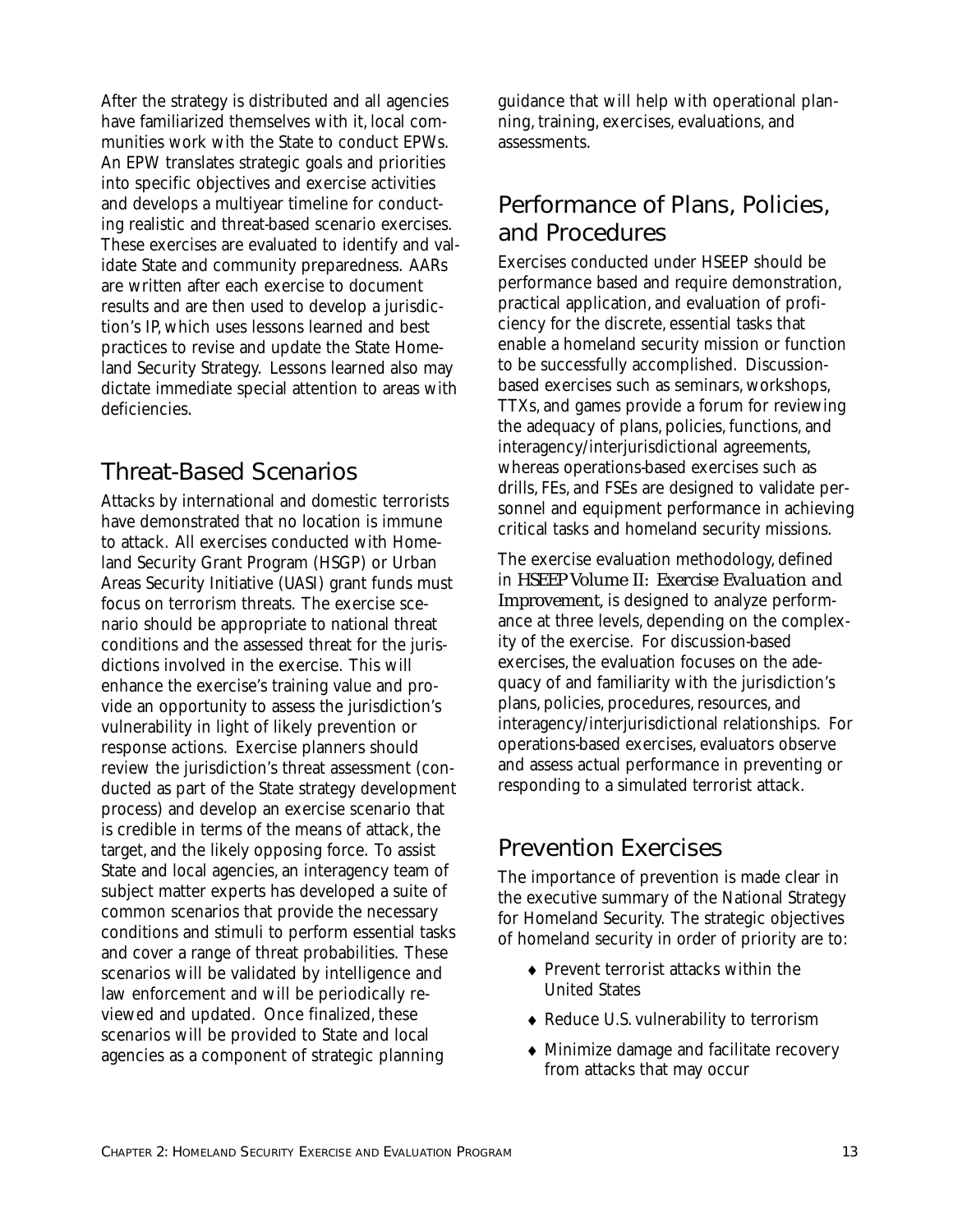<span id="page-20-0"></span>State and local jurisdictions should try to incorporate as many preventive exercises into their programs as possible. These exercises can be either discussion or operations based and may focus on issues pertaining to:

- ♦ Information and intelligence sharing
- ♦ Credible threats
- ♦ Surveillance
- ♦ Opposing/adversary force or "red team" activity (described below)

The National Strategy for Homeland Security identifies a requirement to employ red team techniques to practice detecting terrorist activity before it manifests itself in an attack, with a goal of allowing proper preemptive, preventive, and protective actions to be taken. The red team mission is to apply knowledge of terrorists' motivations, organization, targeting, tactics, techniques, procedures, weapons, and equipment and assess Federal, State, and local governments' ability to deter, detect, and defend against and defeat terrorist attacks.

DHS/ODP employs strategic and tactical red team techniques in the National Exercise Program (NEP) and has targeted resources available to provide such an enhancement to specific State and local exercises conducted in accordance with HSEEP. States will be able to request an opportunity to employ a red team and/or universal adversary force in their State and local exercises. Such requests will be considered and granted based both on the availability of resources and scheduling and on the State's level of demonstrated exercise competency.

### Response and Recovery Exercises

Although the prevention and deterrence of attacks are paramount, it remains probable that incidents will occur. Therefore, exercises should also include the response and recovery aspects of an event in addition to prevention. Response and recovery issues in an exercise may include notification, communication, command and

control, remediation, return to normalcy, and continuity of government and business.

# Interagency/Interjurisdictional Exercises

Because the prevention of and/or response to a crisis situation will require resources and expertise from various agencies and disciplines throughout the Federal, State, and local government structures, an exercise should assess the capacity of multiple organizations and the effectiveness of interagency cooperation and interoperable communication. The organizations involved in an exercise may be public or private, from any level of government, and from disciplines ranging from public health to fire, as long as they reflect the type of exercise and scenario. Jurisdictions that would rely heavily on mutual aid assistance for response should include participants from the agencies with which they have agreements and compacts. It is also beneficial to conduct regional exercises that include participants from multiple agencies and jurisdictions, because such a scenario would likely reflect actual response to an event.

# Private-Sector Coordination

Exercise scenarios mimic actual response to the greatest extent possible; therefore, local and State government agencies are encouraged to incorporate the private sector. The range of terrorist targets is not limited to civilian populations or government facilities. The private sector can be a target of terrorism because it is often viewed as a symbol of American economic, social, and military power or as an extension of the U.S. Government. The private sector includes commercial, business, and industrial facilities, tourist attractions, and special events. It also includes the personnel, source material (if a production entity), and support systems (for example, transportation capabilities) of such entities.

Private-sector preparedness and response activities often mirror those of the surrounding communities. Recognizing this need, DHS/ODP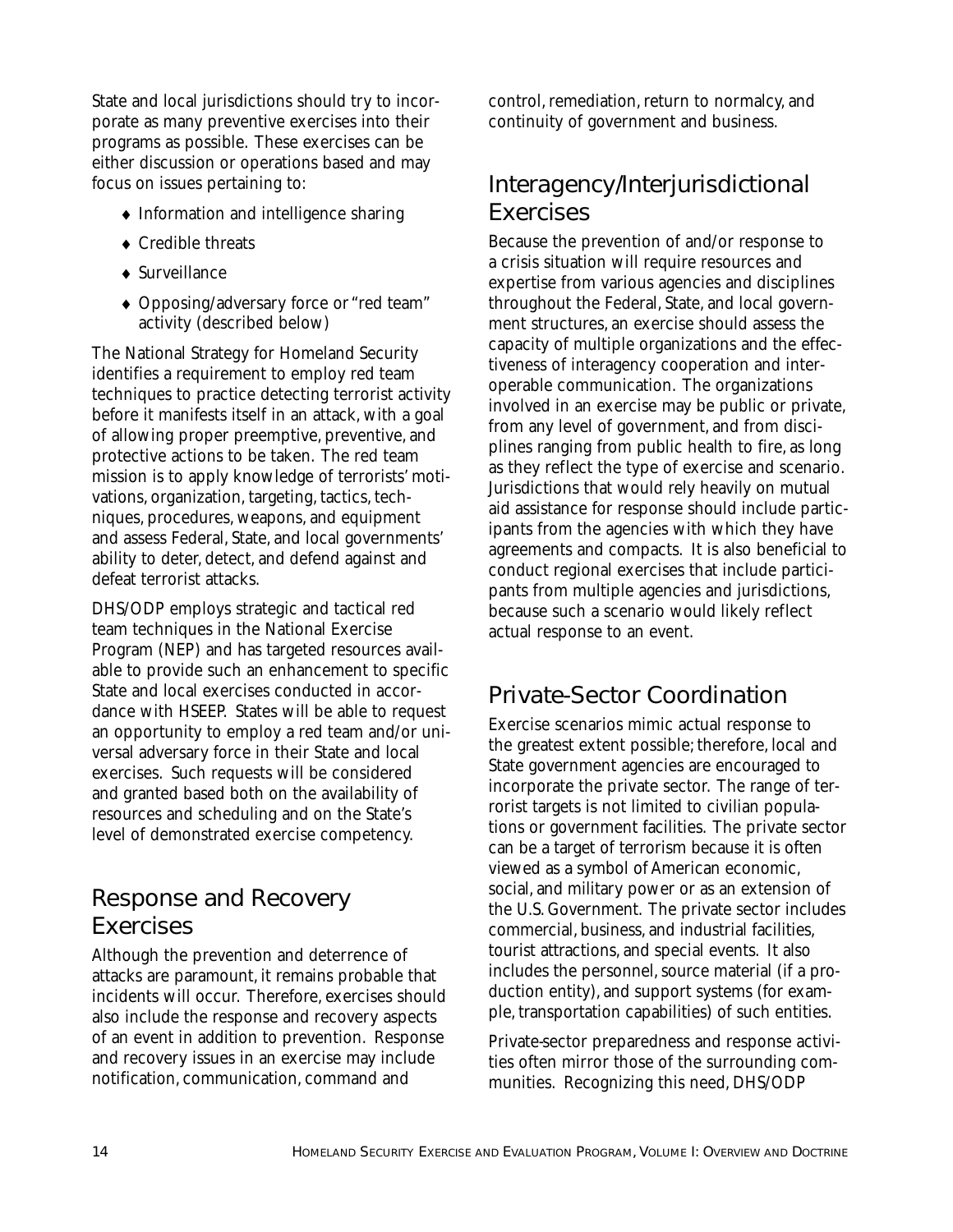<span id="page-21-0"></span>supports States' efforts to incorporate major community businesses and facilities into their SHSEEPs. For example, in one realistic scenario, a California community held its chemical FSE at a major industrial plant and used plant employees as victim actors. Another example of privatesector involvement is the DHS/ODP initiative to exercise the evacuation plans of Major League Baseball stadiums.

Private response capabilities, such as fire brigades, security forces, and medical staff, can augment local response capabilities and remove a significant burden from limited local resources during critical situations. In a real incident. these resources and activities should be available for mutual aid, and they should be exercised as such. Other examples of exercise contributions available from private industry include railroad lines, factory and other facilities, personal protective equipment (PPE), hazardous materials (HazMat) control and other content expertise, and personnel to serve as controllers, evaluators, or logistical support. Furthermore, in a real incident, private industry would be included in the Incident Command System (ICS) structure in the form of public works, hospitals, and other response entities.

# Regional/International Exercises

Participation in regional and international exercises is a crucial aspect of emergency preparedness for many communities across the country. From Seattle and Vancouver to San Diego and Tijuana, communities need to plan with their neighbors for emergencies that cross State or national borders. Terrorist incidents do not stop at political borders, and neither should preparedness activities. Interstate and international resources should be incorporated into plans and used as appropriate. In some locales, such as in the Pacific Islands, international assistance is the closest available mutual aid. Communities should familiarize themselves with the resources available from potential regional and international partners and share their response concepts and standard/emergency operating procedures (SOPs/EOPs) with these groups.

DHS/ODP supports regional planning and exercise efforts and has conducted exercises with numerous international partners. The Urban Areas Security Initiative (UASI) grant program requires the formation of an Urban Area Working Group (UAWG) to collaborate on assessment and planning for urban areas and their surrounding communities and stakeholders; thus, many related exercises will be conducted on the regional level. During the Top Officials (TOPOFF 2) National Exercise Series, Canadian agencies participated as if real-world incidents had occurred in Seattle or Chicago. Plans to involve international partners in future national exercises and bordering State-sponsored exercises are currently in review.

# Resources To Implement HSEEP

DHS/ODP provides a range of assistance under HSEEP to aid State and local jurisdictions with implementation of effective exercises. Types of assistance are described below.

#### **Grant Funds**

States receive an annual allocation of grant funds from DHS/ODP and may use a portion of the funds to enhance the prevention and response capabilities of States and local jurisdictions through terrorism exercises. These grant funds, which must be used in accordance with the State Homeland Security Strategy, are described in more detail in chapter 1. For information on all DHS/ODP-sponsored funding, please visit http://www.ojp.usdoj.gov/fundopps.htm.

#### **Exercise Funding**

As part of their formula grant awards, States and urban areas receive exercise funding from DHS/ODP. These funds may be used for the following purposes:

- ♦ Expenses related to convening a statewide EPW
- ♦ Hiring of full- or part-time staff or contractors/consultants to support exercise activities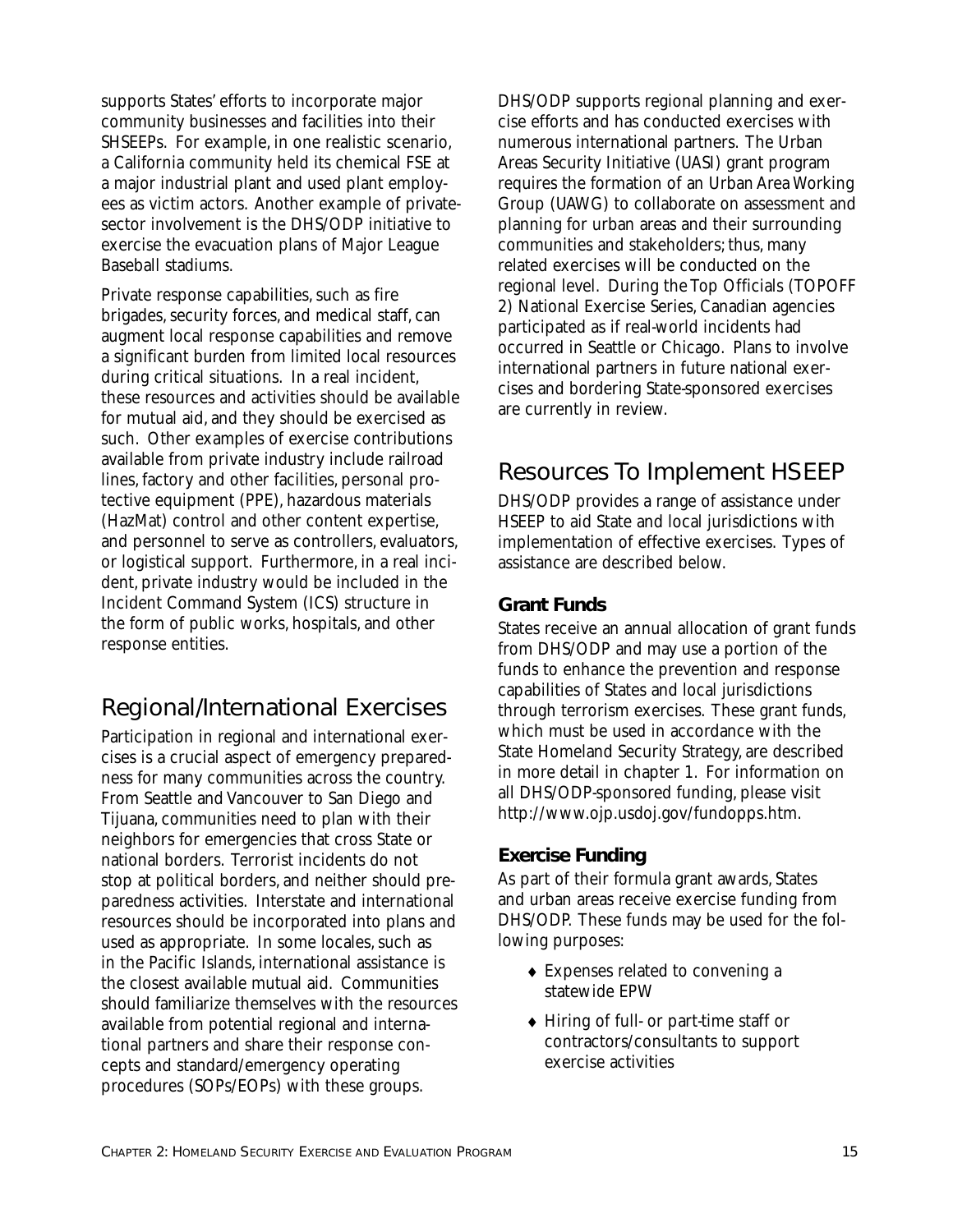- <span id="page-22-0"></span>♦ Overtime for first responder/exercise management personnel involved in planning and conducting exercises
- ♦ Travel associated with planning and conducting exercises
- ♦ Supplies consumed during the course of planning and conducting exercises
- ♦ Costs related to HSEEP implementation, including reporting of scheduled exercises and tracking and reporting of AARs and IPs from exercises
- ♦ Other costs related to planning and conducting exercise activities

#### **Direct Exercise Support**

DHS/ODP has engaged multiple contractors with significant experience in designing, conducting, and evaluating exercises to provide support to States and local jurisdictions in accordance with State Homeland Security Strategies and HSEEP. Contract support is available to help States develop a Multiyear Exercise Plan and build or enhance the capacity of States and local jurisdictions to design, develop, conduct, and evaluate effective exercises. If a State decides to hire a private contractor, the State must ensure the contractor will follow HSEEP requirements and guidance.

#### **Secure Web-Based Portal**

All HSEEP reference manuals and materials are available through DHS/ODP's secure Web-based portal, which provides an environment in which sensitive documents and materials can be posted and continually updated or enhanced. The exercise portion of the portal contains a library of sample exercise materials (e.g., HSEEP Volume IV) as well as the text of HSEEP Volumes I, II, and III. The portal also includes an exercise scheduler and reporting system that allows States and local jurisdictions to schedule exercises, submit AAR/IPs, and report exercise data.

Access to the portal will be granted through the State Administrative Agency (SAA) or its designated exercise or training coordinators. A jurisdiction that would like access to the portal

should contact its respective State agency, which will send out invitations through e-mail. Once invited, the user will need to register on the following Web site: https://odp.esportals.com.

Further information on the secure portal and HSEEP Volume IV can be found in appendix A of HSEEP Volume III.

#### **Exercise Toolkit**

DHS/ODP is developing an Exercise Planning Toolkit that will provide exercise planners with an interactive computer-based tool to help design, develop, and execute viable and effective exercises. The toolkit will help standardize the methods used to plan and conduct exercises and evaluate results.

# Lessons Learned and Best Practices

Exercises and the resultant AARs/IPs not only provide lessons for exercise participants, they also offer a valuable source of information that can be analyzed at the national level to identify lessons learned and best practices that can be shared to enhance preparedness across the country. Lessons learned should encompass knowledge and experience (positive and negative) derived from observations and historical study of actual operations, training, and exercises. Best practices should encompass peervalidated techniques, procedures, and solutions that work and are solidly grounded in actual experience in operations, training, and exercises. Exercise AARs should identify lessons and highlight exemplary practices, and should be submitted to DHS/ODP for inclusion in the lessons learned/best practices Web portal (www.llis.gov), which will serve as a national network for generating, validating, and disseminating lessons learned and best practices.

With support and oversight from DHS/ODP, the National Memorial Institute for the Prevention of Terrorism (MIPT) in Oklahoma City has developed this secure Web-based network of peervalidated best practices and lessons learned. This network, known as Lessons Learned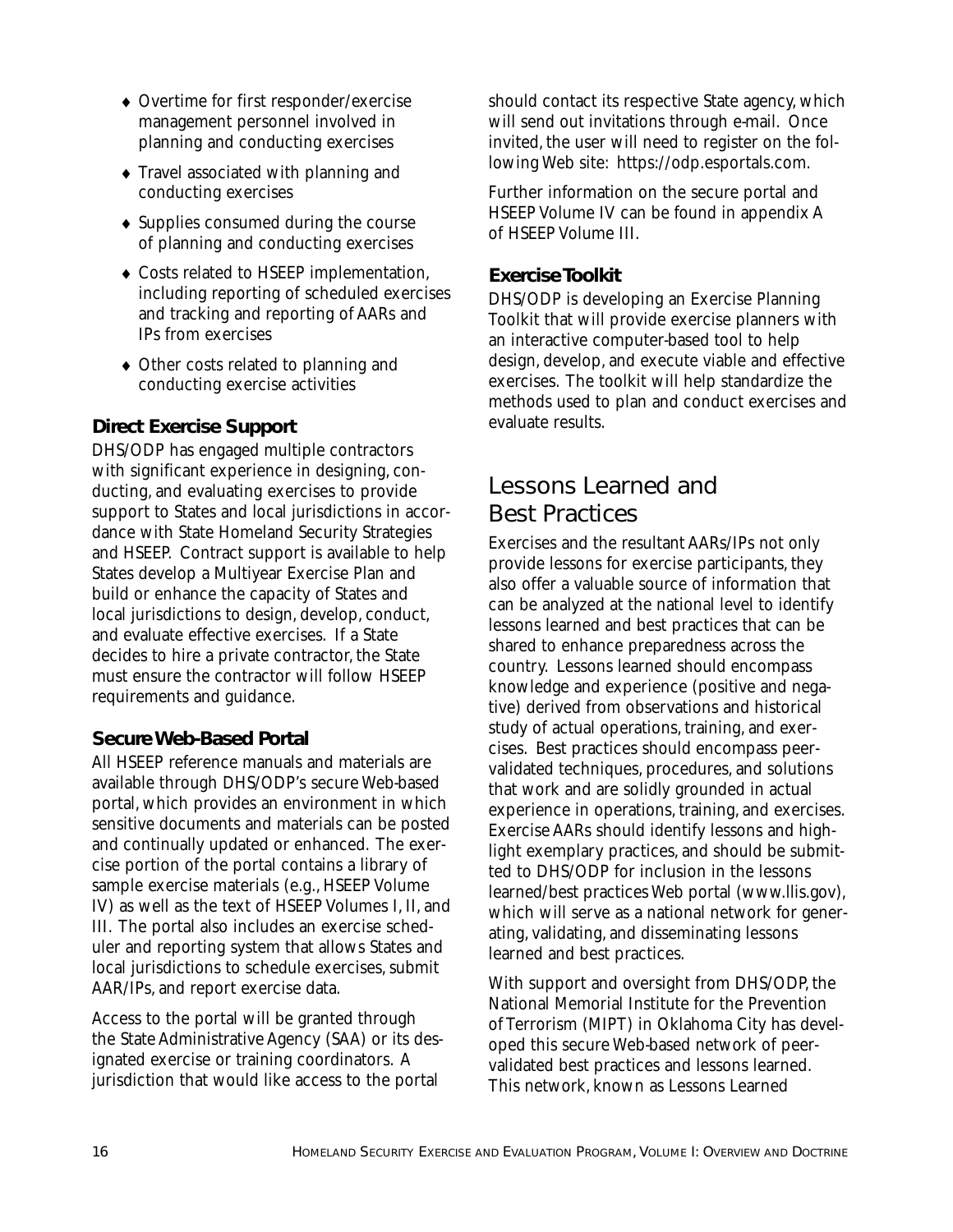Information Sharing (LLIS), is designed to help emergency responders, homeland security officials, and healthcare professionals learn from each other and share information. LLIS offers access to a wide variety of original best practices and lessons learned, developed in consultation with frontline emergency responders and

validated by emergency response and homeland security professionals. In addition to providing original best practices and lessons learned, the system also serves as a clearinghouse for domestic preparedness documents, exercises, events, and news.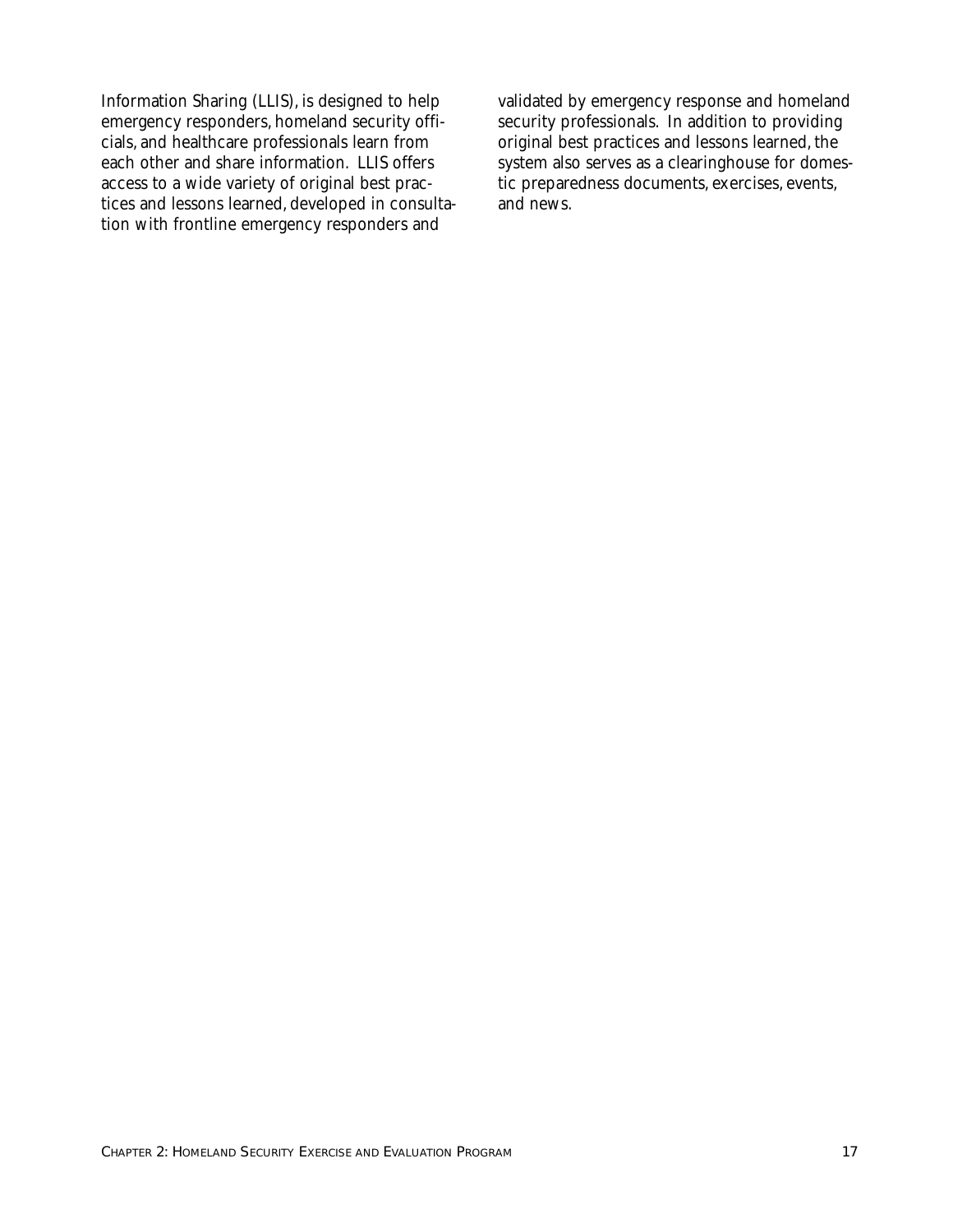# <span id="page-24-0"></span>Exercise Types

This chapter describes the types of exercises sponsored and approved by the U.S. Department of Homeland Security, Office for Domestic Preparedness (DHS/ODP). The type of exercise that best meets a jurisdiction's requirements is identified through analysis of the stated exercise purpose, proposed objectives, experience, operations, historical precedence, and recommended levels of participation.

A specified planning process from concept development through conduct and evaluation has been defined for each type of exercise. *HSEEP Volume III: Exercise Program Management and Exercise Planning Process* describes the key meetings and exercise documents generated during the exercise planning cycle. Materials described in the HSEEP series are provided in *Volume IV: Sample Exercise Documents and Formats.* 

# Discussion-Based Exercises

Discussion-based exercises are normally used as a starting point in the building block approach to the cycle, mix, and range of exercises. Discussion-based exercises include seminars, workshops, tabletop exercises (TTXs), and games. These types of exercises typically highlight existing plans, policies, mutual aid agreements, and procedures. Thus, they are exceptional tools for familiarizing agencies and personnel with current or expected jurisdictional capabilities. Discussion-based exercises typically focus on strategic, policy-oriented issues, and operations-based exercises tend to focus more on tactical response-related issues. Facilitators and/or presenters usually lead the discussion, keeping participants on track while meeting the objectives of the exercise.

#### **Seminars**

Seminars are generally employed to orient participants to, or provide an overview of,

authorities, strategies, plans, policies, procedures, protocols, response resources, or concepts and ideas. Seminars provide a good starting point for jurisdictions that are developing or making major changes to their plans and procedures. They offer the following attributes:

- ♦ Low-stress environment employing a number of instruction techniques such as lectures, multimedia presentations, panel discussions, case study discussions, expert testimony, and decision support tools
- ♦ Informal discussions led by a seminar leader
- ♦ Lack of time constraints caused by realtime portrayal of events
- $\triangle$  Effective with both small and large groups

#### **Workshops**

Workshops represent the second tier of exercises in the HSEEP building block approach. Although similar to seminars, workshops differ in two important aspects: participant interaction is increased, and the focus is on achieving or building a product (such as a plan or a policy). Workshops provide an ideal forum for:

- ♦ Collecting or sharing information
- ♦ Obtaining new or different perspectives
- ♦ Testing new ideas, processes, or procedures
- ♦ Training groups in coordinated activities
- ♦ Problemsolving of complex issues
- ♦ Obtaining consensus
- ♦ Team building

In conjunction with exercise development, workshops are most useful in achieving specific aspects of exercise design such as:

♦ Determining program or exercise objectives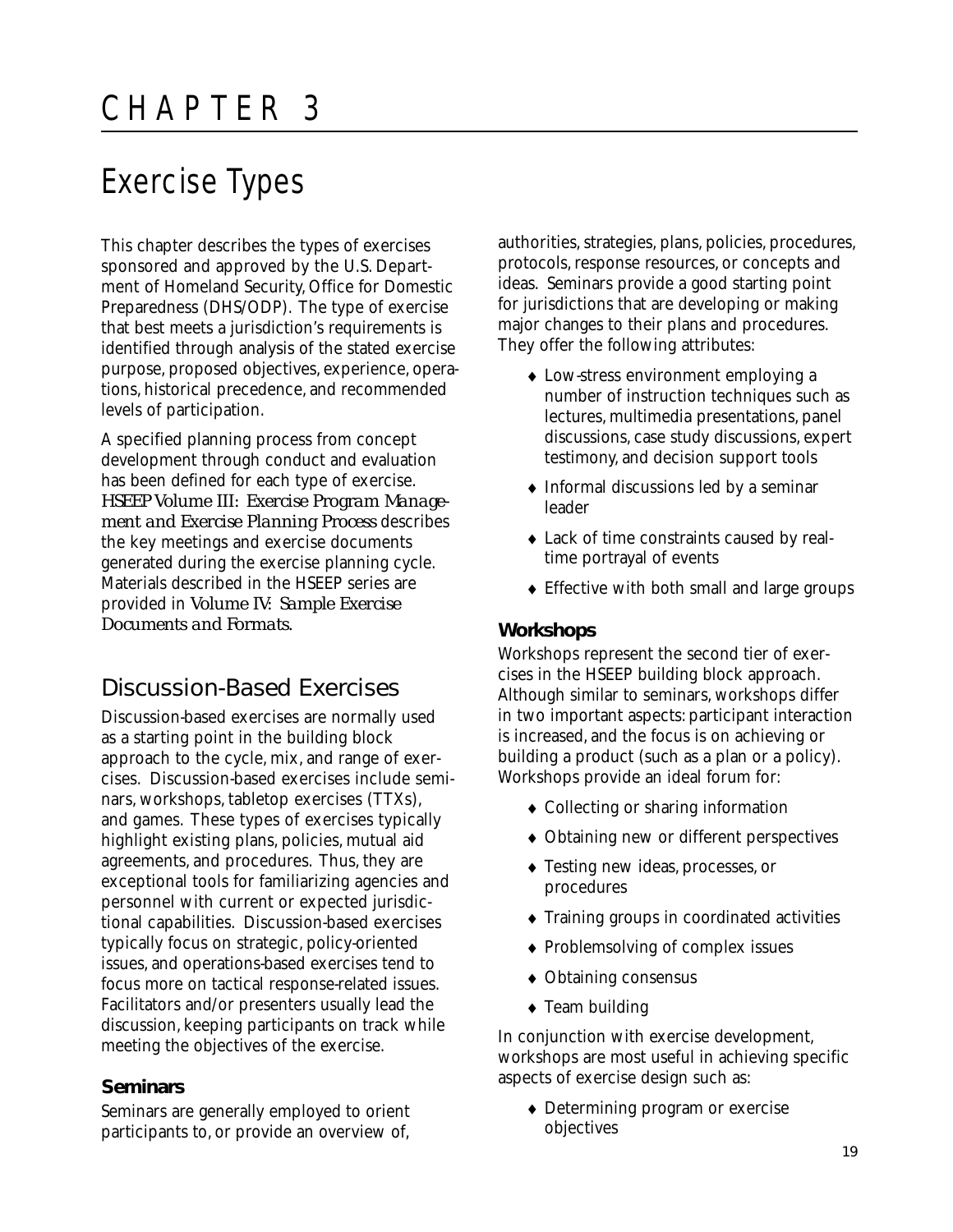- <span id="page-25-0"></span>♦ Developing exercise scenario and key events listings
- ♦ Determining evaluation elements and standards of performance

A workshop may be used to produce new standard/emergency operating procedures (SOPs/EOPs), mutual aid agreements, Multiyear Exercise Plans, and Improvement Plans (IPs). To be effective, workshops must be highly focused on a specific issue and the desired outcome or goal must be clearly defined.

Potential relevant topics and goals are numerous, but all workshops share the following common attributes:

- ♦ Low-stress environment
- ♦ No-fault forum
- ♦ Information conveyed employing different instructional techniques
- ♦ Facilitated, working breakout sessions
- ♦ Plenum discussions led by a workshop leader
- ♦ Goals oriented toward an identifiable product
- ♦ Lack of time constraint from real-time portrayal of events
- ♦ Effective with both small and large groups

#### **Tabletop Exercises**

TTXs involve senior staff, elected or appointed officials, or other key personnel in an informal setting, discussing simulated situations. This type of exercise is intended to stimulate discussion of various issues regarding a hypothetical situation. It can be used to assess plans, policies, and procedures or to assess types of systems needed to guide the prevention of, response to, and recovery from a defined event. TTXs typically are aimed at facilitating understanding of concepts, identifying of strengths and shortfalls, and/or achieving a change in attitude. Participants are encouraged to discuss issues in depth and develop decisions through slow-paced problemsolving rather than the rapid, spontaneous decisionmaking that occurs under actual or

simulated emergency conditions. In contrast to the scale and cost of operations-based exercises and games,TTXs can be a cost-effective tool when used in conjunction with more complex exercises. The effectiveness of a TTX is derived from the energetic involvement of participants and their assessment of recommended revisions to current policies, procedures, and plans.

TTX methods are divided into two categories: basic and advanced. In a basic TTX, the scene set by the scenario materials remains constant. It describes an event or emergency incident and brings discussion participants up to the simulated present time. Players apply their knowledge and skills to a list of problems presented the leader/moderator, problems are discussed as a group, and resolution is generally agreed on and summarized by the leader. In an advanced TTX, play revolves around delivery of prescripted messages to players that alter the original scenario. The exercise controller (moderator) usually introduces problems one at a time in the form of a written message, simulated telephone call, videotape, or other means. Participants discuss the issues raised by the problem, using appropriate plans and procedures. TTX attributes may include:

- ♦ Practicing group problemsolving
- ♦ Familiarizing senior officials with a situation
- ♦ Conducting a specific case study
- ♦ Examining personnel contingencies
- ♦ Testing group message interpretation
- ♦ Participating in information sharing
- ♦ Assessing interagency coordination
- ♦ Achieving limited or specific objectives

#### **Games**

A game is a simulation of operations that often involves two or more teams, usually in a competitive environment, using rules, data, and procedures designed to depict an actual or assumed real-life situation. It does not involve the use of actual resources, and the sequence of events affects, and is in turn affected by, the decisions made by the players.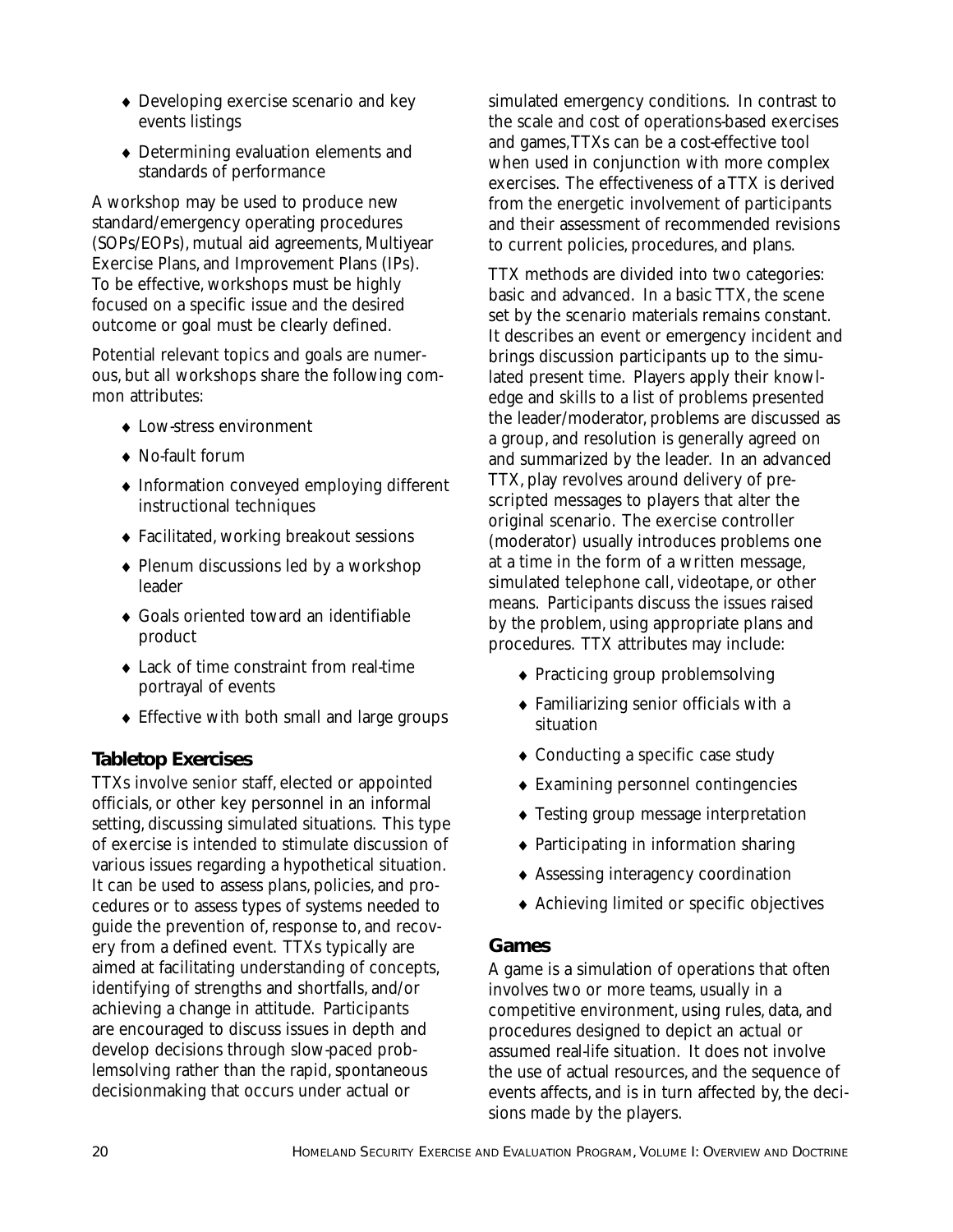<span id="page-26-0"></span>Players are commonly presented with scenarios and asked to perform a task associated with the scenario episode. As each episode moves to the next level of detail or complexity, it takes into account players' earlier decisions; thus, the decisions made by participants determine the flow of the game. The goal is to explore decisionmaking processes and the consequences of those decisions. In a game, the same situation can be examined from various perspectives by changing the variables and parameters that guide player actions. Large-scale games can be multijurisdictional and include active participation from Federal, State, and local governments. Games stress the importance of planners' and players' understanding and comprehension of interrelated processes.

With the evolving complexity and sophistication of current simulations, opportunities to provide enhanced realism for game participants have increased. Computer-generated scenarios and simulations can provide a more realistic and time-sensitive method of introducing situations for analysis. Planner decisions can be input and models run to show the effect of decisions made during a game. Distributed games (available via the Internet) offer many additional benefits, such as saving participants' time and travel expenses, offering more frequent training opportunities, and taking less time away from primary functions. They also provide a collaborative environment that reflects realistic occurrences. Games are excellent vehicles for the following:

- ♦ Gaining policy or process consensus
- ♦ Conducting "what-if" analyses of existing plans
- ♦ Developing new plans

DHS/ODP conducts ongoing analysis of commercial- and government-sector models, games, and simulations to identify those of value for exercise use. Although models, games, and simulations are not a substitute for full-scale exercises (FSEs), they are an increasingly more sophisticated and useful component of exercise programs. DHS/ODP has issued a list of government and commercially developed models, games, and simulations that have been evaluated

against its training and exercise requirements for the enhancement of homeland security preparedness. These reports can be found at http://www.ojp.usdoj.gov/odp/exercises.htm. Please consult these reports before deciding which games, models or simulations to employ in the State's exercise program.

# Operations-Based Exercises

Operations-based exercises represent the next iteration of the exercise cycle; they are used to validate the plans, policies, agreements, and procedures solidified in discussion-based exercises. Operations-based exercises include drills, functional exercises (FEs), and FSEs. They can clarify roles and responsibilities, identify gaps in resources needed to implement plans and procedures, and improve individual and team performance. Operations-based exercises are characterized by actual response, mobilization of apparatus and resources, and commitment of personnel, usually over an extended period of time.

#### **Drills**

A drill is a coordinated, supervised activity usually employed to test a single specific operation or function in a single agency. Drills are commonly used to provide training on new equipment, develop or test new policies or procedures, or practice and maintain current skills. Typical attributes include:

- ♦ A narrow focus, measured against established standards
- ♦ Instant feedback
- ♦ Realistic environment
- ♦ Performance in isolation

#### **Functional Exercises**

The FE, also known as a command post exercise (CPX), is designed to test and evaluate individual capabilities, multiple functions or activities within a function, or interdependent groups of functions. FEs are generally focused on exercising the plans, policies, procedures, and staffs of the direction and control nodes of Incident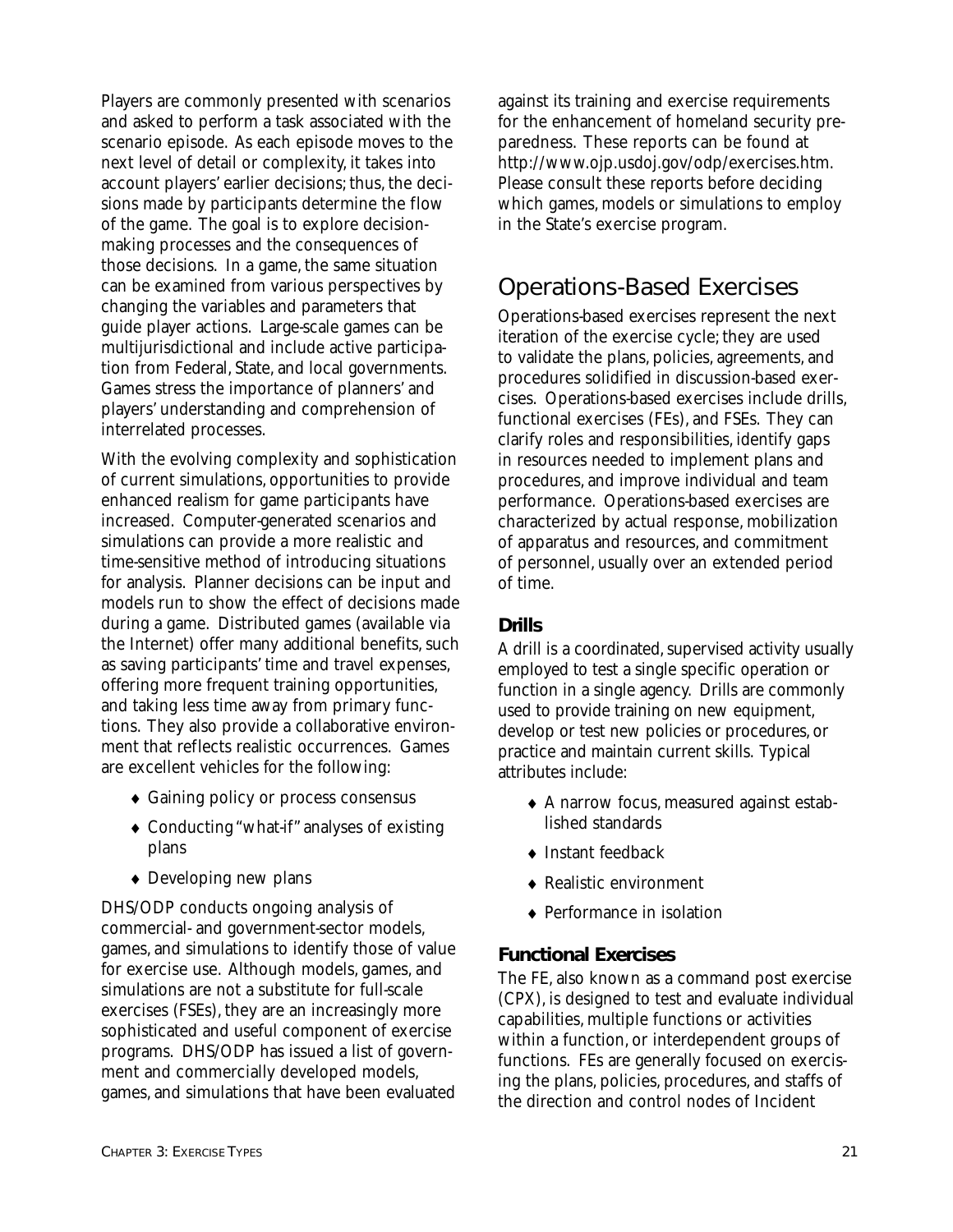<span id="page-27-0"></span>Command (IC) and Unified Command (UC). Generally, events are projected through an exercise scenario with event updates that drive activity at the management level. Movement of personnel and equipment is simulated.

The objective of the FE is to execute specific plans and procedures and apply established policies, plans, and procedures under crisis conditions, within or by particular function teams. An FE simulates the reality of operations in a functional area by presenting complex and realistic problems that require rapid and effective responses by trained personnel in a highly stressful environment. Attributes of an FE include:

- ♦ Evaluating functions
- ♦ Evaluating Emergency Operations Centers (EOCs), headquarters, and staff
- ♦ Reinforcing established policies and procedures
- ♦ Measuring resource adequacy
- ♦ Examining interjurisdictional relationships

#### **Full-Scale Exercises**

The FSE is the most complex step in the exercise cycle. FSEs are multiagency, multijurisdictional exercises that test many facets of emergency response and recovery. They include many first responders operating under the Incident Command System (ICS) or Unified Command System (UCS) to effectively and efficiently respond to, and recover from, an incident. An FSE focuses on implementing and analyzing the plans, policies, and procedures developed in discussion-based exercises and honed in previous, smaller, operations-based exercises. The events are projected through a scripted exercise scenario with built-in flexibility to allow updates to drive activity. It is conducted in a real-time, stressful environment that closely mirrors a real event. First responders and resources are mobilized and deployed to the scene where they conduct their actions as if a real incident had occurred (with minor exceptions). The FSE simulates the reality of operations in multiple functional areas by presenting

complex and realistic problems requiring critical thinking, rapid problemsolving, and effective responses by trained personnel in a highly stressful environment. Other entities that are not involved in the exercise, but who would be involved in an actual event, should be instructed not to respond.

An FSE provides an opportunity to execute plans, procedures, and cooperative (mutual aid) agreements in response to a simulated live event in a highly stressful environment. Typical FSE attributes include:

- ♦ Assessing organizational and individual performance
- ♦ Demonstrating interagency cooperation
- ♦ Allocating resources and personnel
- ♦ Assessing equipment capabilities
- ♦ Activating personnel and equipment
- ♦ Assessing interjurisdictional cooperation
- ♦ Exercising public information systems
- ♦ Testing communications systems and procedures
- ♦ Analyzing memorandums of understanding (MOUs), SOPs, plans, policies, and procedures

The level of support needed to conduct an FSE is greater than needed during other types of exercises. The exercise site is usually extensive with complex site logistics. Food and water must be supplied to participants and volunteers. Safety issues, including those surrounding the use of props and special effects, must be monitored.

FSE controllers ensure that participants' behavior remains within predefined boundaries. Simulation Cell (SIMCELL) controllers continuously inject scenario elements to simulate real events. Evaluators observe behaviors and compare them against established plans, policies, procedures, and standard practices (if applicable). Safety controllers ensure all activity is executed within a safe environment.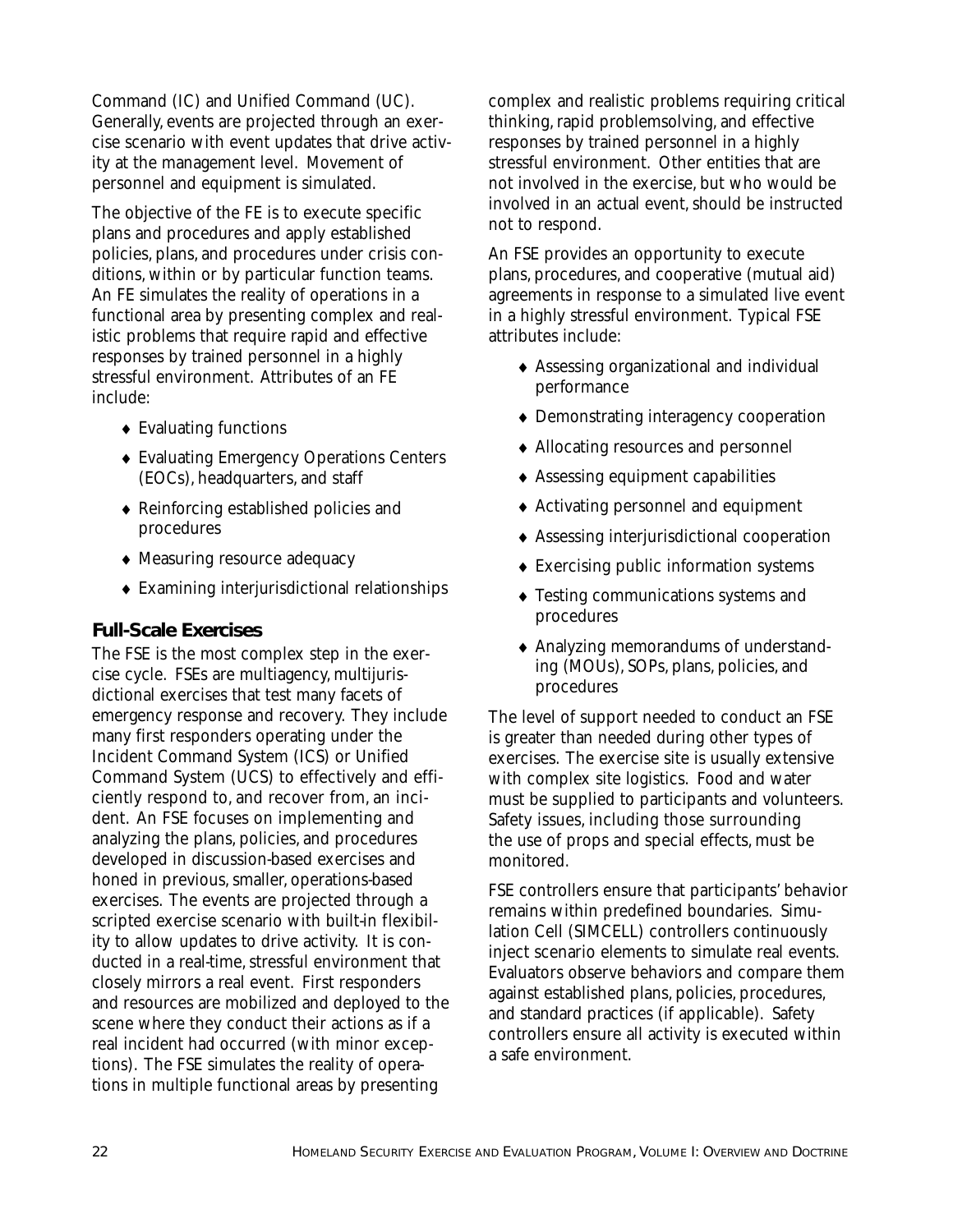# <span id="page-28-0"></span>Exercise Program Management and Planning Process

This chapter provides a brief overview of exercise program management and the process of designing, developing, conducting, and evaluating exercises. Detailed guidance and further descriptions of many of the exercise concepts and materials addressed in this section are contained in *HSEEP Volume II: Exercise Evaluation and Improvement* and *HSEEP Volume III: Exercise Program Management and Exercise Planning Process*. Examples of many of these materials are contained in *HSEEP Volume IV: Sample Exercise Documents and Formats.* 

# Exercise Program Management

Program management functions in a cyclical way, much as exercise planning does, in that it starts with a plan, a budget, or a funding request; moves on to exercise execution; and finally completes a full cycle with improvement planning. Program management involves several elements including project management, budgeting, grant management, staff hiring, funding allocation, exercise planning, exercise conduct, reporting, improvement tracking, and expenditure tracking.

#### **Roles and Responsibilities**

State and local governments have direct responsibility for the training and exercising of their homeland security professionals. The U.S. Department of Homeland Security, Office for Domestic Preparedness (DHS/ODP) and other Federal agencies administer national-level programs that support training and exercise activities for agencies at all levels of government and their private-sector and international partners. Responsibilities for these tasks are complementary and require that all relevant parties collaborate to successfully administer exercises. The following section defines the roles and responsibilities of, and the relationships between,

DHS/ODP and the State Administrative Agencies (SAAs) and local governments in implementing the Homeland Security Exercise and Evaluation Program (HSEEP).

#### **U.S. Department of Homeland Security, Office for Domestic Preparedness**

DHS/ODP is responsible for helping State and local governments enhance their capacity to prevent and respond to terrorist attacks. DHS/ODP's major roles and responsibilities, including program management, grant management, equipment, training, and exercises, are outlined in chapter 1.

#### **State Administrative Agencies**

HSEEP incorporates input developed at the State level, primarily through the development of State Homeland Security Strategies. The SAA holding the primary responsibility within each State should appoint a staff member to serve as an exercise coordinator. This person will oversee the implementation and management of the State's exercise program and the exercise design and development process. Other SAA responsibilities are to:

- ♦ Conduct risk, vulnerability, and needs assessments of each selected jurisdiction using the DHS/ODP Assessment and Strategy Development Toolkit
- ♦ Prepare the exercise needs portion of the State Homeland Security Strategy
- ♦ Conduct an annual Exercise Plan Workshop (EPW), as described below
- ♦ Submit a schedule of exercises to DHS/ ODP and provide regular updates on changes to the plan/schedule
- $\triangleleft$  Identify and prioritize jurisdictions within the State for participation in the program and receipt of resources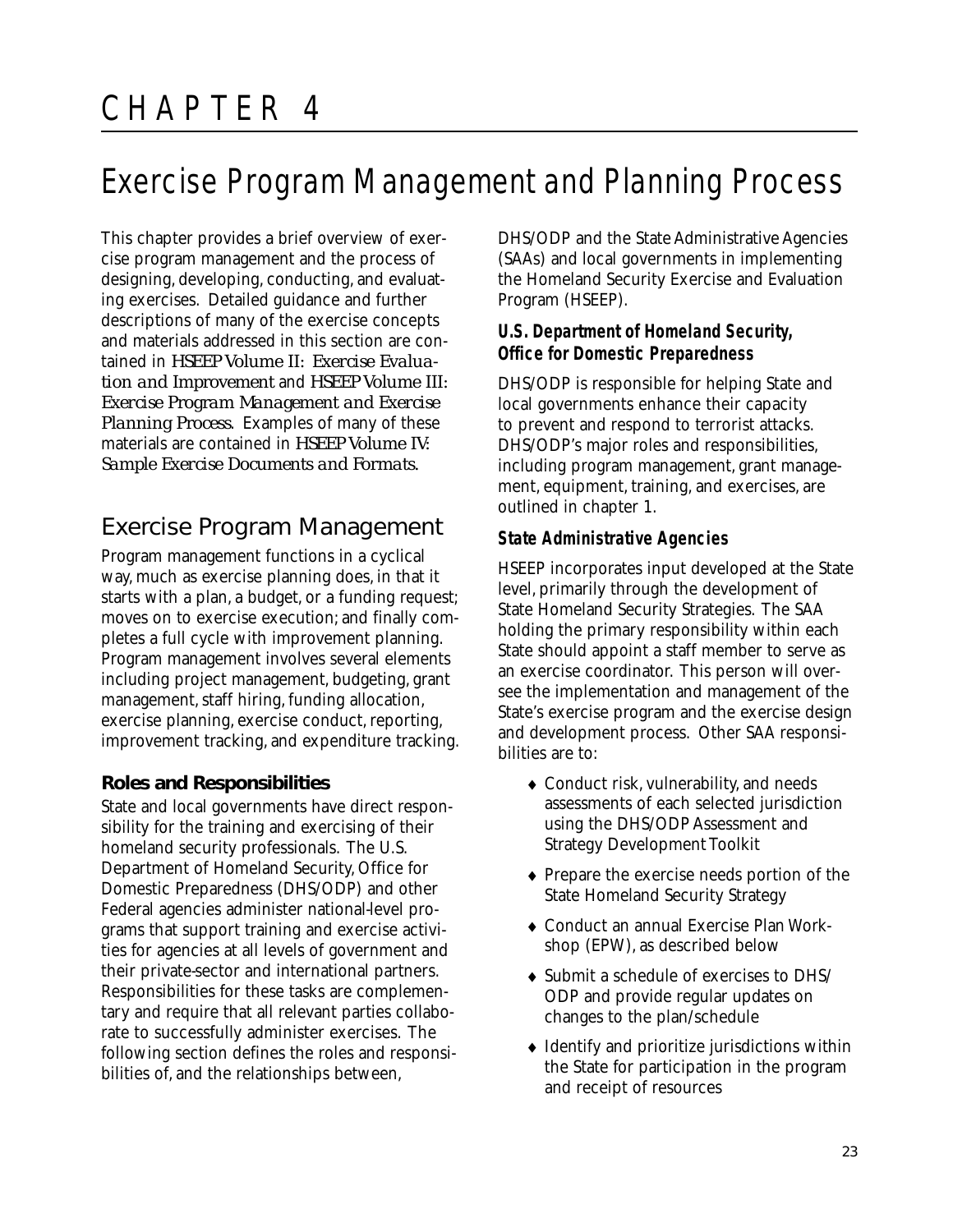- <span id="page-29-0"></span>♦ Administer planning, equipment, training, and exercise grants
- ♦ Develop and implement a Multiyear Exercise Plan
- ♦ Develop and implement a State Homeland Security Exercise and Evaluation Program (SHSEEP)
- ♦ Support the design, conduct, and evaluation of State and local exercises in accordance with the principles and guidance defined in the HSEEP manuals
- ♦ Ensure that After Action Reports (AARs) and Improvement Plans (IPs) are prepared and submitted to DHS/ODP
- ♦ Establish a mechanism for tracking IP implementation
- ♦ Incorporate lessons learned and prevention and response needs identified through exercises into the strategy planning and evaluation process

#### **Local Jurisdictions**

The responsibilities of local jurisdictions identified to receive exercise support are to:

- ♦ Coordinate preparedness activities with the SAA
- ♦ Ensure local plans and procedures are developed and updated
- ♦ Identify goals and objectives within the community that are aligned with the local risk, vulnerability, and needs assessments and the jurisdictional and State Homeland Security Strategies
- ♦ Design, develop, conduct, and evaluate exercises that conform to HSEEP
- ♦ Provide information and personnel to aid in designing, developing, conducting, and evaluating exercises
- ♦ Prepare an IP that addresses the recommendations in the exercise AAR

# Exercise Plan Workshop

The purpose of an EPW is to provide State and local leadership with an opportunity to review and update the current Multiyear Exercise Plan and schedule. HSEEP requires that States receiving DHS/ODP grant funds conduct an annual EPW to review program accomplishments to date, necessary modifications to the plan, and the exercise schedule.

The EPW product, or the Exercise Plan, comprises four major sections:

- ♦ Current program status (e.g., State Homeland Security Strategy, current exercise activities)
- ♦ Program goals and objectives
- ♦ Program exercise methodology (e.g., exercise activity cycle, building block approach)
- ♦ Multiyear exercise timeline/schedule (2-year plans for designated urban areas, 3-year plans for States)

EPWs will be held annually, preferably in the early portion of the calendar year. Appropriate State and local officials participating in the exercise or planning program should attend, but the number of attendees should remain manageable.

The purpose of the EPW and the Exercise Plan is to coordinate all exercise activities occurring throughout the State, including activities sponsored by other Federal agencies. A coordinated and integrated HSEEP should eliminate the possibility of States and local jurisdictions conducting numerous exercises and putting forth duplicative efforts. DHS/ODP funds can be used to supplement other exercise programs.

#### **Cycle, Mix, and Range of Exercises**

The Multiyear Exercise Plan should define a cycle of exercise activity that employs increasing degrees of complexity. Linkage to the State Homeland Security Strategy and the relative risks, experience, and preparedness levels of the State and its various targeted jurisdictions will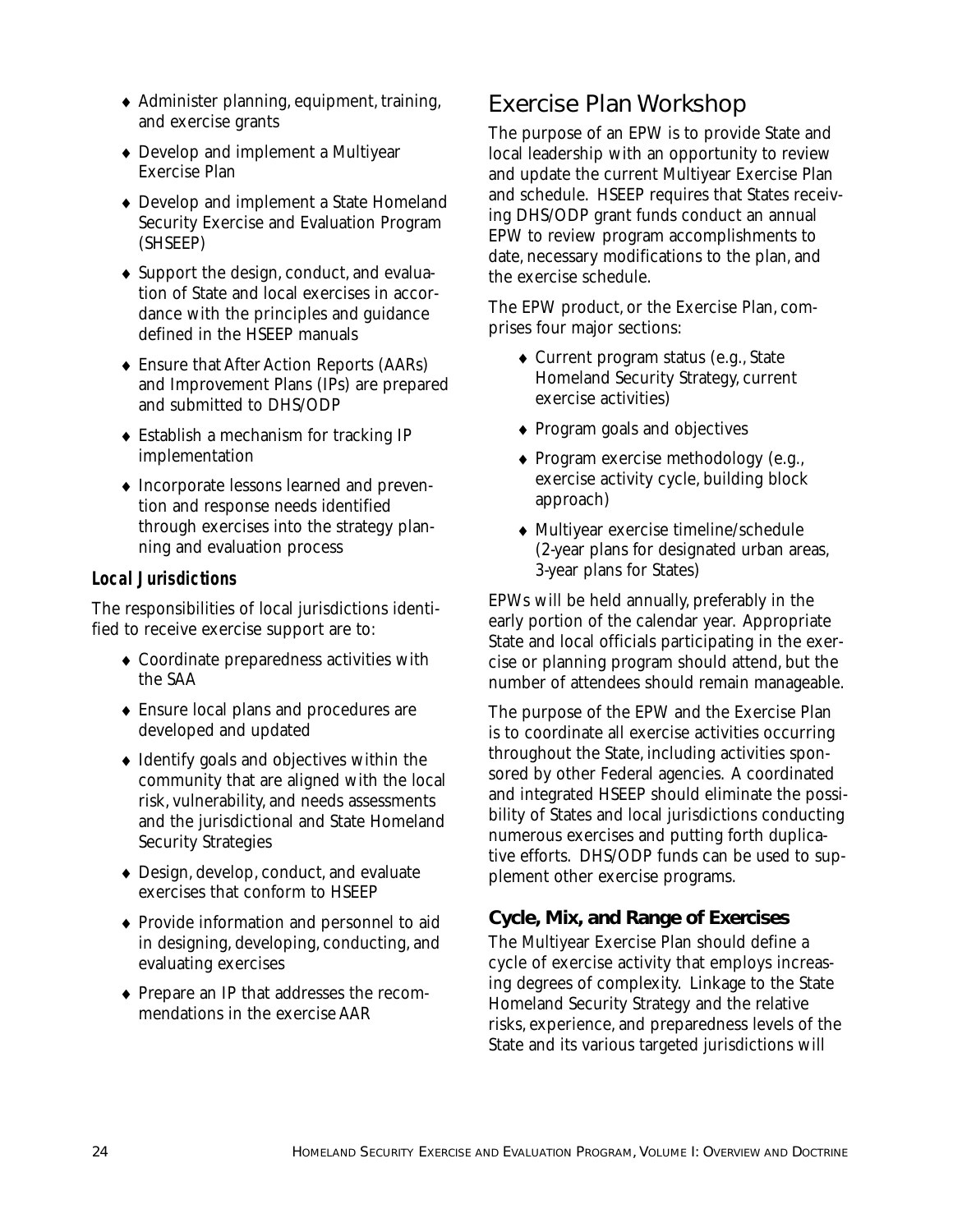<span id="page-30-0"></span>enable planners to identify the appropriate exercise type and timeline for events. The schedule for personnel training and equipment acquisition should also be considered in determining exercise priorities. An effective exercise program uses a combination of exercise types to effectively accomplish exercise-specific objectives and program goals. Although each exercise type can be executed as a single activity, greater benefits can be achieved through a building block approach that exposes program participants to gradually increasing exercise complexity. For example, a series of exercises may begin with an executive-level seminar followed by a tabletop exercise (TTX) to address the strategic coordination of multiple agencies and levels of government. The TTX is followed by a period of refining plans based on discussions and the exercise AAR/IP. Various agencies would then perform a series of drills with specific functions to validate each new plan. A final full-scale exercise (FSE) incorporates all levels of government; activation of State, county, and/or local Emergency Operations Centers (EOCs); and participation from hospitals and victim actors.

#### **Exercise Data Reporting**

Reporting of data for local exercises designated to receive funding from the State begins at the annual EPW with submission of a final Multiyear Exercise Plan. At minimum, information should include jurisdiction name, exercise type, scenario, exercise date, and date of Initial Planning Conference (IPC). Exercise data will be reported to DHS/ODP by State and local jurisdictions for all exercises that use DHS/ODP funds. Every effort will be made to eliminate redundant data reporting by identifying reporting dates and requirements for each report.

# Exercise Planning Process

The exercise planning process involves considerable coordination among participating agencies and officials. The planning process includes managing the project, convening a planning team, conducting planning conferences, identifying exercise design objectives, developing the scenario and documentation, assigning logistical tasks, and identifying the evaluation methodology.

#### **Foundation**

To establish a foundation for designing, developing, conducting, and evaluating an exercise, project management is essential and involves the following tasks: developing a project management timeline and establishing milestones, identifying a planning team, and scheduling planning conferences.

#### **Exercise Planning Timelines**

Timelines for workshops and seminars will generally be shorter than for a TTX whereas the timelines for complex or multijurisdictional FSEs could be longer than those for drills.

#### **Exercise Planning Team**

The exercise planning team is responsible for designing, developing, conducting, and evaluating all aspects of an exercise. The planning team determines exercise design objectives, tailors the scenario to jurisdictional needs, and develops documents used in exercise evaluation, control, and simulation. Planning team members also help with developing and distributing preexercise materials and conducting exercise briefings and training sessions. Due to this high level of involvement, planning team members are ideal selections for controller and evaluator positions during the exercise itself.

The exercise planning team is managed by a Lead Exercise Planner (also referred to as the Exercise Director, Exercise Planning Team Leader, or point of contact [POC]). The team should be a manageable size and include a representative from each major participating jurisdiction and response agency. The membership of an exercise planning team should be modified to fit the type or scope of an exercise. For example, an operations-based exercise may require more logistical coordination than a discussion-based exercise.

A successful exercise planning team uses an Incident Command System (ICS) structure;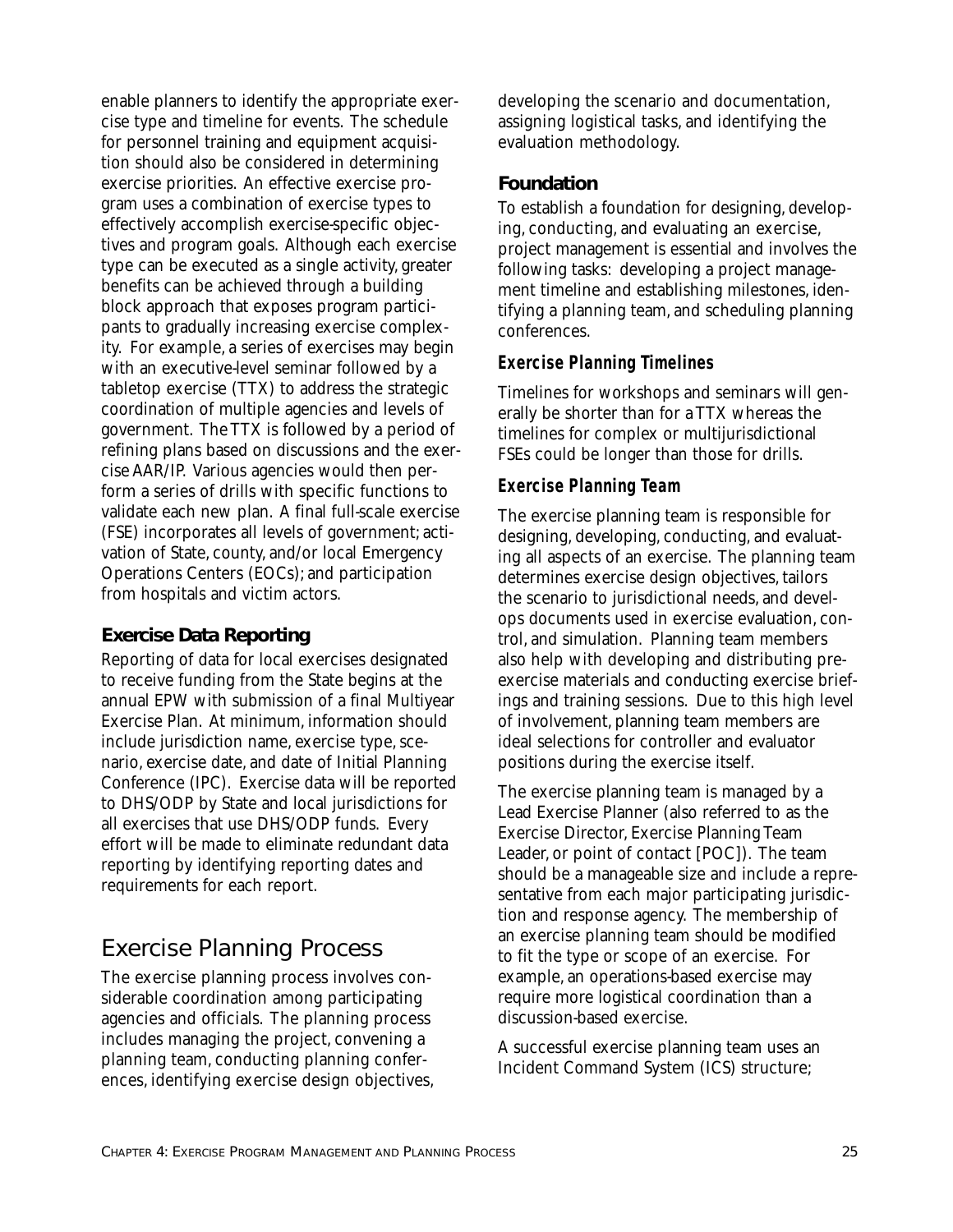<span id="page-31-0"></span>employs project management principles; clearly defines roles, responsibilities, and functional area skills; highlights leadership and team work; follows a standardized exercise design/ development process; and calls on the support of senior officials.

#### **Exercise Planning Conferences**

This section describes the types of planning conferences that have been found to be the most useful in exercise design and development. The scope, type (operations or discussion based), and complexity of an exercise should determine the number of meetings necessary to successfully conduct an exercise. Planning conferences are listed in typical chronological order.

- ♦ **Concept and Objectives (C&O) Meeting:** Used to identify the type, scope, objectives, and purpose of the exercise. Typically attended by the sponsoring agency, lead exercise planner, and senior officials.
- ♦ **IPC:** Lays the foundation for exercise development; used to gather input from the exercise planning team on the scope, design, objectives, and scenario variables (e.g., hazard selection, venue). The IPC obtains the planning team's input on exercise location, schedule, duration, and other details required to develop exercise documentation. Planning team members should be assigned responsibility for the tasks outlined in the meeting.
- ♦ **Mid-Term Planning Conference (MPC):** Typically employed for operationsbased exercises (e.g., drills, functional exercises (FEs), and FSEs), the MPC presents an additional opportunity in the planning timeline to settle logistical and organizational issues that arise during planning such as staffing concepts, scenario and timeline development, scheduling, logistics, administrative requirements, and reviewing draft documentation. A Master Scenario Events List (MSEL) Conference can be held in conjunction

with or separate from the MPC to review the scenario timeline for the exercise.

♦ **Final Planning Conference (FPC):** A forum to review the process and procedures for conducting the exercise, final drafts of all exercise materials, and all logistical requirements. There should be no major changes made to either the design or the scope of the exercise or to any supporting documentation.

#### **Design and Development**

Building on the exercise foundation, the design and development process should focus on identifying objectives, designing the scenario, creating documentation, coordinating logistics, planning exercise conduct, and selecting an evaluation and improvement methodology.

#### **Objectives**

Exercise objectives define specific goals, provide a framework for scenario development, guide individual organizational objective development, and provide exercise evaluation criteria. Generally, planners will limit the number of exercise objectives to enable timely execution, facilitate design of a reasonable scenario, and adequately support successful completion of exercise goals.

#### **Scenario**

A scenario provides the backdrop and storyline that drive an exercise. The first step in designing the scenario is determining the type of threat/ hazard (e.g., chemical, biological, radiological, nuclear, explosive, cyber, or other). All exercises funded by DHS/ODP must employ a terrorism scenario. Thought should be given to creating a scenario that involves local incidents and local facilities and is based on exercise objectives derived from the jurisdiction's risk and vulnerability assessment. For example, if the risk and vulnerability assessment identified a critical infrastructure at a local facility (such as a refinery or chemical plant) as a vulnerable target, the scenario could describe a terrorist event at that facility. Each type of hazard presents its own strengths and weaknesses for evaluating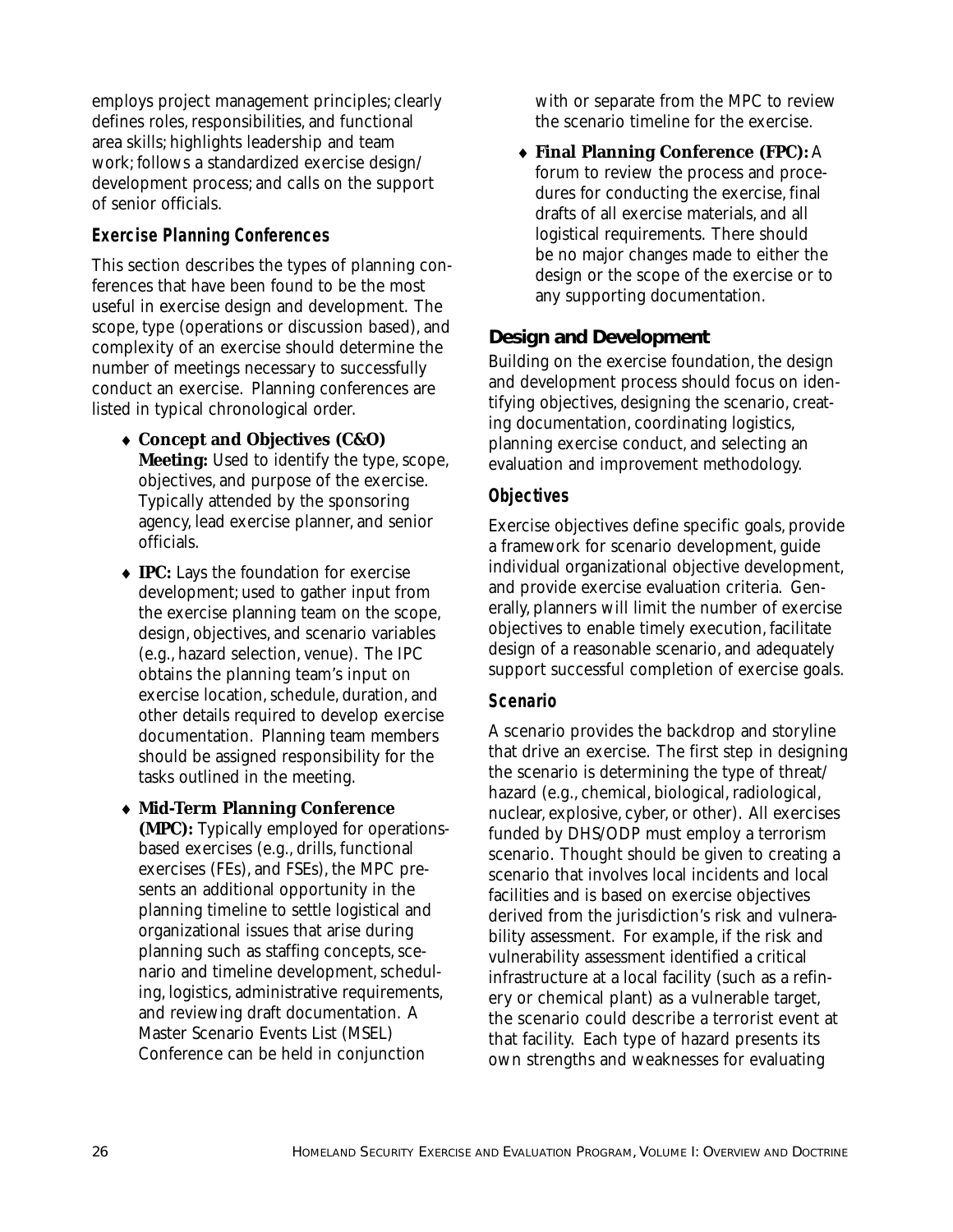<span id="page-32-0"></span>different aspects of prevention, response, and recovery, and is applicable to different exercise objectives.

The next step is to determine the venue (facility or site) that the scenario will affect. Venue selection should be based on the type of hazard used. For example, if a nonpersistent chemical agent (e.g., sarin) is selected, the venue should not be an open-air facility (e.g., stadium, park) because of the agent's dissipating characteristics.

#### **Documentation**

The list below briefly describes typical exercise products. Documentation materials such as meeting minutes, presentations, agendas, and media releases have been omitted because these documents typically are created while developing the primary products and are discussed in more detail in *HSEEP Volume II: Exercise Evaluation and Improvement* and *HSEEP Volume III: Exercise Program Management and Exercise Planning Process.* 

- ♦ A **Situation Manual (SITMAN)** is a participant handbook for discussion-based exercises, particularly TTXs. It provides background information on the exercise scope, schedule, and objectives. It also presents the scenario narrative that will drive participant discussions during the exercise. The SITMAN should mirror the multimedia briefing, supporting the scenario narrative and allowing participants to read along while watching events unfold.
- ♦ The **Exercise Plan (EXPLAN),** typically used for operations-based exercises, provides an exercise synopsis and is published and distributed prior to the start of the exercise. In addition to addressing exercise objectives and scope, the EXPLAN assigns tasks and responsibilities for successful exercise execution. The EXPLAN should not contain detailed scenario information, such as the hazard to be employed. This document is generally intended for exercise players and observers.
- ♦ The **Controller and Evaluator (C/E) Handbook** supplements the EXPLAN, containing more detailed information about the exercise scenario and describing exercise controllers' and evaluators' roles and responsibilities. Because the C/E Handbook contains information on the scenario and exercise administration, it should be distributed only to those individuals specifically designated as controllers or evaluators. Larger, more complex exercises may use **Control Staff Instructions (COSIN)** and an **Evaluation Plan (EVALPLAN)** in place of, or to supplement, the C/E Handbook.
- ♦ The **MSEL** is a chronological timeline of expected actions and scripted events to be injected into exercise play by controllers to generate or prompt player activity. It ensures necessary events happen so that all objectives are met. Larger, more complex exercises may also employ a **Procedural Flow (PROFLOW),** which differs from the MSEL in that it only contains expected player actions or events.
- ♦ DHS/ODP has developed **Exercise Evaluation Guides (EEGs)** to help with exercise evaluation. These guides incorporate the critical tasks that should be completed in an exercise. The EEGs have been developed for use by experienced exercise evaluators, as well as by practitioners who are subject-matter experts but have little or no exercise evaluation experience. EEGs provide evaluators with information on what they should expect to see, space to record observations, and questions to address after the exercise as a first step in the analysis process.

#### **Policies**

Exercise policies are developed to provide guidance or parameters of acceptable practices for designing, developing, conducting, and evaluating exercises. They are designed to prevent, or at a minimum mitigate, the impact of an action that may cause bodily harm to participants,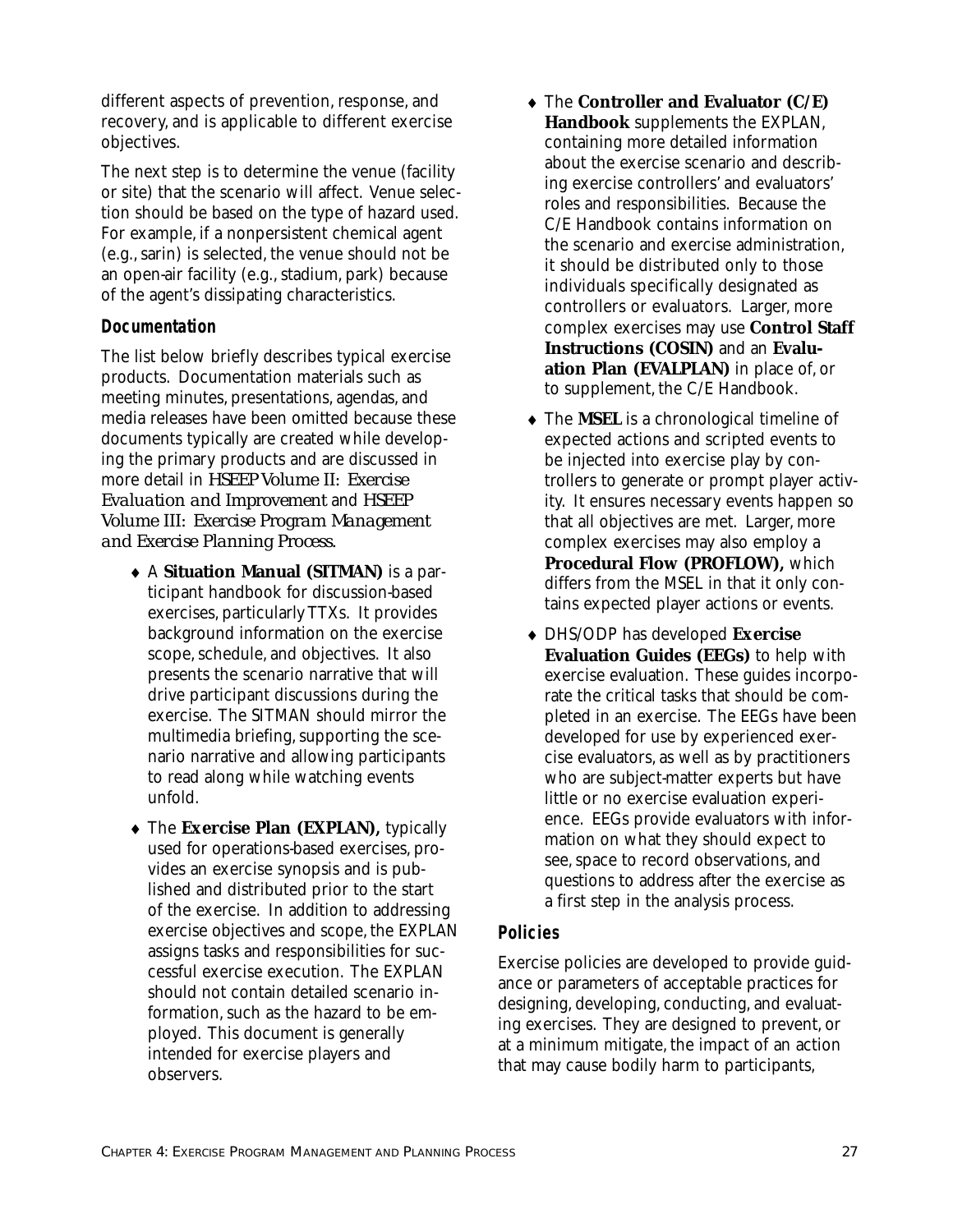<span id="page-33-0"></span>destruction of property, or embarrassment to the State or local community or DHS/ODP. State and local jurisdictions should develop policies appropriate to the type of exercise that address safety, media, cancellation, and weather.

At a minimum, DHS/ODP requires establishing and using a weapons safety policy for rendering safe and marking/replacing weapons normally carried to an incident site by participants.

### Exercise Conduct

After design and development tasks are complete, the exercise takes place. Exercise conduct details include setup, briefings, facilitation/ control/evaluation, and wrapup activities.

#### **Setup**

The planning team should visit the exercise site on the day prior to the event to set up the site. On the day of the exercise, planning team members should arrive several hours before the scheduled start to handle any remaining logistical or administrative items pertaining to setup and to arrange for registration.

The room layout for a discussion-based exercise is of particular importance. The facility should be large enough to accommodate all participants, observers, and facilitators/presenters, with enough tables and chairs available. Table arrangement varies according to exercise type. For a TTX, the number of tables should be based on the number of participating functional areas. The layout should allow for as much participant and facilitator interaction as possible. Facilities should be reserved solely for exercise purposes and should be free from distractions.

In the setup for an operations-based exercise, planners must consider the assembly area, response route, response operations area, parking, registration, observer/media accommodations, and a possible Simulation Cell (SIMCELL) facility. Restrooms and water should be available to all participants, observers, and actors. All individuals permitted at the exercise site should wear some form of identification. Perimeter security and site safety during setup and conduct are essential.

#### **Presentations/Briefings**

Presentations and briefings are important tools for delivering information. A discussion-based exercise generally includes a multimedia presentation to present the scenario and accompany the SITMAN. An operations-based exercise may include briefings for controllers/evaluators, hospitals, actors, players, and observers/media. A briefing and/or presentation is an opportune time to distribute exercise documentation, provide necessary instructions and administrative information, and answer any outstanding questions.

#### **Facilitation/Control/Evaluation**

In both discussion- and operations-based exercises, facilitators and controllers guide exercise play. During a discussion-based exercise, the facilitator is responsible for keeping participant discussions on track with the exercise design objectives and making sure all issues and objectives are explored as thoroughly as possible despite operating under time constraints.

In an operations-based exercise, controllers plan and manage exercise play, set up and operate the exercise incident site, and possibly take the roles of response individuals and agencies not actually participating in the exercise. Controllers give key data to players and may prompt or initiate certain player actions (as listed in the MSEL/ PROFLOW) to ensure that objectives are met and the exercise maintains continuity. Controllers are the only participants who should provide information or direction to the players. All controllers should be accountable to one senior controller. If conducting an exercise requires more controllers or evaluators than are available, a controller may serve as an evaluator; however, this typically is discouraged.

Evaluators are selected from various agencies to evaluate and comment on designated functional areas of the exercise. Evaluators are chosen based on their expertise in the functional areas they will review. Evaluators have a passive role in the exercise and only note the actions/decisions of players; they do not interfere with exercise flow. Evaluators should use EEGs to record observations and notes.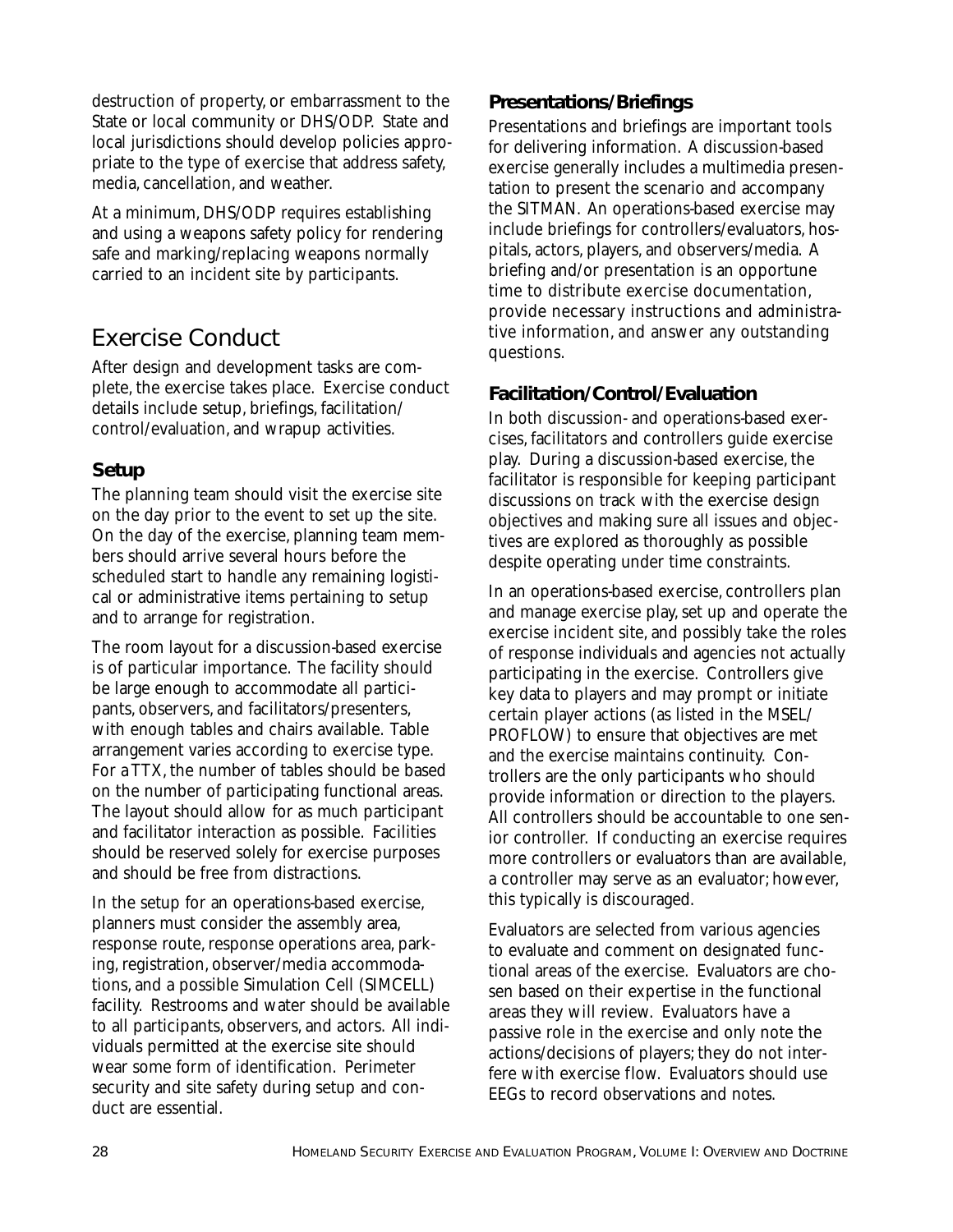#### <span id="page-34-0"></span>**Players**

Players have an active role in responding to an incident by either discussing (in a discussionbased exercise) or performing (in operationsbased exercises) their regular roles and responsibilities.

#### **Actors/Simulators**

Actors are volunteer victims who simulate specific roles, including injuries from a disaster, to add realism to an exercise. Simulators act on behalf of an agency or organization that is not participating in the exercise.

#### Evaluation

As evaluated practice activities, exercises provide a process for continuous improvement. Evaluation is the cornerstone of exercises; it documents strengths and opportunities for improvement in a jurisdiction's preparedness and is the first step in the improvement process. To meet the intent of both Congress and the President's National Strategy for Homeland Security that investments in State and local preparedness result in demonstrable improvements in the Nation's ability to prevent and respond to terrorism incidents, DHS/ODP has established a comprehensive exercise evaluation program, described in *HSEEP Volume II: Exercise Evaluation and Improvement.* 

The evaluation process for all exercises includes a formal exercise evaluation, integrated analysis, and an AAR/IP that should begin with exercise planning and end when improvements have been implemented and validated through subsequent exercises.

#### **Debrief/Hot Wash**

A debrief (for facilitators or controllers/ evaluators) and/or hot wash (for players) should occur following both discussion- and operations-based exercises.

The debrief is a forum for planners, facilitators, controllers, and evaluators to review and provide feedback on the exercise. It should be a facilitated discussion that allows each person

an opportunity to provide an overview of the functional area they observed and document both strengths and areas for improvement. The debrief should be facilitated by the Lead Exercise Planner or the Exercise Director; results should be captured for inclusion in the AAR. Other sessions, such as a separate debrief for hospitals (during an operations-based exercise), may be held as necessary.

A hot wash occurs immediately following an operations-based exercise and allows players/ responders the opportunity to provide immediate feedback. It enables controllers and evaluators to capture events while they remain fresh in players' minds and to ascertain players' level of satisfaction with the exercise and determine any issues or concerns and proposed improvement items. Each functional area (e.g., fire, law enforcement, medical) should conduct a hot wash, which should be facilitated by the lead controller for that area.

The debrief and/or hot wash provides an ideal time for facilitators, controllers, evaluators, and players to complete and submit their completed EEGs and feedback forms. Information from these forms should be included in the AAR/IP.

#### **After Action Analysis and Report**

The AAR is used to provide feedback to participating jurisdictions on their performance during the exercise. The AAR summarizes what happened and analyzes performance of the tasks identified through the planning process as critical and the demonstrated capacity to accomplish the overall exercise goal. The AAR includes recommendations for improvements based on the analysis, which will be addressed in the IP.

An AAR should be prepared for each TTX, game, drill, FE, and FSE conducted under HSEEP; a Summary Report should be produced for workshops and seminars.

To prepare the report, the exercise evaluation team will analyze data collected from the hot wash and/or debrief, participant feedback forms, and other sources (e.g., plans, procedures) and compare the actual results with the intended outcome. The level of detail in an AAR reflects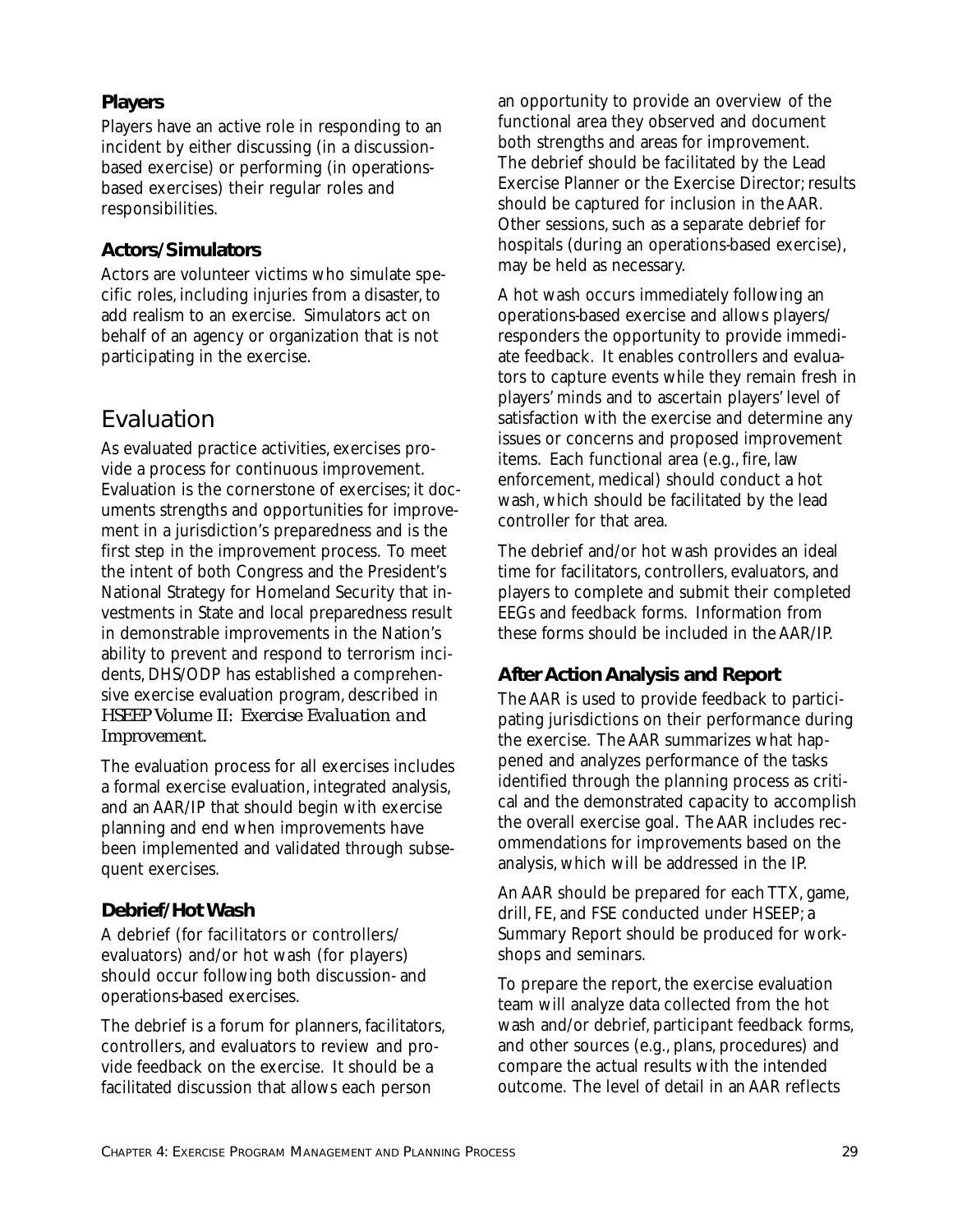<span id="page-35-0"></span>the exercise type and size. AARs describe the exercise scenario, player activities, preliminary observations, major issues, and recommendations for improvement.

### Improvement Planning

Postexercise activities are essential to garnering the benefits of an exercise. Careful analysis and prioritization should go into developing the AAR recommendations and the IP content.

#### **Improvement Plan**

The IP converts lessons learned from the exercise into concrete, measurable steps that result in improved response capabilities. It is developed by the jurisdiction and specifically details the actions that will be taken to address each recommendation presented in the draft AAR, who or what agency will be responsible for

taking the action, and the timeline for completion. This information should be derived from an After Action Conference conducted after the draft AAR is completed.

#### **Improvement Tracking and Planning**

Once the IP has identified recommendations and action items and responsibility and due dates have been assigned, the jurisdiction and/ or organization/agency should ensure that each action item is tracked to completion. Each State should review all exercise evaluation feedback and resulting IPs to assess progress on enhancing preparedness and incorporate the information into its planning process. This review process may identify needs for additional equipment, training, exercises, coordination, plans, and procedures that can be addressed through the State Homeland Security Strategy or Multiyear Exercise Plan.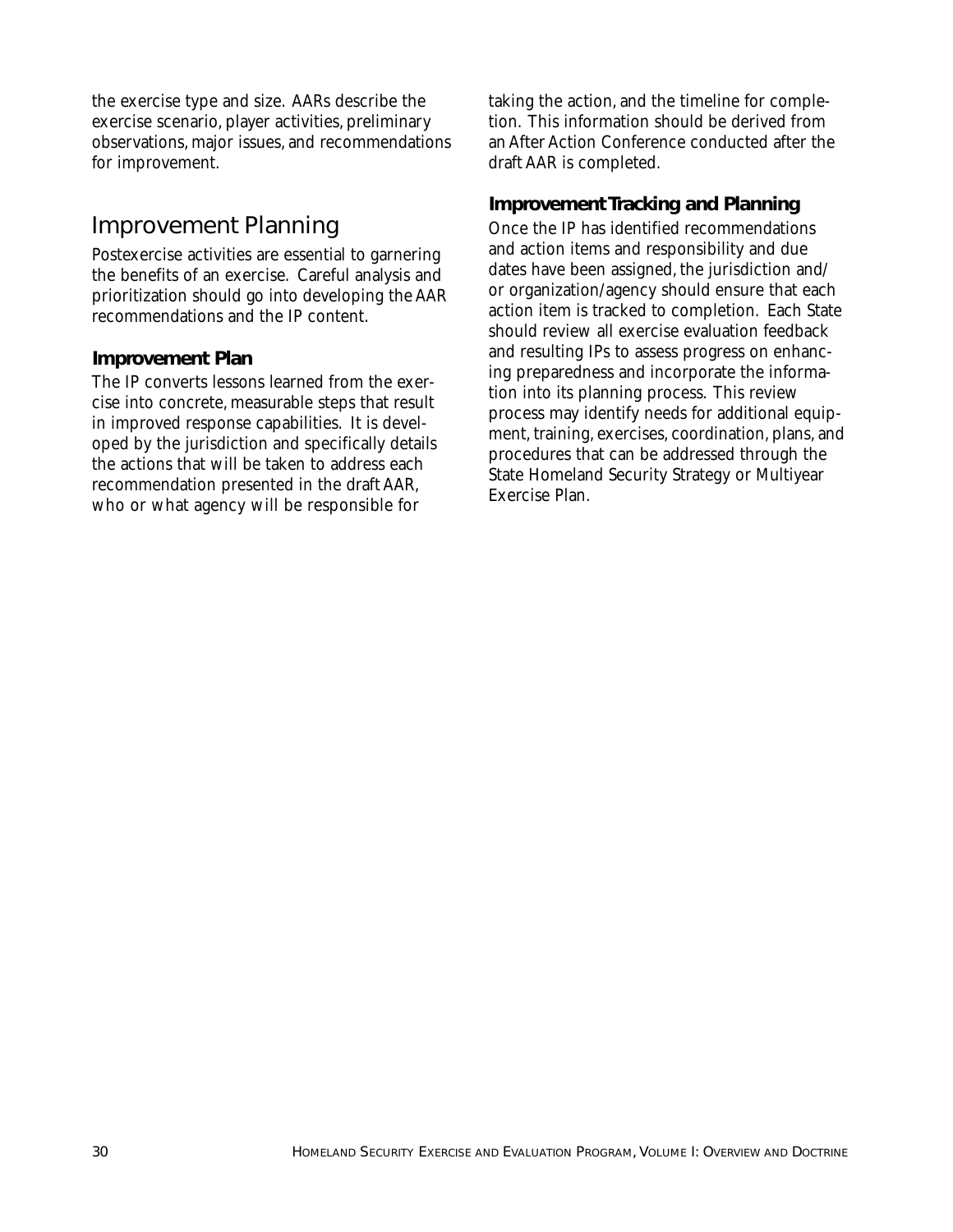<span id="page-36-0"></span>1. Refers to U.S. Department of Homeland Security, Office for Domestic Preparedness (DHS/ODP), funding through either the Urban Areas Security Initiative (UASI) or the DHS/ODP State funding program, known in FY 2004 as the Homeland Security Grant Program (HSGP).

2. Approved scenarios may include chemical, biological, radiological, nuclear, explosive, agricultural, or cyberterrorism-related events.

3. The word "State" as mentioned throughout this document refers to the State Administrative Agency (SAA) or its designated agency responsible for exercise administration and coordination. While ODP administers UASI, the State is ultimately responsible for meeting the requirements outlined in the Homeland Security Exercise and Evaluation Program (HSEEP) and ensuring its urban areas and local jurisdictions are in compliance with this doctrine.

4. Under UASI, designated urban areas will submit a 2-year Exercise Plan. Under HSGP, States will submit a 3-year Exercise Plan.

5. Approved scenarios may include chemical, biological, radiological, nuclear, explosive, agricultural, or cyberterrorism-related events.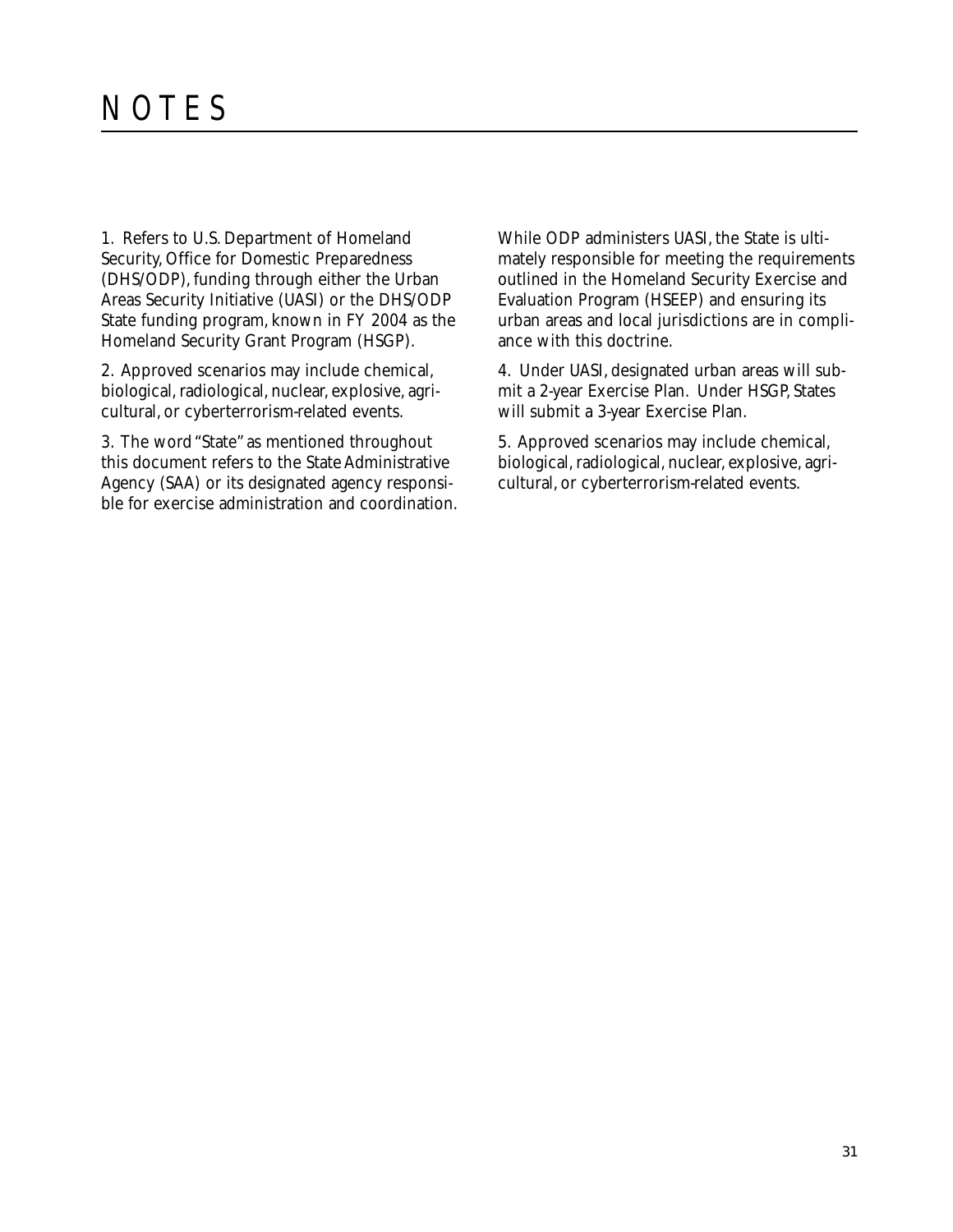# <span id="page-37-0"></span>Other Major DHS Exercise Programs

# Border and Transportation **Security**

#### **Transportation Security Administration**

The Aviation and Transportation Security Act, Pub. L. 107–71, gave the Transportation Security Administration (TSA) the responsibility for security across all modes of transportation. TSA is responsible for intermodal transportation security planning, prevention/protection measures, and preparedness initiatives. TSA, through regulatory development, intends to implement a National Intermodal Transportation Security Exercise and Evaluation Program (NITSEEP) as a mechanism to evaluate the effectiveness of the transportation industry's security plans and to ensure the national transportation system's preparedness to withstand or respond to a terrorist attack. TSA recognizes the U.S. Department of Homeland Security, Office for Domestic Preparedness (DHS/ODP) HSEEP program as an effective tool for the transportation industry to use to meet the intent of TSA regulations. Therefore,TSA recommends that an owner or operator subject to its regulations follow the guidelines set forth in HSEEP to fulfill the requirements. Currently, there is no direct HSEEP-related funding for owners and operators subject to TSA exercise requirements; however, those owners and operators who participate in a DHS/ODP-sponsored exercise will receive credit for a TSA-mandated exercise.

# Emergency Preparedness and Response

#### **Federal Emergency Management Agency Chemical Stockpile Emergency Preparedness Program**

The Chemical Stockpile Emergency Preparedness Program (CSEPP) is a partnership between the Federal Emergency Management Agency (FEMA) and the U.S. Army that intends to help communities surrounding the eight U.S. chemical stockpile sites enhance their abilities to respond in the unlikely event of a chemical agent emergency. CSEPP exercises focus on partnerships among Federal, State, and local jurisdictions involved in the program, which is administered through the States.

CSEPP communities have been recognized nationally for their abilities to respond to emergencies of all kinds. Many of the lessons learned in CSEPP are used in industry and CSEPP employs partnerships with other public safety organizations to ensure that the knowledge gained has the greatest benefit for the most people.

CSEPP activities include:

- ♦ Improving public warning capabilities
- ♦ Building and upgrading state-of-the-art Emergency Operations Centers (EOCs)
- ♦ Training emergency managers and first responders
- ♦ Including functional exercises (FEs) that improve readiness
- ♦ Increasing public knowledge and understanding of protective actions
- ♦ Overpressurizing schools to ensure children's safety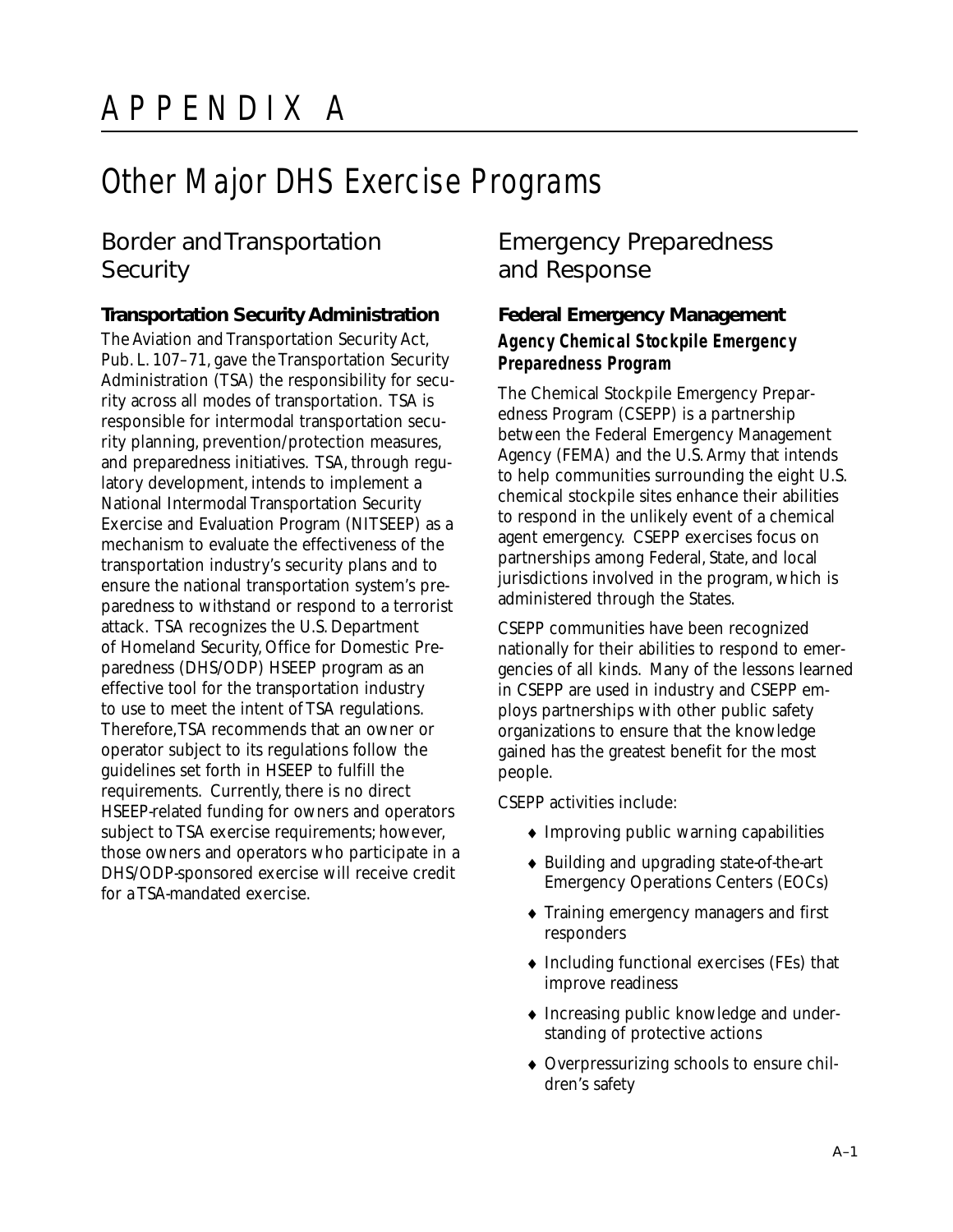- ♦ Studying emergency response options to determine the best way to protect communities
- ♦ Training doctors and nurses to treat victims of chemical agent exposure

#### **Radiological Emergency Preparedness Program**

The mission of the Radiological Emergency Preparedness (REP) program is to enhance planning, preparedness, and response for all types of peacetime radiological emergencies among all Federal, State, and local governments and the private sector, and to ensure that adequate offsite emergency plans and preparedness are in place and can be implemented by State and local governments. Emergency plans must protect the health and safety of the public living in the vicinity of commercial nuclear power plants and must be evaluated through biennial exercises.

#### **Master Exercise Practitioner Program**

The FEMA Emergency Management Institute (EMI) Master Exercise Practitioner Program (MEPP) is a performance-based curriculum focusing on the competencies required to plan, develop, design, conduct, and evaluate jurisdiction-specific exercises. The Resident MEPP consists of three resident courses and eight proficiency demonstration activities and the Nonresident MEPP requires the completion of several independent study courses and several additional courses administered by the appropriate State Emergency Management Agency. A Nonresident MEPP candidate may complete the training and proficiency demonstration requirements by enrolling in the exercise practicum, a unique self-directed and -negotiated series of 11 proficiency demonstrations. The MEPP candidate is challenged to apply the knowledge, skills, and abilities acquired through participation in Comprehensive Exercise Curriculum (CEC) courses to emergency management exercises. Additional information is available at http:// training.fema.gov/EMIWeb.

#### **Metropolitan Medical Response System**

The primary focus of the Metropolitan Medical Response System (MMRS) program is to develop or enhance existing emergency preparedness systems to effectively respond to a public health crisis, especially a weapons of mass destruction (WMD) event. Through preparation and coordination, local law enforcement, fire, hazardous materials (HazMat), emergency medical services (EMS), hospital, public health, and other firstresponder personnel plan how to more effectively respond in the first 48 hours of a public health crisis.

#### **Strategic National Stockpile Exercises**

An act of terrorism (or a large-scale natural disaster) targeting the U.S. civilian population will require rapid access to large quantities of pharmaceuticals and medical supplies; such quantities may not be readily available unless special stockpiles are created. No one can anticipate exactly where a terrorist will strike and few State or local governments have the resources to create sufficient stockpiles on their own. Therefore, a national stockpile has been created as a resource for all.

The Homeland Security Act of 2002 tasked DHS with defining the goals and performance requirements of the Strategic National Stockpile (SNS) program (formerly the National Pharmaceutical Stockpile) as well as managing the actual deployment of its assets. The SNS program is managed jointly by DHS and the U.S. Department of Health and Human Services (HHS) and works with governmental and nongovernmental partners to upgrade the Nation's response capacity. Ensuring capacity is developed at the Federal, State, and local levels to receive, stage, and dispense SNS assets is critical to the success of this initiative.

The SNS program is committed to participating in one external (defined as involving an actual deployment of personnel and material) exercise each month. The SNS Exercise Life Cycle formalizes the process the SNS program uses to receive, process, and approve requests for exercise participation. The SNS Exercise Life Cycle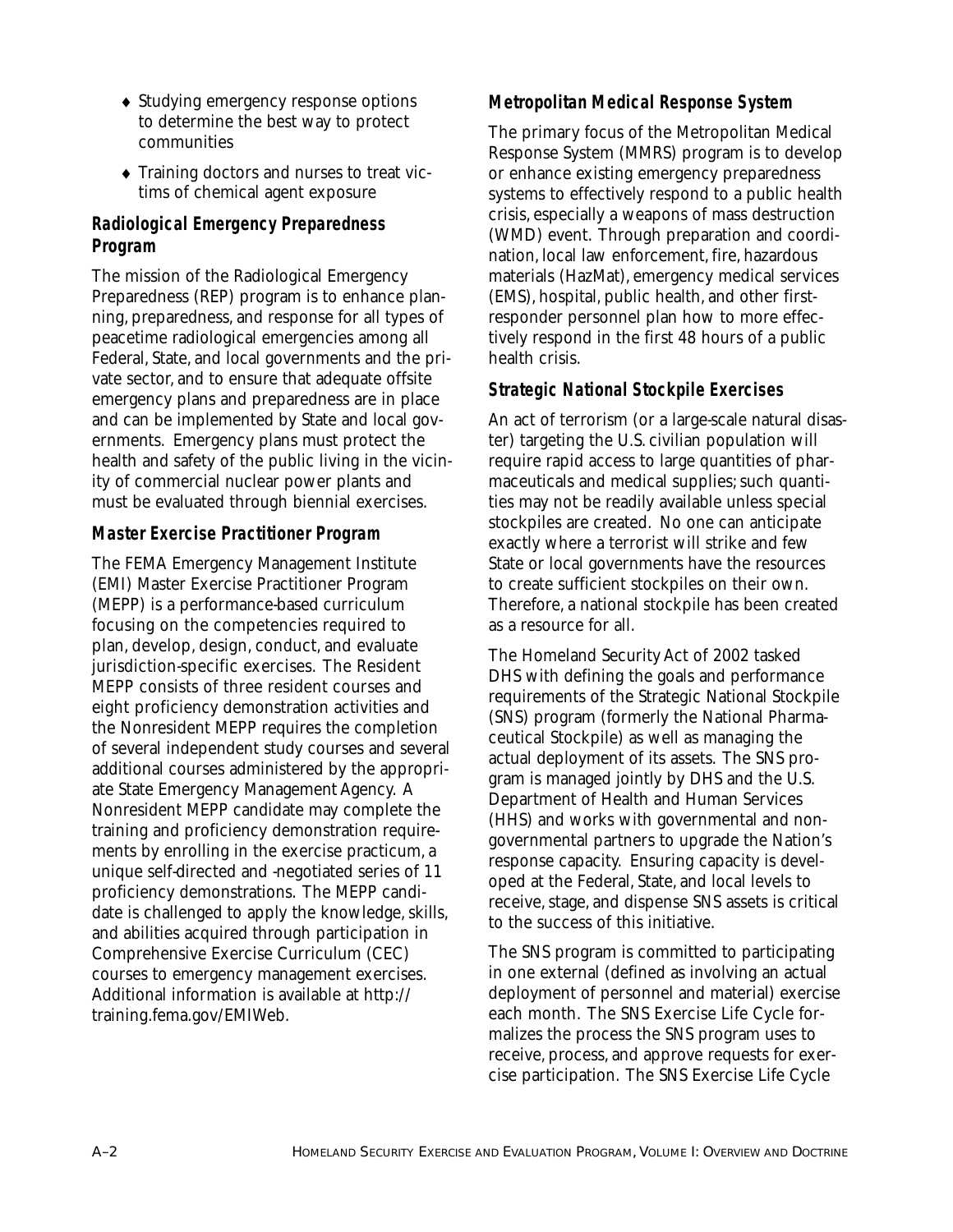spans more than 10 months, 9 prior to and 1 after the date of the exercise. Requests for SNS exercise support should be submitted a minimum of 9 months prior to an exercise; SNS exercise support is in high demand and may exceed the program's current capability. The SNS program also needs recovery time to refit specialized cargo containers and prepare them for shipment to the next exercise. The program prioritizes requests based on the order of receipt, the educational value of the request, previous opportunities provided to the requesting agency, resource requirements, and the exercise's proposed goals, objectives, and plans. Only the office of the director has the authority to commit SNS program participation in an exercise.

#### **U.S. Coast Guard**

#### **National Preparedness for Response Exercise Program**

The U.S. Coast Guard (USCG) National Preparedness for Response Exercise Program (PREP) establishes an exercise program that meets the intent of section 4202(a) of the Oil Pollution Act of 1990 (OPA 90), amending section 311(j) of the Federal Water Pollution Control Act (FWPCA).

As described in the National Oil and Hazardous Substances Pollution Contingency plan (NCP 40 CFR 300), PREP focuses on exercise and evaluation government area contingency plans and industry spill response plans (oil and hazardous substance). PREP is a coordinated effort of the four Federal agencies with responsibility for oversight of private-sector oil and hazardous substance pollution response preparedness: USCG, the U.S. Environmental Protection Agency (EPA), the U.S. Department of Transportation's Research and Special Programs Administration (RSPA), and the U.S. Department of the Interior's Minerals Management Service (MMS). These agencies worked with Federal, State, and local governments, the oil and marine transportation industry, cleanup contractors, and the general public to develop the program. PREP meets the OPA mandate for exercises and represents minimum guidelines for ensuring overall preparedness

within the response community. It also recognizes the economic and operational constraints faced by those affected by the exercise requirements. The guidelines, which are reviewed periodically through a public workshop process, outline an exercise program that satisfies the exercise requirements of the four Federal regulatory agencies.

PREP requires each industry response plan holder and government area contingency plan holder to engage in a series of exercises aimed at assessing the entire plan over the course of a 3-year cycle. Most of these exercises are conducted wholly within the plan holder's organization each year, including:

- ♦ Quarterly notification exercise to assess internal communications and coordination
- ♦ Quarterly emergency procedures exercise to assess initial actions of facility or vessel personnel in the event of a spill emergency
- ♦ Equipment deployment exercise to assess capability of response personnel and equipment in executing response strategies contained in the plan (semiannually if owned, annually if contracted)
- ♦ Annual spill management team exercise to assess plan holder's spill response management organization and its ability to implement and manage response plan strategies and resources
- ♦ Unannounced exercise using one or more of the above exercise types to assess ongoing readiness to respond quickly in an emergency (at least annually)
- ♦ Government and industry plan holders also interact in external exercises:
	- The government initiated a maximum of four unannounced exercises in each contingency planning area, in which the government oversight agency requires an industry plan holder to initiate response to a small discharge, including equipment mobilization and deployment.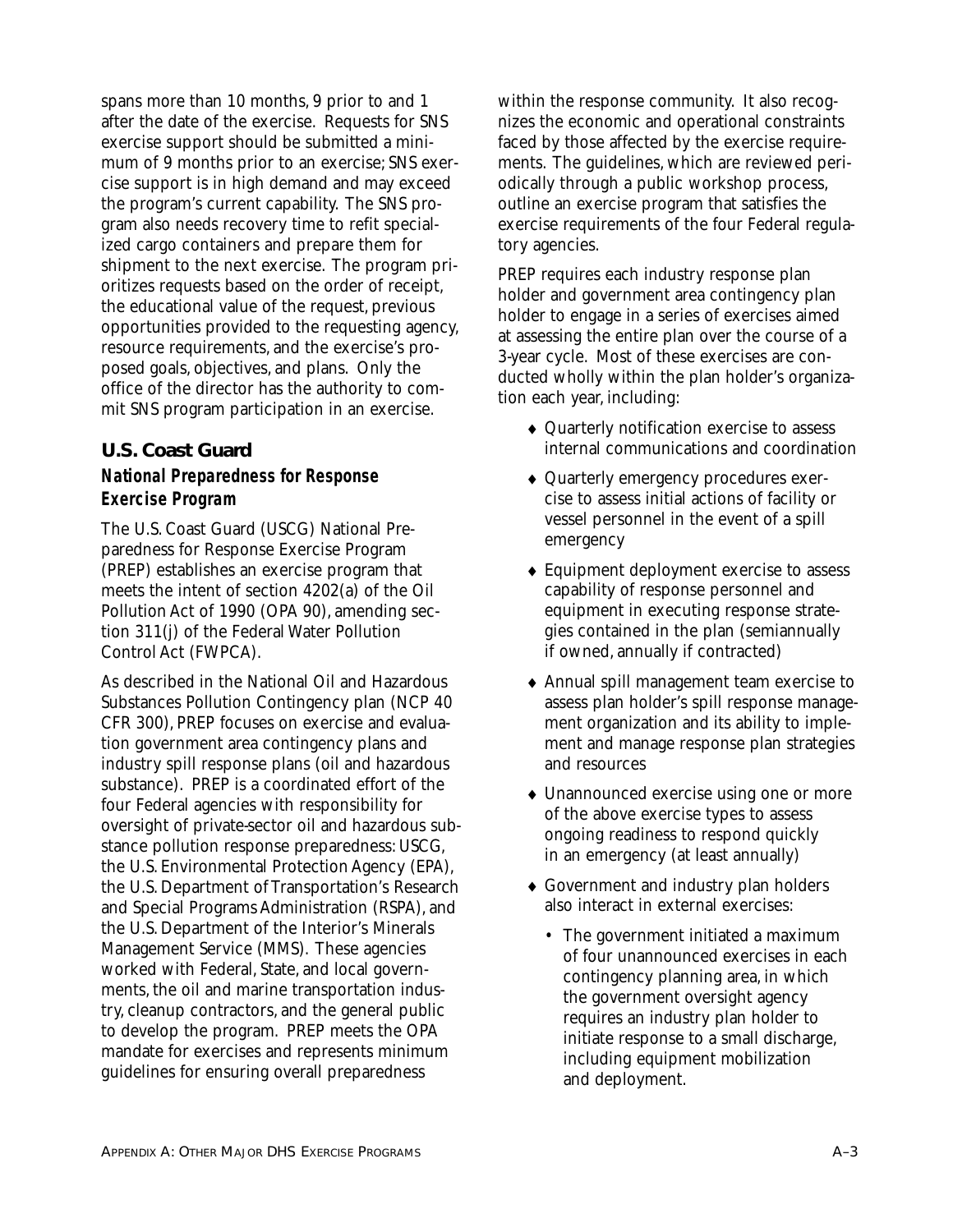• Once every 3 years each USCG and EPA contingency planning area holds an area exercise involving major joint government and industry plan holders to assess cooperation, compatibility, and adequacy of strategies. It must include both the spill management team and equipment deployment exercises.

#### **Spill of National Significance Exercise Program**

A Spill of National Significance (SONS) is a rare catastrophic oil or hazardous substance spill event that captures national attention and requires the coordinated response of multiple Federal and State agencies over an extended period of time.

The USCG SONS Exercise Program increases awareness of USCG response protocols in place for responding to a catastrophic spill event. The exercise allows senior administration officials at both the regional and national levels to practice emergency interaction with Congress, the States, and industry in a nonemergency environment. The program's major objectives are:

♦ Increase national preparedness for a SONS scenario by engaging all levels of spill management in a coordinated response

- ♦ Improve, through practice, the ability of the National Incident Commander (NIC) organization to manage a SONS incident
- ♦ Maintain awareness by agency heads and lawmakers in Washington, D.C., of their role during a SONS response

A SONS exercise typically consists of field, regional, and headquarters components all connected by a common scenario. The field-level exercise is a full-scale exercise (FSE) that tests the area contingency plan for one or more port areas. The NIC-level exercise tests a regional contingency plan and internal USCG policy directives and their ability (as they relate to the NIC) to effectively manage a SONS, and supports the field and headquarters components. The headquarters-level exercise brings together senior agency officials and industry representatives to discuss interagency issues and responsibilities. It tests the national contingency plan and appropriate USCG policy as they relate to a SONS response.

SONS exercises are conducted approximately every 2 to 3 years, alternating among East Coast, Gulf Coast, West Coast, and Great Lakes scenarios.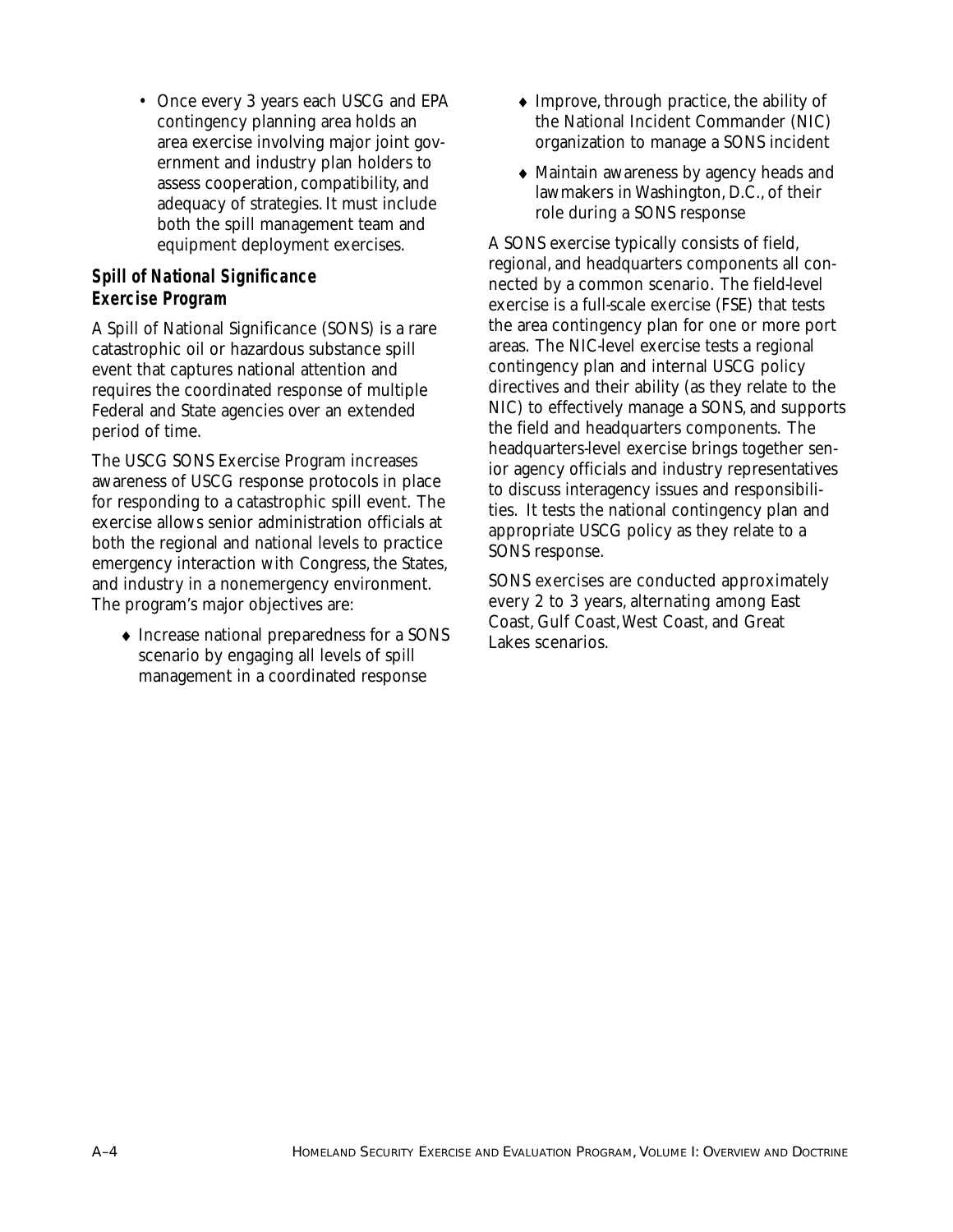# <span id="page-41-0"></span>APPENDIX B

# Acronyms

| AAR                 | <b>After Action Report</b>                                     | <b>EPW</b>      | <b>Exercise Plan Workshop</b>                               |
|---------------------|----------------------------------------------------------------|-----------------|-------------------------------------------------------------|
| C&O                 | <b>Concept and Objectives</b>                                  | <b>EVALPLAN</b> | <b>Evaluation Plan</b>                                      |
| <b>C/E Handbook</b> | <b>Controller and Evaluator</b>                                | <b>EXPLAN</b>   | <b>Exercise Plan</b>                                        |
| <b>CEC</b>          | <b>Handbook</b><br><b>Comprehensive Exercise</b>               | <b>FBI</b>      | <b>Federal Bureau of</b><br>Investigation                   |
|                     | Curriculum                                                     | FE              | <b>Functional exercise</b>                                  |
| <b>CBRNE</b>        | Chemical, biological, radio-<br>logical, nuclear, or explosive | <b>FEMA</b>     | <b>Federal Emergency</b><br><b>Management Agency</b>        |
| <b>CDC</b>          | <b>Centers for Disease Control</b><br>and Prevention           | <b>FOUO</b>     | For Official Use Only                                       |
| <b>COSIN</b>        | <b>Control Staff Instructions</b>                              | <b>FPC</b>      | <b>Final Planning Conference</b>                            |
| <b>CPX</b>          | Command post exercise                                          | <b>FSE</b>      | <b>Full-scale exercise</b>                                  |
| <b>CSEPP</b>        | <b>Chemical Stockpile</b><br><b>Emergency Preparedness</b>     | <b>FWPCA</b>    | <b>Federal Water Pollution</b><br><b>Control Act</b>        |
|                     | Program                                                        | <b>GAP</b>      | <b>Grant Assistance Program</b>                             |
| <b>CSID</b>         | <b>Centralized Scheduling and</b>                              | HazMat          | <b>Hazardous materials</b>                                  |
| <b>DHS</b>          | <b>Information Desk</b><br>U.S. Department of                  | <b>HDER</b>     | <b>Homeland Defense</b><br><b>Equipment Reuse program</b>   |
|                     | <b>Homeland Security</b>                                       | <b>HHS</b>      | <b>U.S. Department of Health</b>                            |
| DoD                 | <b>U.S. Department of Defense</b>                              |                 | and Human Services                                          |
| <b>DOJ</b>          | <b>U.S. Department of Justice</b>                              | <b>HSC</b>      | <b>Homeland Security Council</b>                            |
| <b>DPETAP</b>       | <b>Domestic Preparedness</b><br><b>Equipment Technical</b>     | <b>HSEEP</b>    | <b>Homeland Security Exercise</b><br>and Evaluation Program |
| <b>EEG</b>          | <b>Assistance Program</b><br><b>Exercise Evaluation Guide</b>  | <b>HSGP</b>     | <b>Homeland Security Grant</b><br>Program                   |
| <b>EMI</b>          | <b>Emergency Management</b><br>Institute                       | IC              | <b>Incident Command</b>                                     |
|                     |                                                                | <b>ICS</b>      | <b>Incident Command System</b>                              |
| <b>EMS</b>          | <b>Emergency medical services</b>                              | <b>ICTAP</b>    | Interoperable                                               |
| <b>EOC</b>          | <b>Emergency Operations</b><br><b>Center</b>                   |                 | <b>Communication Technical</b><br><b>Assistance Program</b> |
| <b>EOP</b>          | <b>Emergency operating</b><br>procedure                        | IP              | <b>Improvement Plan</b>                                     |
|                     |                                                                | <b>IPC</b>      | <b>Initial Planning Conference</b>                          |
| <b>EPA</b>          | <b>U.S. Environmental</b><br><b>Protection Agency</b>          | <b>LLIS</b>     | <b>Lessons Learned Information</b><br><b>Sharing</b>        |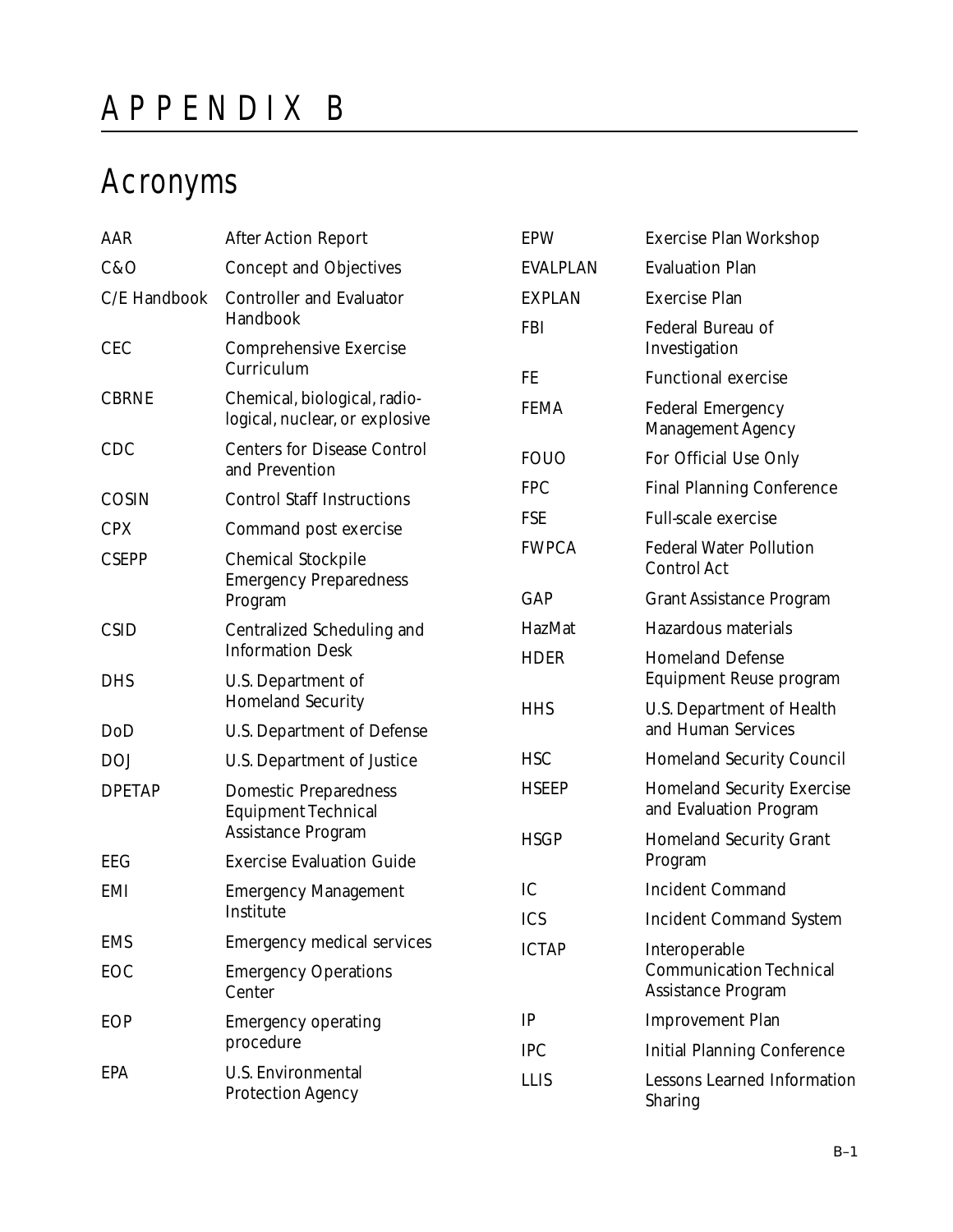| <b>MEPP</b>    | <b>Master Exercise Practitioner</b><br>Program                                                  | <b>REP</b>           | <b>Radiological Emergency</b><br>Preparedness                                          |
|----------------|-------------------------------------------------------------------------------------------------|----------------------|----------------------------------------------------------------------------------------|
| <b>MIPT</b>    | <b>National Memorial Institute</b><br>for the Prevention of<br><b>Terrorism</b>                 | <b>RSPA</b>          | U.S. Department of<br><b>Transportation, Research</b><br>and Special Programs          |
| <b>MMRS</b>    | <b>Metropolitan Medical</b><br><b>Response System</b>                                           | <b>SAA</b>           | Administration<br><b>State Administrative Agency</b>                                   |
| <b>MOU</b>     | Memorandum of<br>understanding                                                                  | <b>SHSEEP</b>        | <b>State Homeland Security</b><br><b>Exercise and Evaluation</b>                       |
| <b>MPC</b>     | <b>Mid-Term Planning</b><br>Conference                                                          | <b>SIMCELL</b>       | Program<br><b>Simulation Cell</b>                                                      |
| <b>MSEL</b>    | <b>Master Scenario Events List</b>                                                              | <b>SITMAN</b>        | <b>Situation Manual</b>                                                                |
| <b>NEP</b>     | <b>National Exercise Program</b>                                                                | <b>SNS</b>           | <b>Strategic National Stockpile</b>                                                    |
| <b>NIC</b>     | <b>National Incident</b>                                                                        | <b>SOE</b>           | <b>Senior Officials Exercise</b>                                                       |
| <b>NIMS</b>    | Commander<br><b>National Incident</b>                                                           | <b>SONS</b>          | <b>Spill of National</b><br>Significance                                               |
|                | <b>Management System</b>                                                                        | <b>SOP</b>           | <b>Standard operating</b>                                                              |
| <b>NITSEEP</b> | <b>National Intermodal</b><br><b>Transportation Security</b><br><b>Exercise and Evaluation</b>  | <b>SSC San Diego</b> | procedure<br><b>Space and Naval Warfare</b><br><b>Center-San Diego</b>                 |
| NLD-DPP        | Program<br>Nunn-Lugar-Domenici<br><b>Domestic Preparedness</b><br>Program                       | <b>TA</b>            | <b>Homeland Security</b><br><b>Preparedness Technical</b><br><b>Assistance Program</b> |
| <b>NSSE</b>    | <b>National Special Security</b><br><b>Event</b>                                                | <b>TOPOFF</b>        | <b>Top Officials National</b><br><b>Exercise Series</b>                                |
| <b>ODP</b>     | <b>Office for Domestic</b><br>Preparedness                                                      | <b>TSA</b>           | <b>Transportation Security</b><br>Administration                                       |
| <b>OPA 90</b>  | Oil Pollution Act of 1990                                                                       | <b>TTX</b>           | Tabletop exercise                                                                      |
| <b>PEP</b>     | <b>Prepositioned Equipment</b><br>Program                                                       | <b>UASI</b>          | <b>Urban Areas Security</b><br>Initiative                                              |
| <b>POC</b>     | Point of contact                                                                                | <b>UAWG</b>          | <b>Urban Area Working Group</b>                                                        |
| <b>PPE</b>     | Personal protective                                                                             | <b>UC</b>            | <b>Unified Command</b>                                                                 |
|                | equipment                                                                                       | <b>UCS</b>           | <b>United Command System</b>                                                           |
| <b>PREP</b>    | <b>U.S. Coast Guard National</b><br><b>Preparedness for Response</b><br><b>Exercise Program</b> | <b>USCG</b>          | <b>U.S. Coast Guard</b>                                                                |
|                |                                                                                                 | <b>USDA</b>          | U.S. Department of<br><b>Agriculture</b>                                               |
| <b>PROFLOW</b> | <b>Procedural Flow</b>                                                                          | <b>WMD</b>           | <b>Weapons of mass</b>                                                                 |
| <b>RAT</b>     | <b>Rapid Assistance Team</b>                                                                    |                      | destruction                                                                            |